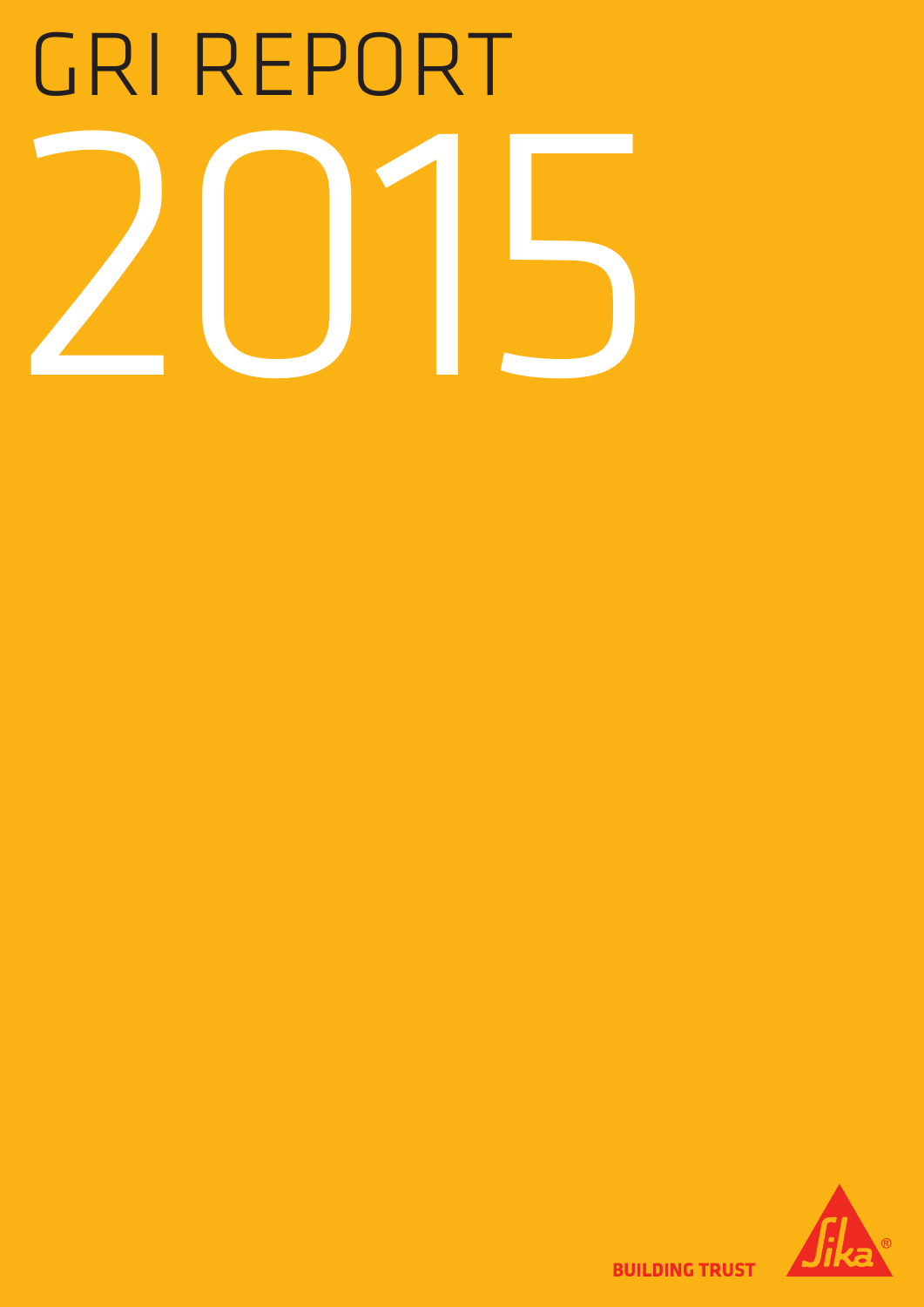# sustainability targets: 2 years achievements

ECONOMIC PERFORMANCE: Operating profit (EBIT) of 12.3 % of Net Sales

ENERGY: 15 % less energy **CONSUMPTION** per ton

sustainable solutions: Sustainability evaluation PROCESS introduced, local sustainability **ROADMAPS** in major COUNTRIES<br>DEVELOPED AND implemented

Local Communities/SocietY: 50 % more **PROJECTS** 

WATER/WASTE: 43 % less water consumption and 3.3 % less waste per ton

Occupational Safety: 17.8 % less **ACCIDENTS**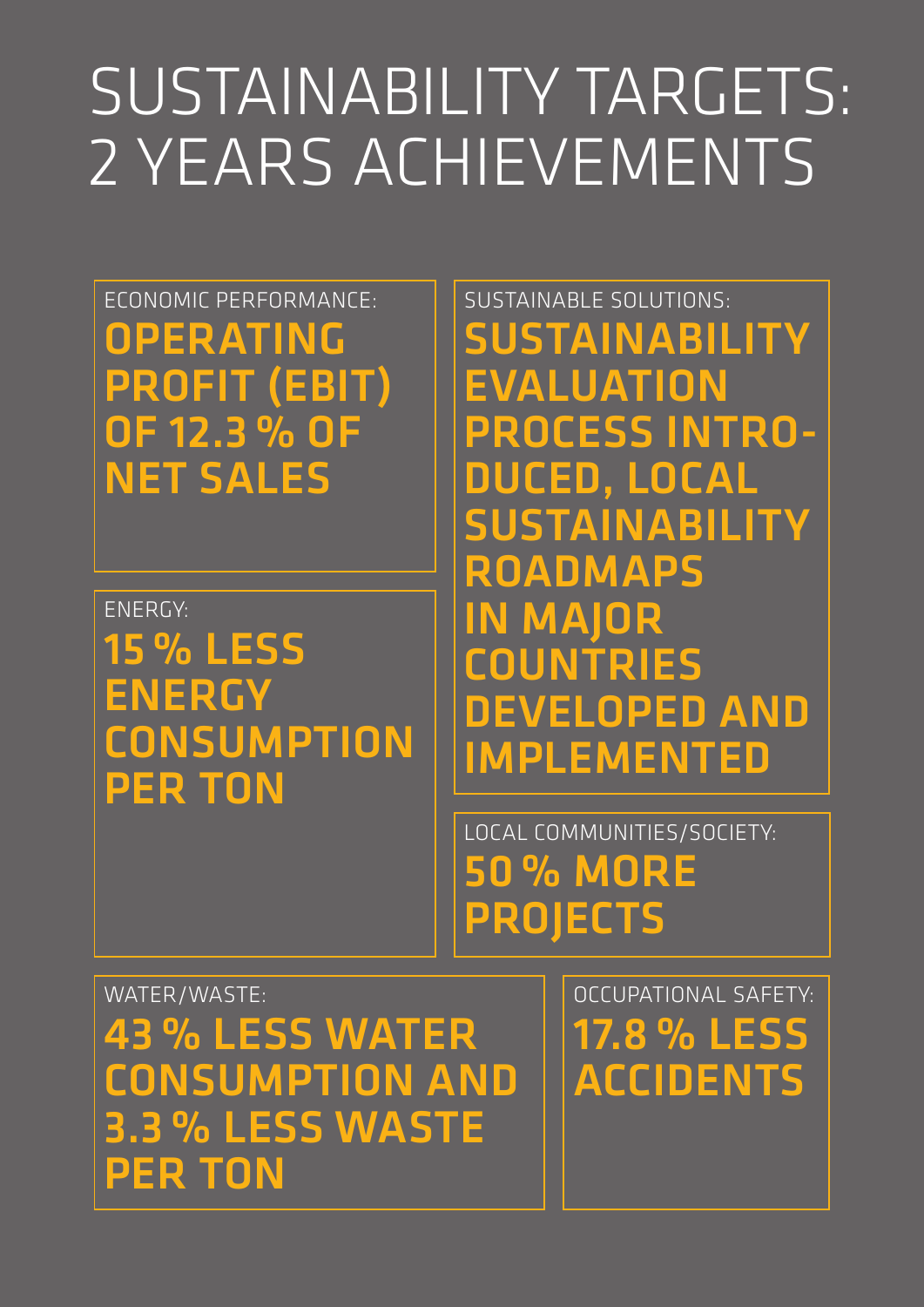# Six Sustainability TARGETS

Sika defines six target indicators with the largest potential effect. They cover the economic, environmental, and social dimensions of Sika's business.

#### Economic performance

Our success directly benefits all stakeholders.

**TARGET** Operating profit (EBIT) 12–14% of net sales.

#### Sustainable solutions

We are leading the industry by pioneering a portfolio of sustainable products, systems, and services.

**TARGET** All new projects are assessed in accordance with Sika's Product Development Process. All local key projects are implemented.

#### Local communities/society

We build trust and create value – with customers, communities, and with society.

**TARGET** 5% more projects per year.

### More Value

# Less Impact

#### **ENERGY**

We manage resources and costs carefully.

#### **TARGET** 3% less energy consumption per ton and year.

#### WATER/WASTE

We increase water and material efficiency.

**TARGET** 3% less water consumption and waste per ton and year.

#### Occupational safety

Sika employees leave the workplace healthy.

**TARGET** 5% less accidents per year.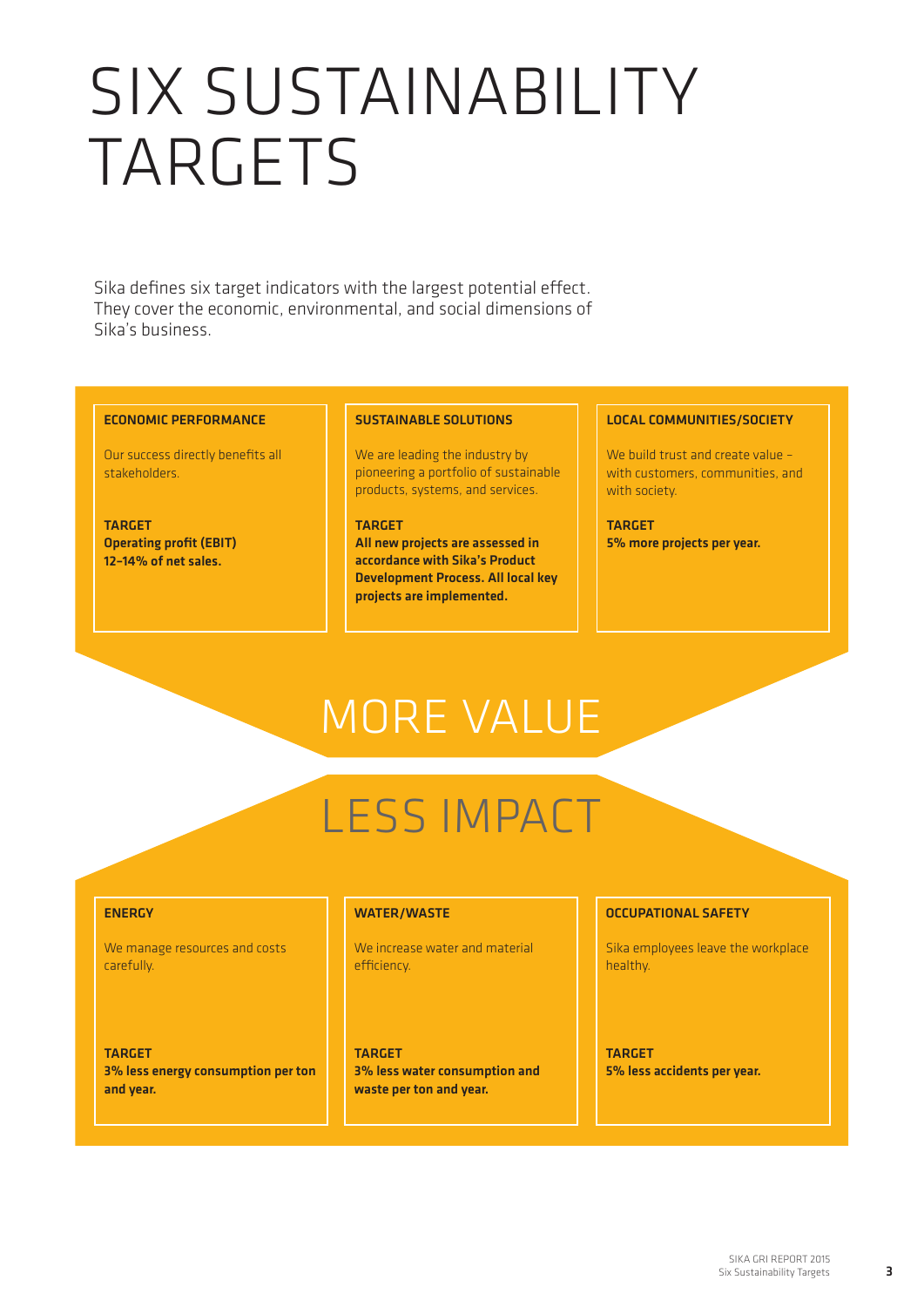# **CONTENT**

| GENERAL STANDARD DISCLOSURES       |    |
|------------------------------------|----|
| SPECIFIC STANDARD DISCLOSURES      | 18 |
| DISCLOSURES ON MANAGEMENT APPROACH | 26 |

#### March 2016

The information contained in this report has been prepared in accordance with the GRI G4 guidelines option "core". This is Sika's third GRI report, and it covers the calendar year of 2015. Sika will continue reporting on an annual basis.

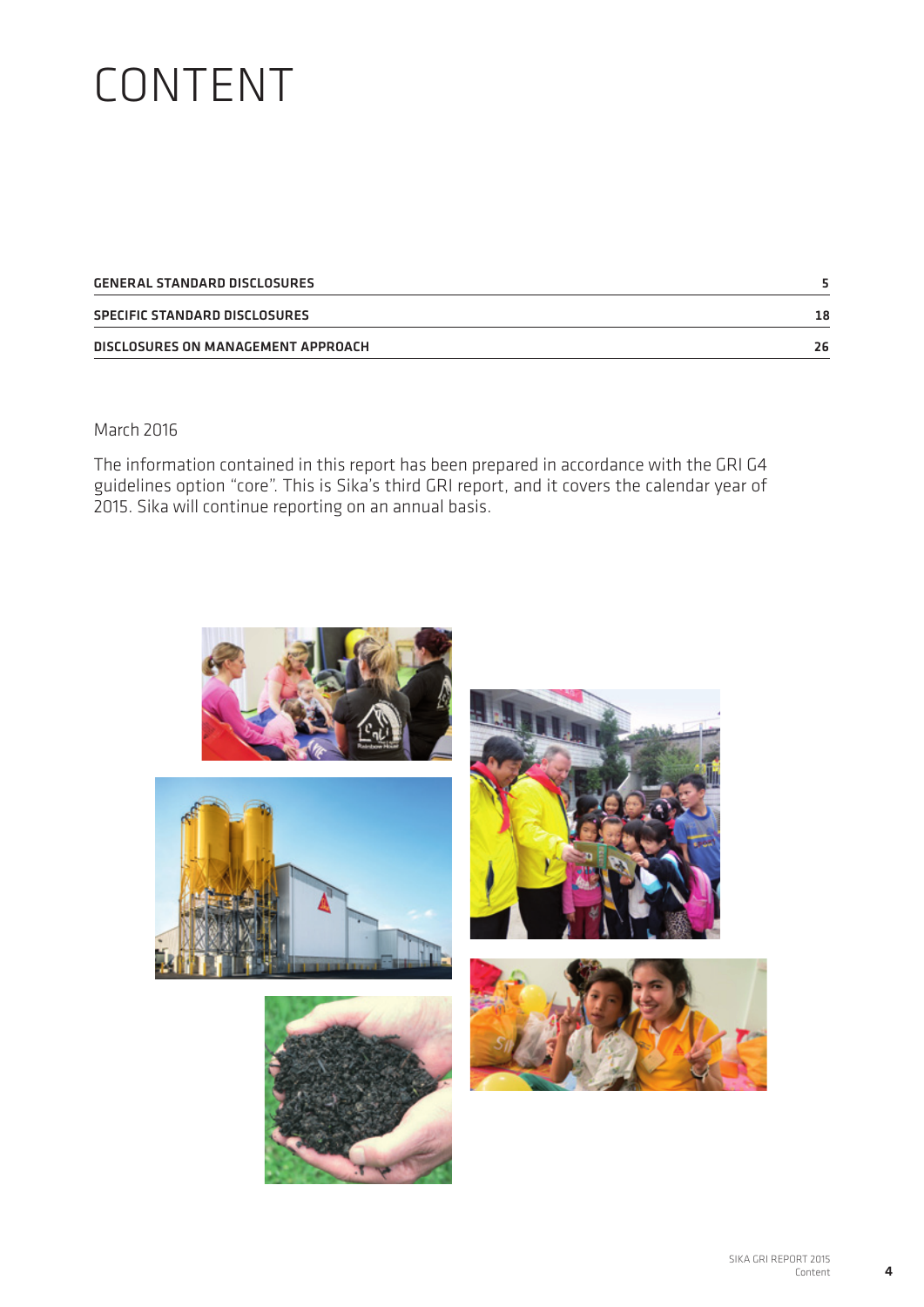# GENERAL STANDARD **DISCLOSURES**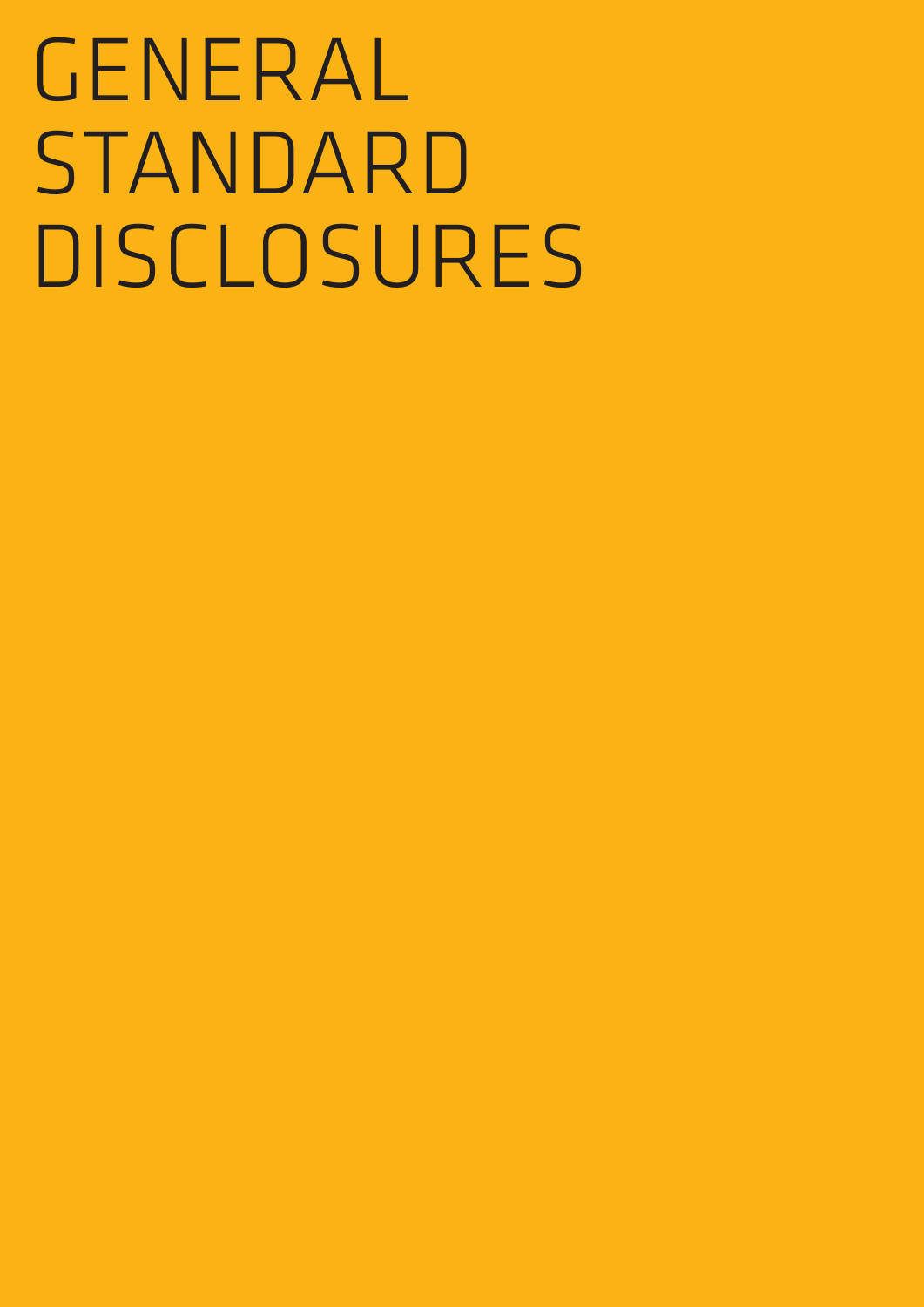### General Standard **DISCLOSURES**

#### **CA-1: STRATECY AND ANALYSIS**

#### "We are committed to pioneering sustainable solutions to address global challenges, and to achieve this safely with the lowest impact on resources".

Sika has been successful as a technology company for more than 100 years. Over this long time, sustainability has always been a core element of the company's strategy. Throughout these years, the entrepreneurial spirit, the innovative power, the cautious financial conduct, the risk balancing approach, and also the care for people and the environment have turned the company into a global business with sales of around 5.5 billion Swiss francs and a deep-rooted presence in more than 93 countries.

Today, the term "sustainability" has certainly taken on a much wider meaning, bridging economic health, social accountability and environmental responsibility. In addition, Sika regards legal and regulatory compliance, anti-corruption and human rights as the foundations of its business wherever it operates. And we are working to build trust and create value within communities and societies, because we believe this will be to our mutual benefit.

#### GLOBAL CHALLENGES

However, this is not enough, because the world and societies face challenges which businesses also need to actively address. Climate change, population growth, energy, raw materials and water scarcity – these are some of the global megatrends and challenges that are set to change the markets in the years and decades ahead. At the same time, these challenges act as powerful drivers for novel technologies and solutions. Markets will therefore demand solutions that are different from traditional ways of building and construction, infrastructure or mobility.

#### SUSTAINABILITY AS BUSINESS DRIVER

In this sense, Sika regards sustainability as a business enabler and business driver, with growing relevance in our construction and industrial target markets, especially in transportation. We strive to be an industry leader by pioneering a portfolio of sustainable products, systems and services. These products and systems are designed for energy, material, water efficiency, durability and safe use. Leadership and innovations in technology and sustainability are core elements of the Sika strategy.

On the other hand, we strive to improve our own environmental and safety footprint, reducing energy, water and material demand per product unit, and work without injuries. To achieve these ambitions, we have set mid-term targets for safety and efficiency, holding line management responsible for implementation. As a basis, Sika honors the principles of the UN Global Compact and has adopted the widely used GRI system for its reporting activities.

#### VALUE CREATION

Sustainability and long term thinking have been in the center of our identity, and continue to be a core element with a wider meaning for the years ahead. We are committed to measuring, improving, reporting and communicating sustainable value creation.

#### STRATEGY AND TARGETS 2014 – 2018 (FIVE YEAR STRATEGY)

Using the GRI G4 Guidelines, the following five criteria have been established to evaluate the sustainability aspects and the performance of Sika:

- Relevance: Sustainability is relevant as a business enabler, business driver, and brand message, relevant in construction and transportation. We monitor material aspects.
- Compliance: Legal and regulatory compliance, anti-corruption and human rights in the supply chain are the foundations of our business wherever we operate.
- Increase Value: Leading the industry by pioneering a portfolio of sustainable products, systems and services for energy, material, water efficiency, durability and safe use.
- Reduce Impacts: We improve our environmental and safety footprint, reducing energy, water and material demand per product unit, and work without injuries.
- Social Progress and Integration: We build trust and create value with communities and society.

To integrate with other stakeholders and to reinforce our commitments, we have been signing on to the UN Global Compact.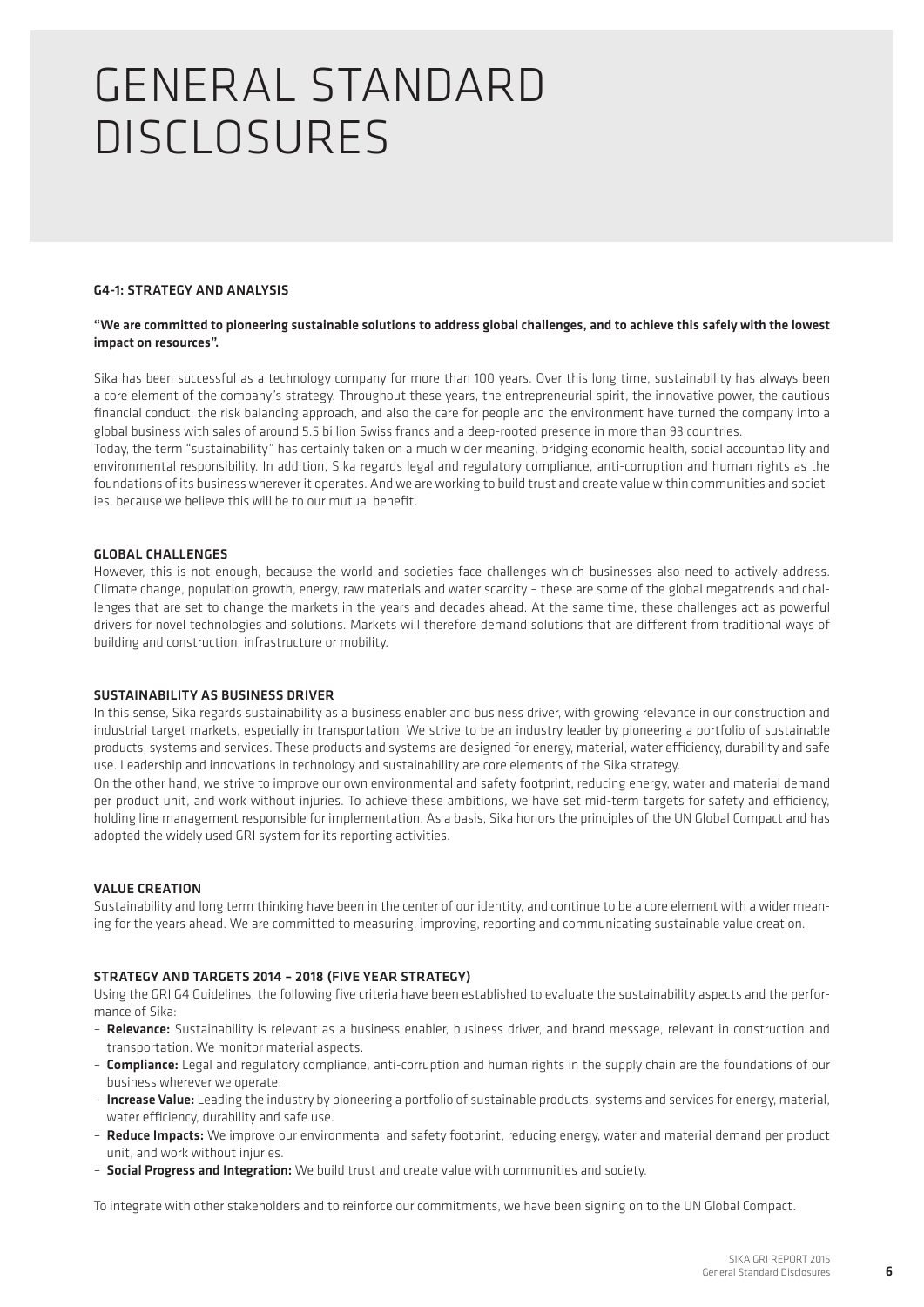#### G4-3: Name of the organization

Sika AG

#### G4-4: ORGANIZATIONAL PROFILE – PRIMARY BRANDS, PRODUCTS, AND SERVICES

The umbrella brand Sika together with some 838 Sika product trademarks sharpen the company's competitive edge. Hence the crucial role of trademark protection as a management task performed both globally, at Group level, and locally, at national level. In total, Sika held 10'469 trademark registrations in 163 countries at the end of 2015. Sika AG continuously monitors its trademarks and takes consistent legal action in cases of infringement.

Sika as a strong corporate brand provides numerous brand families, all of which enjoy high awareness. Often they do not only stand for the product itself but have even given a name to the whole product category.

- Sika MaxTack®: Brand new power grab adhesive.
- Sikaflex®: Polyurethane-based sealants for a wide range of sealing applications.
- Sikasil®: Silicone sealants for all types of applications.
- Sika Boom®: Professional polyurethane-foam-range for sealing, bonding and damping.
- SikaBond®: Bonding solutions for all your needs.
- Sikalastic®: Liquid applied waterproofing systems.
- Sikagard®: Professional solutions for cleaning and protection.
- Sika AnchorFix®: Sika solutions for all types of anchoring applications.
- Sikadur®: Our strong and long lasting epoxy-based adhesives.
- Sikafloor®: Strength and beauty combined in our Sikafloor products.
- Sika® ViscoCrete®: Sika admixtures that bring innovative options to concrete mix design.
- Sikafloor ®: Flooring systems which contribute to higher process reliability and effectiveness.
- Sarnafil® and Sikaplan®: Long lasting thermoplastic roofing membranes and solutions.

#### G4-5: LOCATION OF THE ORGANIZATION'S HEADQUARTERS

Sika AG Zugerstrasse 50 6341 Baar Switzerland Phone + 41 58 436 68 00 Fax + 41 58 436 68 50 sikagroup@ch.sika.com www.sika.com

#### G4-6: COUNTRIES WHERE THE COMPANY OPERATES

www.sika.com/gri

#### G4-7: NATURE OF OWNERSHIP AND LEGAL FORM

Sika AG, Public Company, listed at the Swiss Stock Exchange.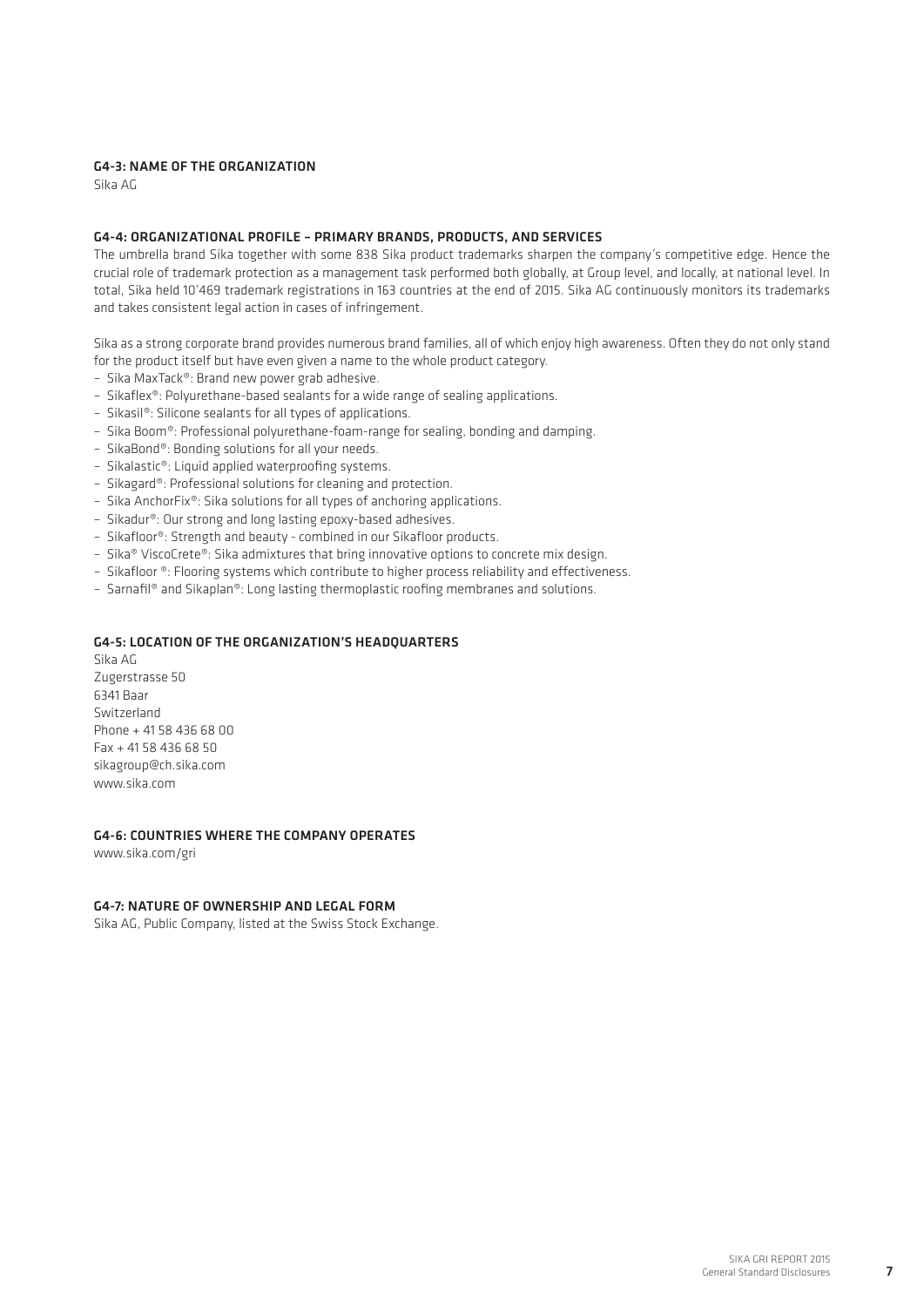#### G4-8: MARKETS SERVED

#### **CUSTOMERS**

The breakdown into seven target markets allows Sika to sharpen its customer focus, optimize its technical market support activities and concentrate its research and development operations on key areas.

#### TARGET MARKETS

As global market leader in the construction chemicals sector, Sika continuously leverages new growth potential in all its target markets through innovation, quality and service. It provides its customers with innovative solutions that boost the efficiency, durability and esthetic appeal of buildings, infrastructure facilities, installations and vehicles throughout production and use. Close attention is paid to product safety, easy application and total cost management. The fully integrated concepts offered by Sika address the entire life cycle of a facility, from design and initial construction up to the point in time when repair, refurbishment or extension become necessary. The prolongation of a facility's service life, through appropriate maintenance and modernization, makes sense from both an economic and an environmental point of view. Sika's seven target markets are:

#### CONCRETE

Sika develops and markets a complete range of admixtures and additives for use in Concrete, cement and mortar production. These products enhance specific properties of the fresh or hardened concrete, such as workability, water tightness, durability, loadbearing capacity or early and final strength. The demand for admixtures and additives is currently on the rise, particularly due to the increased performance requirements placed on concrete and mortar, especially in urban areas and for infrastructure construction. Furthermore, the growing use of alternative cementitious materials in cement, mortar, and therefore also in concrete, increases the need for admixtures.

#### WATERPROOFING

Sika's solutions cover the full range of technologies used for below and above ground waterproofing: flexible membrane systems, liquid applied membranes, waterproofing admixtures for mortars, joint sealants, waterproofing mortars, injection grouts and coatings. Key market segments include basements, underground parking garages, tunnels and all types of water-retaining structures (for example reservoirs, storage basins and storage tanks). Watertight systems are faced with increasingly stringent requirements regarding sustainability, easy application and total cost management. Therefore the selection of appropriate waterproofing systems to suit the needs and requirements of the owner as well as the detailing of the solution are key for long-lasting and watertight structures.

#### ROOFING

Sika provides a full range of single-ply and built-up flat roofing systems incorporating both flexible sheet and liquid applied membranes. A more than 50 year history has documented that Sika roofing solutions are outstanding performers, reliable, sustainable and long-lasting. Demand in this segment is driven by the need for eco-friendly, energy-saving solutions such as green roof systems, cool roofs and solar roofs, which simultaneously help to reduce CO2 emissions. While refurbishment projects continue to gain significance in the mature markets, the emerging markets are moving towards higher-quality roof solutions.

#### FLOORING

Sika's flooring solutions are based on synthetic resin and cementitious systems for industrial and commercial buildings, for example pharmaceutical and food-sector production plants, public buildings such as educational and health care facilities, parking decks and private residential properties. Each market segment is subject to its own particular requirements in terms of mechanical properties, safety regulations (for example slip resistance), antistatic performance, and chemical or fire resistance. Trends in the flooring market are being dictated by the growing significance of safety and environmental regulations as well as customized technical requirements. The high volume of building alteration and conversion projects nowadays has boosted the importance of efficient solutions for the refurbishment of existing flooring systems.

#### SEALING & BONDING

Sika offers a wide range of high-performing and durable sealants, tapes, spray foams and elastic adhesives for the building envelope, for interior finishing and for infrastructure construction. Typical applications include sealing of movement joints between façade elements to make buildings weatherproof, bonding of wood floors to reduce noise or sealing the joints in airport aprons. The growing demand in this market is fueled by an increasing awareness of the importance of high performance sealants for the overall durability and energy efficiency of buildings, the increasing volume of high-rise projects and a continued replacement of mechanical fastening systems by adhesives due to better performance and lower costs.

#### REFURBISHMENT

This segment features concrete protection and repair solutions, e.g. repair mortars, protective coatings, grouts and structural strengthening systems. It also includes products for interior finishing, specifically cementitious leveling compounds, tile adhesives and tile grouts. Market trends are dictated by the rising quality requirements placed on products and services, with global customers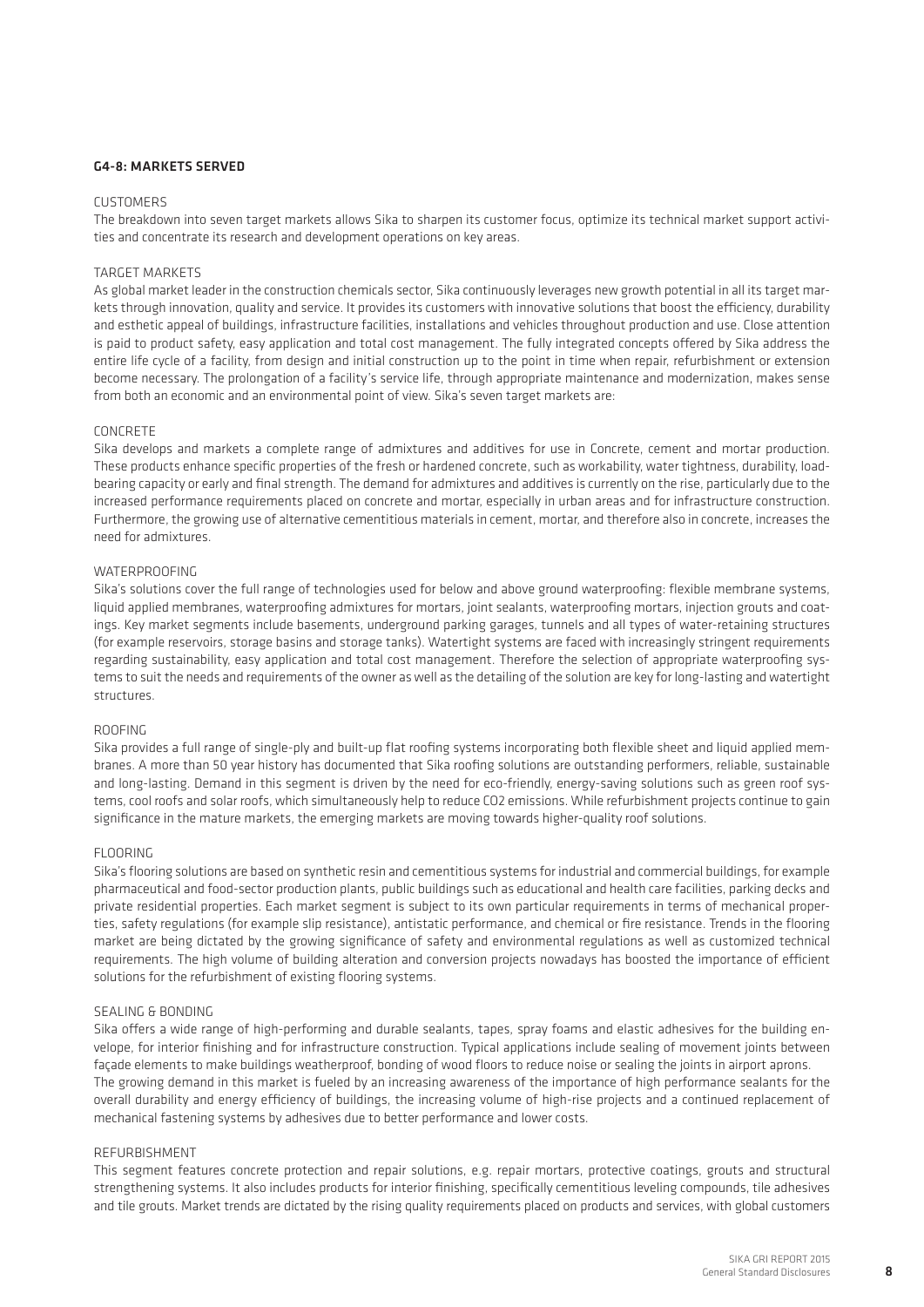expecting uniform standards worldwide. The present uptrend in demand is attributable to a rising volume of infrastructure rehabilitation projects in the transport, water management and energy sectors. The global urbanization trend and the increasing need for renovation in developed countries also fuel demand in the interior refurbishment sector.

#### INDUSTRY

The markets served by Sika include automobile and commercial vehicle assembly (structural bonding, direct glazing, acoustic systems, reinforcing systems), automotive aftermarket (auto glass replacement, car body repair), marine vessels (leisure and shipbuilding), renewable energies (solar and wind), and facade engineering (structural glazing, sealing of insulating glass units). Sika is a technology leader in elastic bonding, structural adhesives, sealants, reinforcing and acoustic applications serving the world's leading manufacturers. Customers rely on Sika solutions to enhance product performance and durability while optimizing manufacturing efficiency. As example, Sikas solutions address key megatrends in vehicle design leading to lighter, stronger, safer, quieter, and more efficient vehicles while fast processing materials and compatibility with automation optimize productivity.

#### G4-9: SCALE OF THE ORGANIZATION

Page in annual report 2015

| Number of employees  | p. 56      |  |
|----------------------|------------|--|
| Group Companies      | p. 126-129 |  |
| Net sales            | D. 3       |  |
| Total capitalization | p. 81f.    |  |
| Risk Management      | p. 19      |  |
| Group strategy       | p.10       |  |

#### G 4-10: EMPLOYEES

The total number of employees at the end of the reporting period was 17,281. Female employees in the Group account for around 22% of the total workforce (EMEA and APAC: 22%, North America: 19%, LATAM: 25%)

| <b>REGION</b> | % OF TOTAL WORKFORCE |
|---------------|----------------------|
| <b>EMEA</b>   | 52.5                 |
| <b>APAC</b>   | 23.8                 |
| <b>LATAM</b>  | 14.1                 |
| North America | 9.6                  |

The portion of self-employed workers is not significant. Due to the seasonality of the construction business slight increases in the workforce during summer months in the Northern hemisphere may happen in some years. Sika employed 490 temporary labors to adapt to peak demand.

| <b>ITEM</b>                                                    | % OF TOTAL WORKFORCE |  |
|----------------------------------------------------------------|----------------------|--|
| <b>Age Groups</b>                                              |                      |  |
| $<$ 30 years                                                   | 16.2                 |  |
| 30-50 years                                                    | 62.4                 |  |
| $> 50$ years                                                   | 21.5                 |  |
| <b>Contract</b>                                                |                      |  |
| Full time                                                      | 95.7                 |  |
| Part time                                                      | 4.4                  |  |
| Permanent                                                      | 96.2                 |  |
| Temporary                                                      | 2.8                  |  |
| Apprenticeship / Internship                                    | 0.9                  |  |
| Male employees                                                 | 77.7                 |  |
| Staff (clerks, lab, production staff incl. shift team leaders) | 61.5                 |  |
| Local Company management team                                  | 3.4                  |  |
| Middle management                                              | 12.0                 |  |
| Top management                                                 | 0.8                  |  |
| <b>Female employees</b>                                        | 22.3                 |  |
| Staff (clerks, lab, production staff incl. shift team leaders) | 19.1                 |  |
| Local Company management team                                  | 0.6                  |  |
| Middle management                                              | 2.5                  |  |
| Top management                                                 | 0.1                  |  |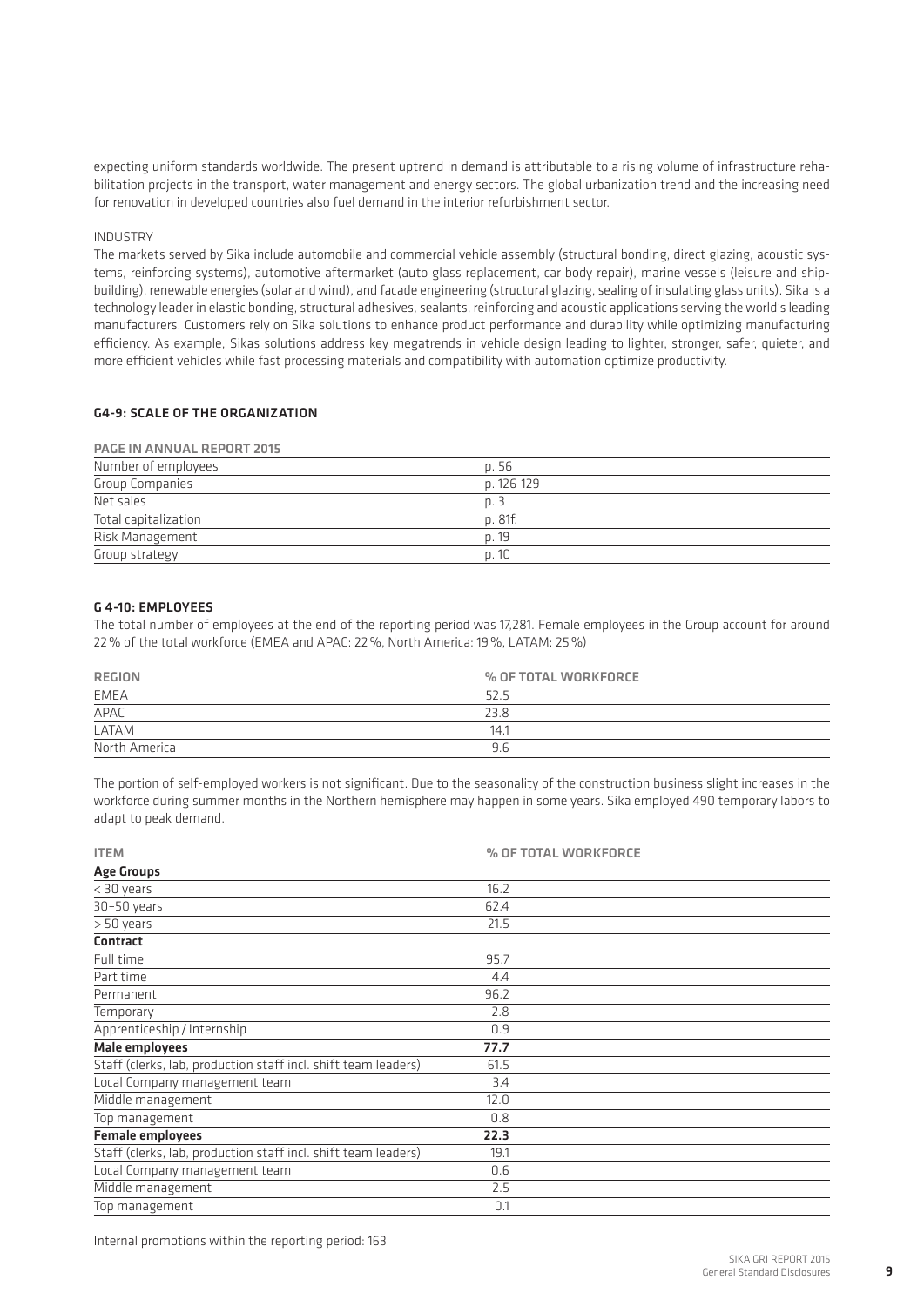#### G4-11: EMPLOYEES COVERED BY COLLECTIVE BARGAINING AGREEMENTS

In the reporting year, no data was available regarding the percentage of total employees covered by collective bargaining agreements. Sika is present in 93 countries with both small and large subsidiaries. In many of the smaller companies the number of employees is small and no collective bargaining agreements exist. However, in many big countries e.g. USA, Germany, France etc., collective bargaining agreements for workers are the rule, and the majority of workers are covered in these geographies.

#### G4-12: SUPPLY CHAIN

Sika local companies source raw materials both locally and internationally. Some materials are only available from international suppliers and have to be imported. In Sika factories these raw materials are converted into higher value goods, usually through mixing, blending, compounding and suitable form-giving. From Sika's finished goods warehouses, products are distributed within the respective country and exported.

Sika today collaborates with around 12,000 direct material suppliers, out of around 14,000 supply locations, for both local and global sourcing. The company strives to work together with local suppliers where possible, to reduce lead time, risk, and transport, as well as to increase availability and quality.

Sika's purchasing spend correspond to 46% of total net sales and is comprised of direct materials, indirect materials and services. Total global spend for direct materials and trading goods amounts to CHF 2,518 million at average exchange rates for the year 2015. The regional split for direct materials is as follows: EMEA 49%, APAC 19%, North America 18%, LATAM 8%, and Automotive 6%.

Sika employs a risk management approach for supply chain of raw materials. This approach is described in the Annual Report 2015 and under G4-14.

#### G4-13: SIGNIFICANT CHANGES IN SIZE, STRUCTURE, OWNERSHIP OR SUPPLY CHAIN

Sika made several acquisitions in 2015 and therefore gained further offices and manufacturing sites:

- Sika made several acquisitions in 2015 and therefore gained further offices and manufacturing sites: In January 2015, Sika agreed to acquire the assets of the Mozambican company Duro-Moza, which manufactures and sells specialized mortar and tile adhesives. This transaction will accelerate Sika Mozambique's development and market penetration.
- In March 2015, Sika acquired BMI Products of Northern California Inc., which is active in the manufacture and distribution of mortar products and systems for the construction industry. This takeover has enabled Sika to step up production capacity and increase market penetration in the western United States.
- In March, Sika also took over Axson Technologies, a leading producer of polyurethane and epoxy resins for design, prototyping and tooling. Axson Technologies also manufactures structural adhesives, composites and dielectrics (encapsulates) for the automotive, aerospace, shipbuilding, renewable energies, sports and leisure sectors as well as the construction industry. This takeover will enable Sika to expand its global portfolio of tooling and composites.
- Moreover, in March the company agreed to acquire Construction Technologies Australia Pty Ltd (CTA™), a leading Australian producer of tile adhesives and mortar products.
- In June, Sika purchased the remaining shares in Addiment Italia from its joint venture partner, Buzzi Unicem. Addiment is active in the manufacture and sale of concrete admixtures and grinding aids for cement production.
- In 2015, the following Sika production facilities were opened:
- 2nd plant in United Arab Emirates, Dubai, March 2015
- 1st plant on Reunion Island, March 2015
- 1st plant in Sri Lanka, Ekala, March 2015
- 1st plant in Paraguay, Asuncion, May 2015
- 4th plant in Russia, Volgograd, August 2015
- 2nd plant in Argentina, Cordoba, September 2015
- 1st plant in Nigeria, Lagos, September 2015
- 1st plant in Ivory Coast, Abidjan, September 2015

#### G4-14: PRECAUTIONARY APPROACH OR PRINCIPLE

Sika employs a risk-based management approach for its own operations, the supply chain and the products it sells and distributes. Major operations are regularly screened by experts according to loss prevention methodology, with frequent support of our insuring partners. Results are translated into improvement plans together with management. This results in an overall low loss rate due to events such as major supply disruptions, and ensures that customers will receive their goods from Sika. Through various audits and inspections of its own operations and suppliers as well as external audits by customers and certification bodies in Sika facilities, the company adheres to a preventative approach and to continuous improvements. Sika companies are certified to the international management system standards ISO 14001 (Environmental Management) and ISO 9001 (Quality Management) in all operations. The company aspires to fully implement OHSAS 18001 (Occupational Health and Safety Assessment) in major operations, and is starting to introduce ISO 50001 (Energy Management) in the bigger facilities.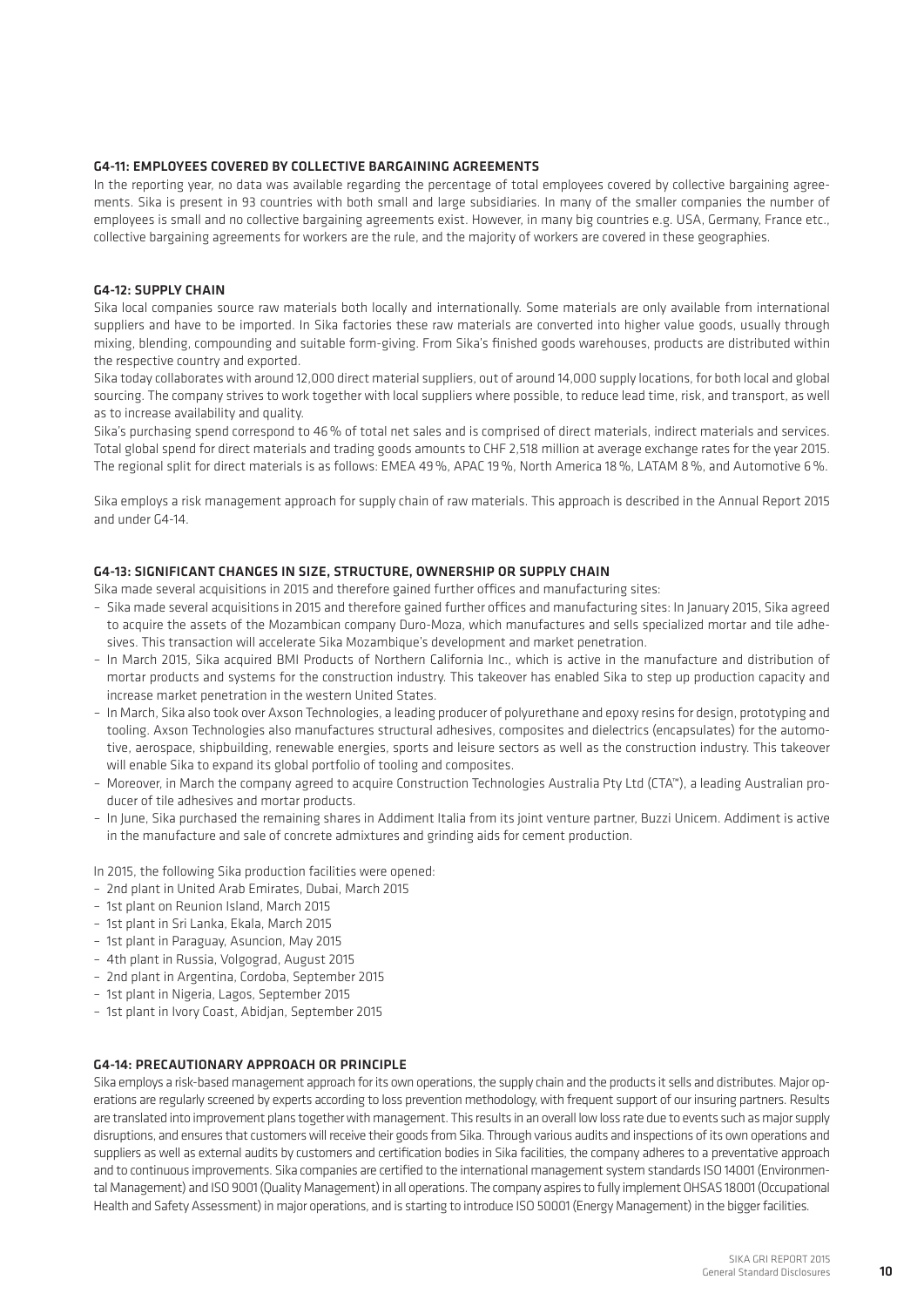Regarding the supply of raw materials, Sika has introduced a supplier qualification process for new vendors in 2014. This process encompasses three main elements: supplier code of conduct, supplier self-assessment and supplier visit. It can be complemented by supplier audits when necessary. The process will cover all new suppliers. In addition existing suppliers will be evaluated by using similar criteria like supplier evaluation, supplier code of conduct and material specifications. In 2015 the majority of procurement employees were trained using the supplier audit approach.

On the side of products and services, Sika follows a Product Development Process to manage functional, safety, environmental, and commercial product risks. Regarding the life cycle of commercial products, Sika runs a comprehensive Product Stewardship program, to prepare customer instructions, information on proper use, registration, labelling, packaging and transportation, disposal, as well as improvement of product groups. Sika actively assumes responsibility for sustainability along the entire supply chain, from supplier qualification to production and distribution to the use phase of its products.

#### G4-15: ECONOMIC, ENVIRONMENTAL AND SOCIAL CHARTERS, PRINCIPLES, AND OTHER INITIATIVES

Sika commits itself to genuinely added sustainable value along the entire value chain. Sika's principles are the foundation for strategic management. The company is committed to aligning its operations and strategies with the universally accepted principles in the areas of human rights, labor, environment and anti-corruption established by the United Nations Global Compact Initiative. Furthermore, Sika is a member of manifold industry associations and initiatives on the local, national and multinational level e.g.

- World Business Council for Sustainable Development
- Responsible Care
- United Nations Global Compact
- Carbon Disclosure Project
- Green Building Councils Network and Sustainable Construction Switzerland

#### G4-16: ASSOCIATIONS

Sika is member of manifold industry associations and initiatives on local, national and multi-national level where the company holds a position on the board or actively participates in projects or committees. Here an extract:

| <b>ASSOCIATION</b>                                  | <b>ACRONYM</b> | <b>WEBSITE</b>                  |
|-----------------------------------------------------|----------------|---------------------------------|
| American Chemistry Council                          | <b>ACC</b>     | www.americanchemistry.com       |
| American High Performance Building Coalition        | AHPBC          | www.betterbuildingstandards.com |
| Spanish National association for Concrete           |                |                                 |
| and Mortar Additive Manufacturers                   | <b>ANFAH</b>   | www.anfah.org                   |
| Portuguese Association of Paint Producers           | APFAC          | www.apfac.pt                    |
| Spanish National association of industrial          |                |                                 |
| Mortar Manufacturers                                | <b>ANFAPA</b>  | www.anfapa.com                  |
| Spanish National Association of                     | ANI            | www.ani.es                      |
| Waterproofing                                       |                |                                 |
| Spanish National Association of Concrete Repair,    | <b>ARPHO</b>   | www.arpho.org                   |
| Protection and Reinforcement Association            |                |                                 |
| Portuguese Association of Paints                    | <b>APT</b>     | www.aptintas.pt/Index.aspx      |
| Adhesive and Sealant Council                        | ASC            | www.ascouncil.org               |
| American Society of Testing Materials               | <b>ASTM</b>    | www.astm.org                    |
| <b>British Adhesives and Sealants Association</b>   | <b>BASA</b>    | www.basaonline.co.uk            |
| <b>British Precast Concrete Federation</b>          | <b>BPCF</b>    | www.britishprecast.org          |
| Cement Admixtures Association                       | CAA            | www.admixtures.org.uk           |
| Center for Environmental Innovation in              | <b>CEIR</b>    | www.roofingcenter.org           |
| Roofing (US)                                        |                |                                 |
| European Paint and Printing Ink Council             | CEPE           | www.cepe.org                    |
| Chemical Fabrics and Film Association               | CFFA           | www.chemicalfabricsandfilm.com  |
| Italian National Research Council                   | <b>CNR</b>     | www.cnr.it                      |
| Italian National Association of Industrial          | CONPAVIPER     | www.conpuviper.it               |
| Flooring                                            |                |                                 |
| Concrete Society                                    | CS             | www.concrete.org.uk             |
| Deutsche Bauchemie                                  | DBC            | www.deutsche-bauchemie.de       |
| German Sustainable Building Council                 | <b>DGNB</b>    | www.dgnb.de                     |
| (Deutsche Gesellschaft für Nachhaltiges Bauen e.V.) |                |                                 |
| (continued on page 12)                              |                |                                 |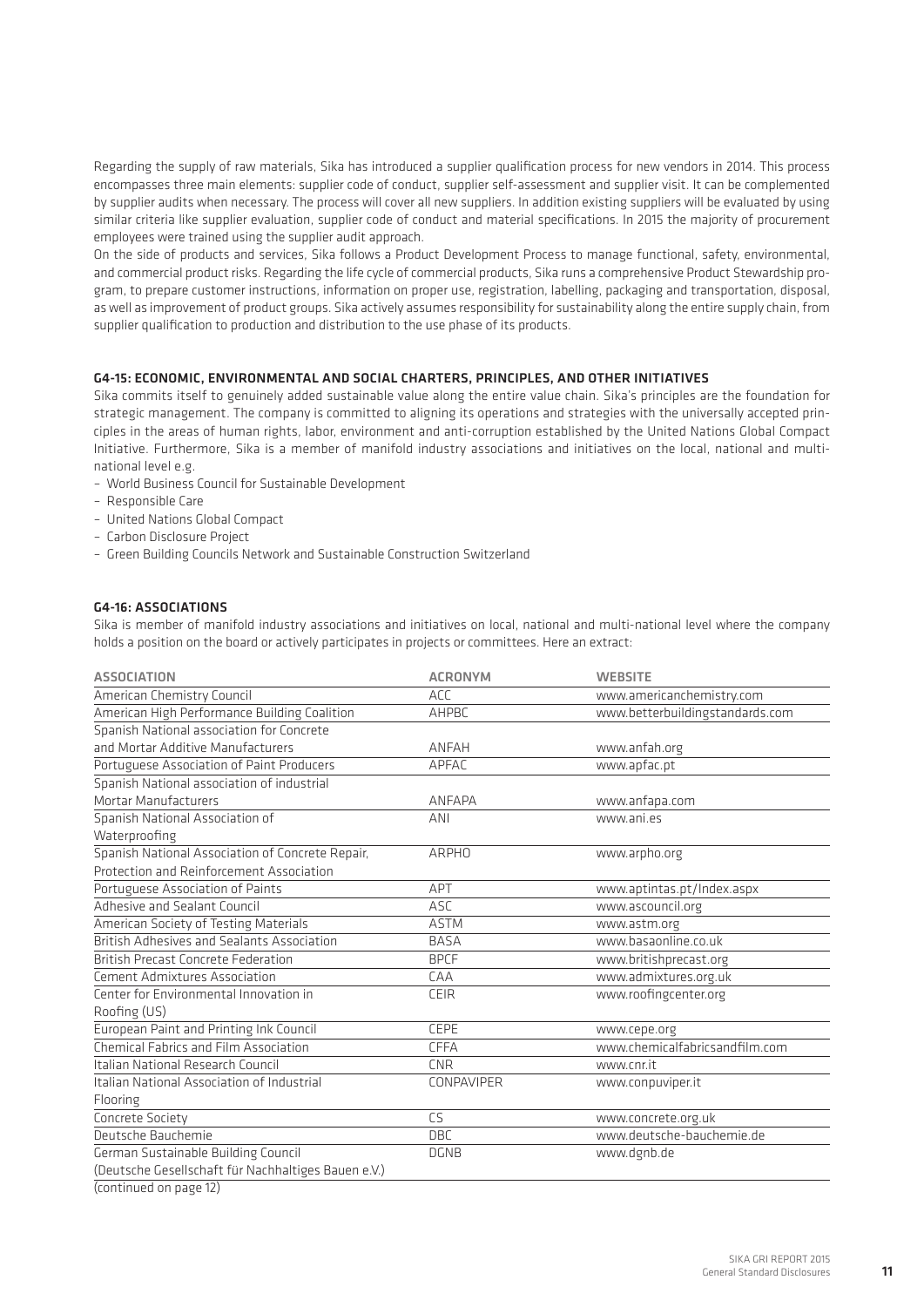| <b>ASSOCIATION</b>                             | <b>ACRONYM</b> | <b>WEBSITE</b>                   |
|------------------------------------------------|----------------|----------------------------------|
| European Federation of Concrete                | EFCA           | www.efca.info                    |
| Admixtures Association                         |                |                                  |
| European Federation for Construction Chemicals | EFCC           | www.efcc.eu                      |
| Hellenic Organization for Standardization      | <b>ELOT</b>    | www.elot.gr                      |
| European Single Ply Waterproofing Association  | <b>ESWA</b>    | www.eswa.be                      |
| Association of European Adhesive and           | <b>FEICA</b>   | www.feica.com                    |
| Sealant Industry                               |                |                                  |
| Forschungsgesellschaft für Straßen- und        | <b>FGSV</b>    | www.fgsv.de                      |
| Verkehrswesen                                  |                |                                  |
| Fachverband Schweizerischer Hersteller von     | <b>FSHBZ</b>   | www.fshbz.ch                     |
| Betonzusatzmitteln                             |                |                                  |
| Hellenic Association of Chemical Industries    | <b>HACI</b>    | www.faci.gr                      |
| UK Liquid Roofing & Waterproofing Association  | LRWA           | www.lrwa.org.uk                  |
| National Federation of Roofing Contractors, UK | <b>NFRC</b>    | www.nfrc.co.uk                   |
| Polyurea Development Association Europe        | PDA Europe     | www.pda-europe.org               |
| (Italian Committee)                            |                |                                  |
| Spanish Technology Platform for Construction   | PTEC           | www.construccion2030.org         |
| Swiss Plastics                                 |                | www.swiss-plastics.ch            |
| Swiss Engineer and Architect Association       | <b>SIA</b>     | www.sia.ch                       |
| Single Ply roofing Association                 | <b>SPRA</b>    | www.spra.co.uk                   |
| Single Ply Roofing Industry                    | SPRI           | www.spri.org                     |
| Verband der deutschen Lack- und                | VdL            | www.lackindustrie.de             |
| Druckfarbenindustrie e.V.                      |                |                                  |
| Institute Construction and Environment         | <b>IBU</b>     | www.construction-environment.com |
| International Concrete Repair Institute        | <b>ICRI</b>    | www.icri.org                     |
| British Adhesives and Sealants Association     | <b>BASA</b>    | www.basaonline.co.uk/home.aspx   |
| Concrete Society of Southern Africa            | CSSA           | www.concretesociety.co.za        |
| Athens Chamber of Commerce & Industry          | <b>ACCI</b>    | www.acci.gr                      |
| Precast Concrete Institute                     | PCI            | www.pci.org                      |
| National Ready Mix Association                 | <b>NRMCA</b>   | www.nrmca.org                    |
| Interlocking Concrete Pavement Institute       | <b>ICPI</b>    | www.icpi.org                     |

#### G4-17: FINANCIAL STATEMENTS

Link to http://www.sika.com/en/group/investors.html

#### G4-18: REPORT CONTENT

The key aspects of Sika's sustainability strategy and reporting were defined through the following activities:

Sika has reviewed in the reporting year the materiality analysis which was accomplished for the first time in 2013. The analysis focused on potential material topics, reflecting the sustainability impacts of Sika's operations, products and services along the entire value chain, by taking into account:

- GRI G4 aspects
- relevant topics for peers, customers and suppliers
- expert knowledge

The relative importance of the topics was rated according the two criteria "influence on stakeholder assessments and decisions" (importance to stakeholders) and "significance of economic, environmental and social impacts" (importance to Sika).

The 2015 review of the prioritization from a stakeholder perspective was determined through an online survey, whereas the prioritization with regard to "significance of economic, environmental and social impacts" was reviewed through the results of a series of workshops. The identified material aspects and findings were set against the results of the first analysis in 2013 which were validated by Sika's Group Management and the Board of Directors.

#### SUSTAINABILITY CONTEXT

The context in which Sika operates at global as well as local level was taken into account when determining the long-list of relevant topics as well as during the prioritization activities.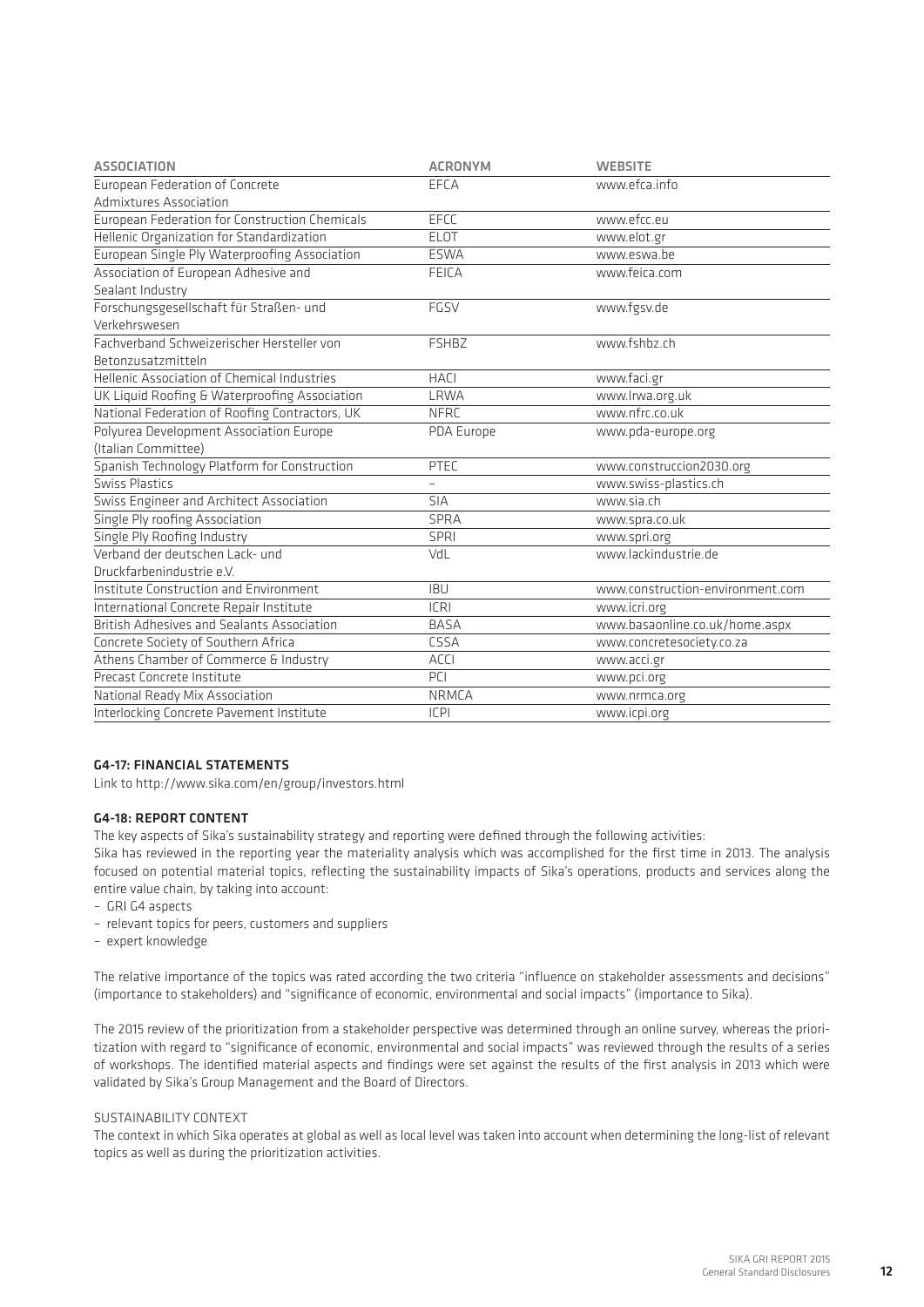

#### MATERIALITY

The materiality of the topics was defined by taking into account:

- The main sustainability topics raised by Sika's stakeholders (see G4-24-27)
- The relevance for Sika's core business
- Potential reputational impacts
- Potential of Sika to influence/impact the topic
- Relevant laws and regulations, compliance
- Sika's risk management

#### COMPLETENESS

The report takes into account all significant impacts of Sika along its value chain. The reporting processes ensure that the data collected includes the results from all entities where significant impacts occur with regard to material topics.

#### STAKEHOLDER INCLUSIVENESS

The stakeholder inclusiveness was implemented by taking into account the stakeholder views resulting from the stakeholder engagement activities.

#### G4-19/20/21: ASPECTS OF MATERIAL IMPORTANCE TO SIKA

The following aspects have been identified as material for Sika in the process for defining the report content. The aspects occur within Sika's operations and can also affect market participants outside the organization along its value chain, upstream and downstream on a global scale.

Upstream: the most relevant upstream entities on which the aspects have an impact are raw material and trading product suppliers (except Diversity and Equal Opportunity: temporary employment agencies).

Downstream: the aspects are material for building-systems customer groups such as owners, architects, designers, specifiers and contractors, cement and concrete customers and automotive customers.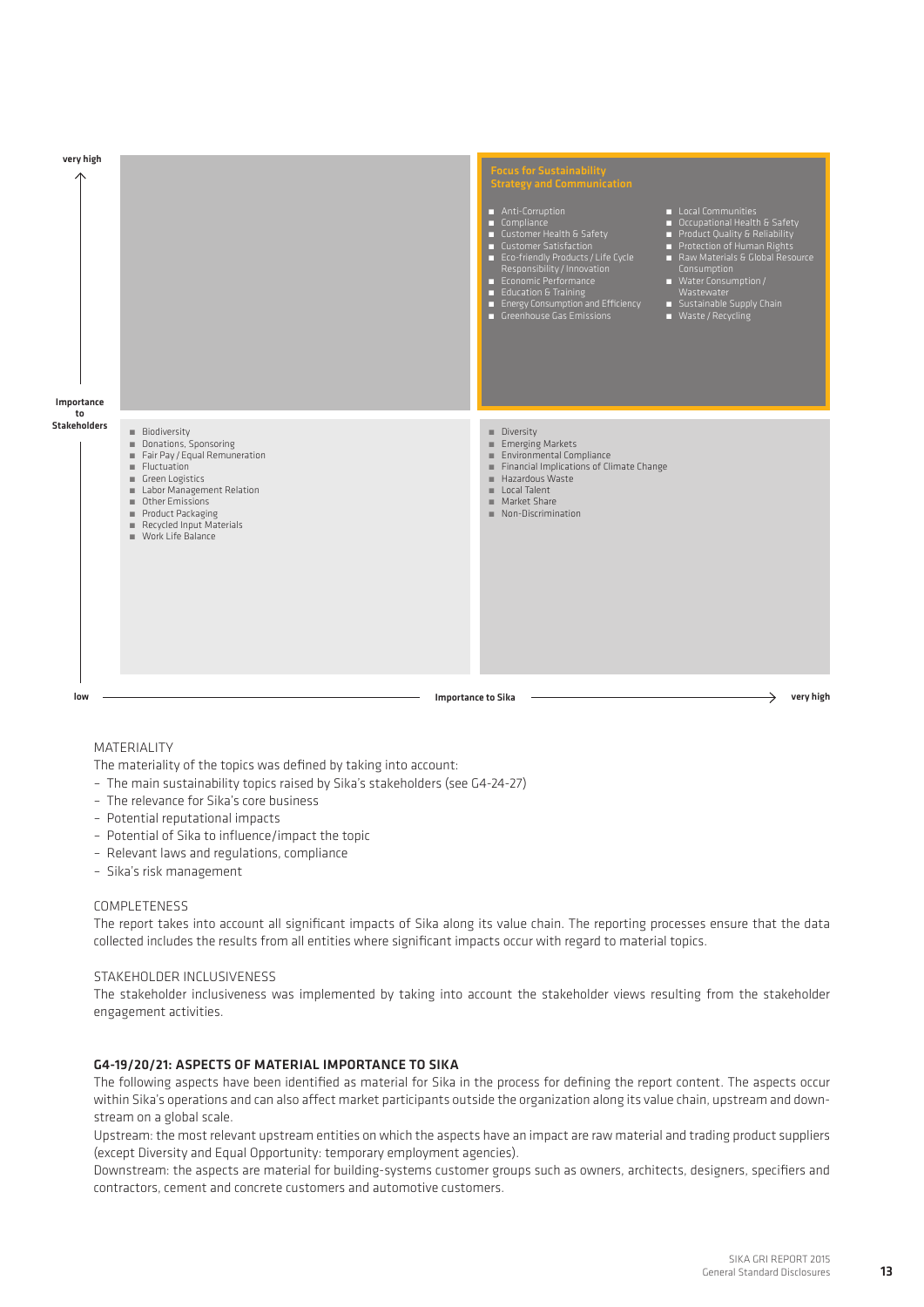| <b>Material aspect</b>                                     | Upstream                                                  | Geographies                                                       | Downstream                                                                                                                                                             |
|------------------------------------------------------------|-----------------------------------------------------------|-------------------------------------------------------------------|------------------------------------------------------------------------------------------------------------------------------------------------------------------------|
| Economic Performance                                       | None                                                      | Globally                                                          | None                                                                                                                                                                   |
| Materials                                                  | Raw material suppliers,<br>(trading product<br>suppliers) | Globally                                                          | Customers of building systems such as: owners,<br>architects, designers, specifiers, contractors cement and<br>concrete customers                                      |
| Energy                                                     | Raw material suppliers,<br>(trading product<br>suppliers) | Globally                                                          | Customers of building systems such as : owners,<br>architects, designers, specifiers, contractors cement and<br>concrete customers; automotive customers; competitors  |
| Water                                                      | Raw material suppliers,<br>(trading product<br>suppliers) | Globally                                                          | Cement and concrete customers                                                                                                                                          |
| Emissions                                                  | Raw material suppliers,<br>(trading product<br>suppliers) | Globally                                                          | Customers of building systems such as: owners,<br>architects, designers, specifiers, contractors cement and<br>concrete customers; automotive customers; competitors   |
| <b>Effluents and Waste</b>                                 | Raw material suppliers,<br>(trading product<br>suppliers) | Globally                                                          | Customers of Building systems like: contractors                                                                                                                        |
| <b>Products and Services</b>                               | Raw material suppliers,<br>(trading product<br>suppliers) | Globally                                                          | Building systems such as: owners, architects, designers,<br>specifiers, contractors cement and concrete customers;<br>automotive customers; competitors                |
| Occupational Health and<br>Safety                          | Raw material suppliers,<br>(trading product<br>suppliers) | Globally                                                          | None                                                                                                                                                                   |
| <b>Education and Training</b>                              | None                                                      | Globally                                                          | Customers of building systems such as: owners,<br>architects, designers, specifiers, contractors cement and<br>concrete customers                                      |
| Diversity and Equal<br>Opportunity                         | Temporary employment<br>agencies                          | Globally                                                          | None                                                                                                                                                                   |
| Human Rights Assess-<br>ments (own operations)             | None                                                      | Globally                                                          | None                                                                                                                                                                   |
| Human Rights Supplier<br>Assessment                        | Raw material suppliers,<br>trading product suppliers      | Risk and high risk<br>countries based on<br>Human Rights Risk Map | None                                                                                                                                                                   |
| Local Communities                                          | None                                                      | Globally, but more<br>relevant in emerging<br>countries           | All non-commercial stakeholder groups of local<br>companies                                                                                                            |
| Anti-Corruption                                            | Raw material suppliers,<br>trading product suppliers      | and high risk countries<br>based on Human Rights<br>Risk Map      | Globally, but focus on risk Building systems such as: owners, architects, designers,<br>specifiers, contractors cement and concrete customers;<br>automotive customers |
| Compliance / Environ-<br>mental Compliance<br>(Legal, EHS) | Raw material suppliers,<br>trading product suppliers      | Globally                                                          | None                                                                                                                                                                   |
| Customer Health and<br>Safety                              | None                                                      | Globally                                                          | Building systems such as: owners, architects, designers,<br>specifiers, contractors cement and concrete customers;<br>automotive customers; Competitors                |
| Product and Service<br>Labelling                           | Raw material suppliers,<br>trading product suppliers      | Globally                                                          | Building systems like: owners, architects, designers,<br>specifiers, contractors cement and concrete customers;<br>automotive customers; competitors                   |
| Product Quality and<br>Reliability                         | Raw material suppliers,<br>trading product suppliers      | Globally                                                          | Building systems such as: owners, architects, designers,<br>specifiers, contractors cement and concrete customers;<br>automotive customers; competitors                |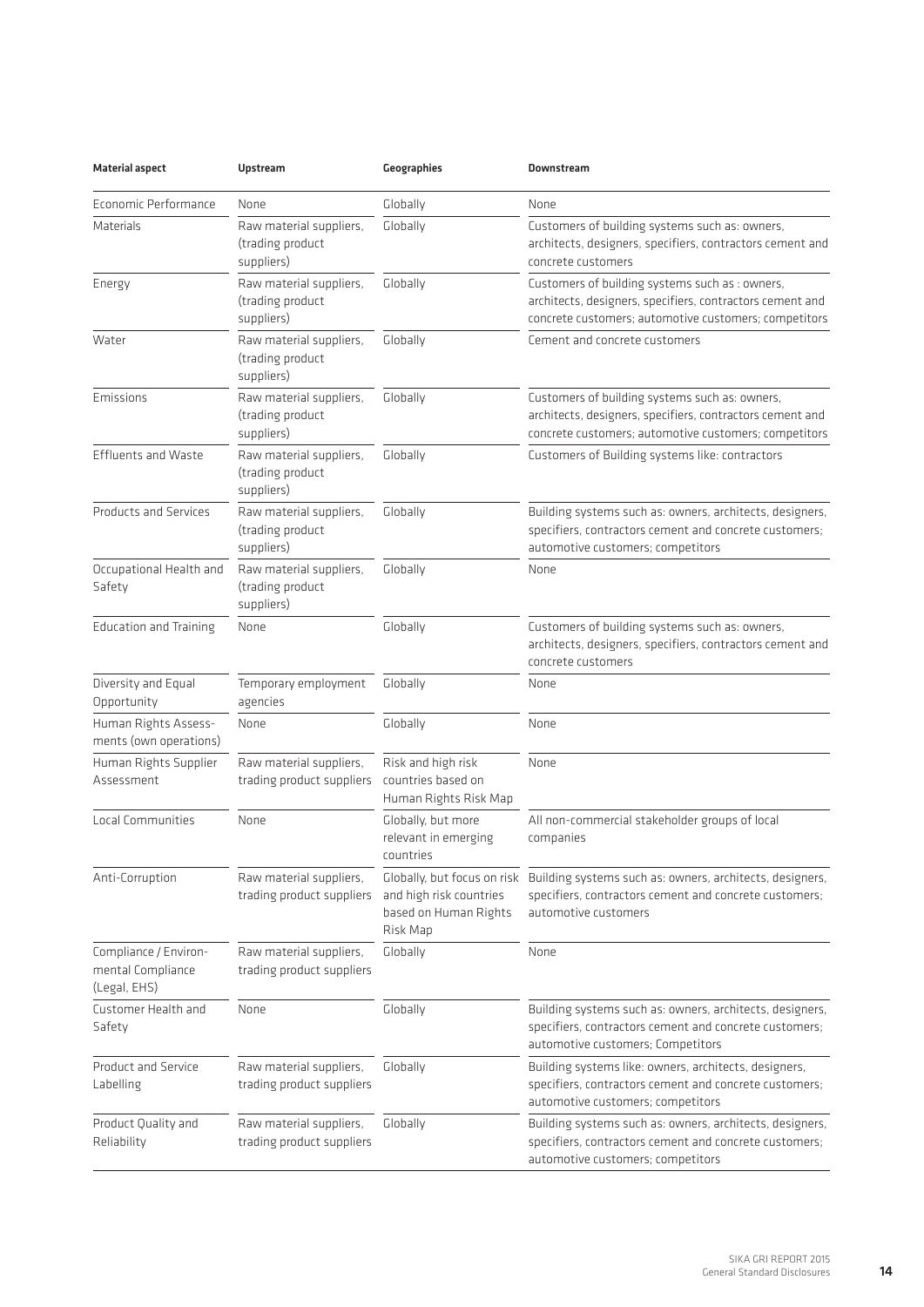#### G4-22-23, 28-33: About report

#### ABOUT OUR REPORT (G4-22-23, 28-33)

The information contained in this report has been prepared according to the GRI G4 sustainability reporting guidelines "in accordance - core". This is Sika's third GRI report and covers the 2015 calendar year. Sika will continue reporting on an annual basis. Changes from previous reporting (full year 2014) were made as mentioned below:

Tons sold reporting from 2014 was adapted to unreported volume within the fiscal year 2014, from two legal entities acquired in 2015: LCS Optiroc Singapore, Optiroc Malaysia. In addition some smaller amendments to local volume reports were made. This accounted for 8.4% of additional volume in 2014.

The GRI report takes into account impacts within and outside the organization. With regard to Sika's entities, it covers all entities that are included in Sika's consolidated financial statement, unless otherwise stated.

Sika has adapted the rule of consolidating newly acquired companies due to necessary efforts in aligning new Group companies to the reporting structure throughout diverse geographies. Sika will fully consolidate these entities in the second annual report after the closing date.

Sika's GRI Report 2015 has not been externally audited.

#### CONTACT US (G4-31)

Dominik Slappnig Head of Corporate Communications and Investor Relations E-mail: sikagroup@ch.sika.com Phone: + 41 58 436 68 00

Dr. Matthias Hofmann Head Corporate EHS & Sustainability E-mail: sikagroup@ch.sika.com Phone: + 41 58 436 40 40

#### G4-24-27: STAKEHOLDER ENGANGEMENT

#### STAKEHOLDER IDENTIFICATION AND PRIORITIZATION

Sika has reviewed in the reporting year the stakeholder groups which were identified in 2013 for the sustainability strategy development process to critically re-evaluate the material aspects and detect any changes of priority.

Based on the GRI definition, stakeholders are defined broadly as those groups or individuals:

(a) that can reasonably be expected to be significantly affected by the organization's activities, products, and/or services; or

(b) whose actions can reasonably be expected to affect the ability of the organization to successfully implement its strategies and achieve its objectives.

The stakeholders were prioritized / categorized according to the potential impact of Sika on the stakeholder and the stakeholder's ability to impact Sika. The results were verified in 2015 with different entities within Sika (Board of Directors, Management etc.). The most relevant stakeholder groups were consulted for their contribution to the materiality process.

#### IDENTIFIED STAKEHOLDERS

The identified stakeholder groups of Sika are:

- Employees
- Customers
- Academia
- Financial analysts
- Sika Management
- Sika Board
- Suppliers
- Competitors
- Sponsorship partners
- Local communities

#### STAKEHOLDER ENGAGEMENT

Sika entities regularly engage with their relevant stakeholders on local and national level, though not in a formalized manner. The first steps to develop and test respective guidelines in pilot projects were planned for 2014/2015. Combined with the framework of the reviewed ISO 14001:2015, a guidance document for stakeholder engagement within the local company was developed in 2015. The framework will be gradually implemented in the renewal of the local ISO certificates over the next few years.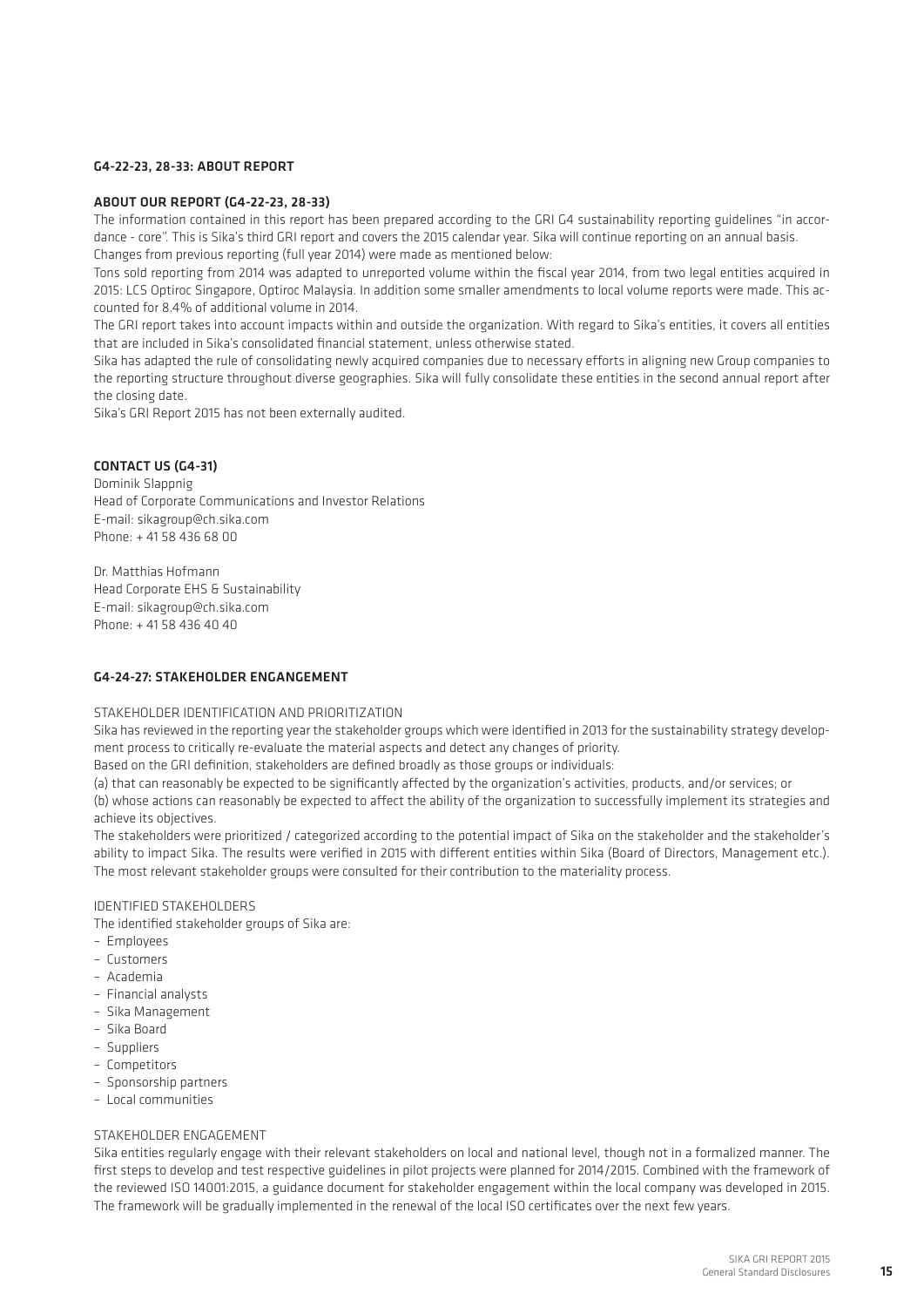As part of the sustainability strategy development process in 2013 and materiality analysis review in 2015, Sika specifically engaged with selected principal internal and external stakeholder groups. The following groups were approached in the reporting year via online survey, to provide input into defining the report content: employees, customers, academia, financial analysts, Sika Management, suppliers and sponsoring partners. The results were integrated in the materiality analysis.

The review confirmed the findings from 2013 and did not detect relevant changes of priority.

| <b>Stakeholders</b>                                   | <b>Customers</b> | <b>Employees</b> | <b>Financial</b><br>Analysts | Academia       | Sponsorship<br><b>Partners</b> | <b>Suppliers</b> | Competitors          |
|-------------------------------------------------------|------------------|------------------|------------------------------|----------------|--------------------------------|------------------|----------------------|
| Activity                                              | Questionnaire    | Questionnaire    | Questionnaire                | Questionnaire  | Questionnaire                  | Questionnaire    | Desk Top<br>Research |
| Economic Performance                                  | $\blacksquare$   | ٠                | п                            |                | ٠                              | п                | ٠                    |
| Materials                                             | п                |                  |                              | п              | ٠                              | п                | п                    |
| Energy                                                | п                |                  | $\blacksquare$               | $\blacksquare$ | п                              | $\blacksquare$   | п                    |
| Water                                                 |                  |                  | п                            |                |                                | п                |                      |
| Emissions                                             | п                |                  | п                            |                | п                              | п                | П                    |
| <b>Effluents and Waste</b>                            | п                |                  |                              | П              | п                              | п                | П                    |
| Eco-friendly Products/<br>Innovation                  | п                | п                |                              | п              | п                              | п                | п                    |
| Occupational<br>Health and Safety                     | ٠                | п                | п                            |                | п                              | ٠                | п                    |
| <b>Education and Training</b>                         |                  |                  |                              | $\blacksquare$ |                                |                  | п                    |
| Diversity and Equal<br>Opportunity                    | ٠                | ٠                |                              |                |                                | ٠                | ш                    |
| Human Rights                                          | п                |                  |                              | $\blacksquare$ | п                              | $\blacksquare$   | п                    |
| Local Communities                                     |                  |                  |                              |                | п                              |                  | п                    |
| Anti-Corruption                                       | п                |                  | п                            |                |                                |                  | п                    |
| Compliance / Environmental<br>Compliance (Legal, EHS) | п                |                  | ٠                            |                | п                              | $\blacksquare$   | п                    |
| Customer Health<br>and Safety                         |                  | ٠                |                              |                | п                              |                  | П                    |
| <b>Customer Satisfaction</b>                          | ٠                | п                | п                            |                |                                | п                | п                    |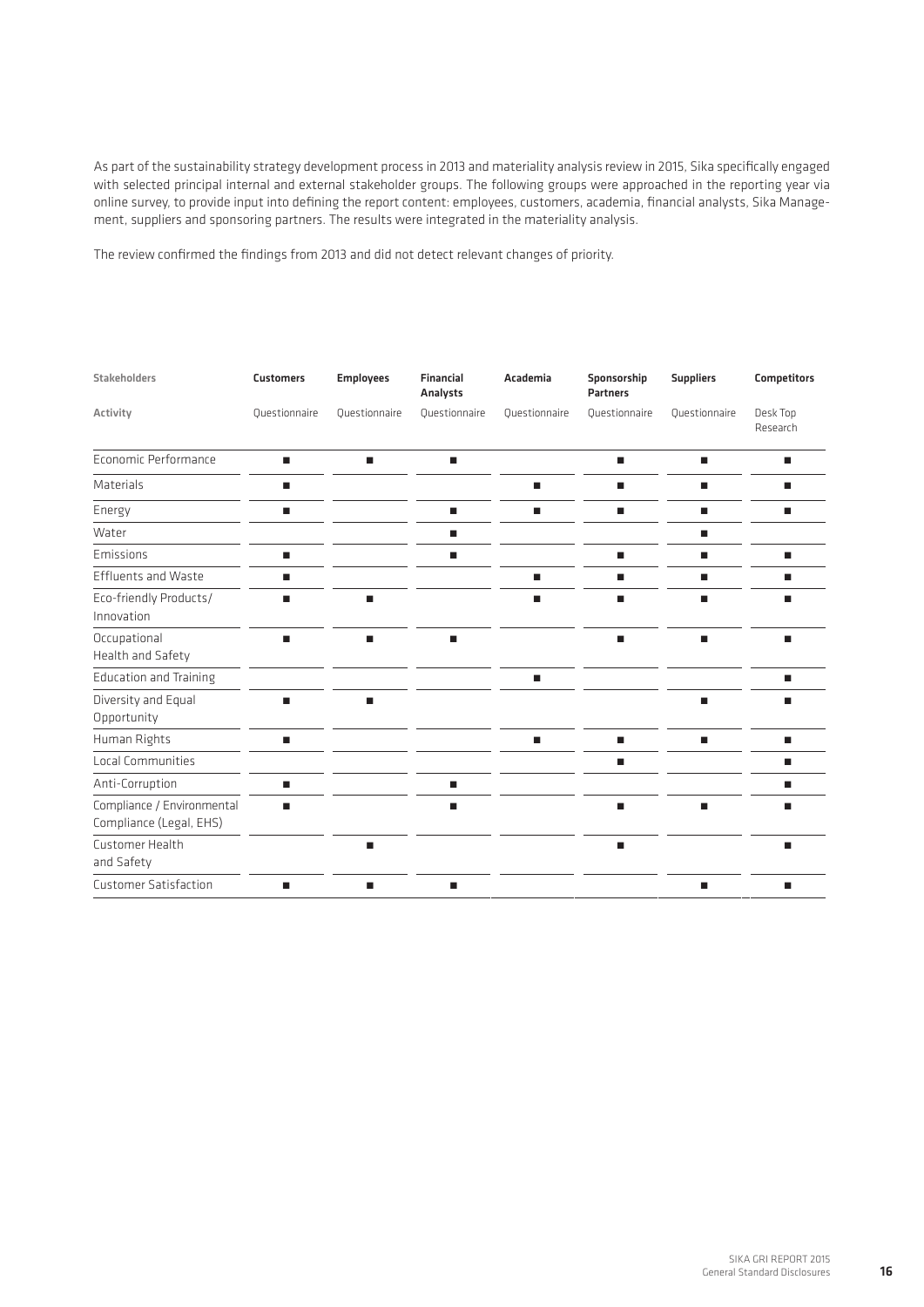The target area "Local Communities" has been approached by Sika Group and by local subsidiaries individually, this target will be managed systematically in a later step within the above mentioned ISO framework on local level. So far the Sika Sponsoring and Donation Guideline is providing the normative frame. The priorities of market participants were captured through desk-top research and integrated in the materiality analysis. The board has been notified about the findings.

#### G4-34: GOVERNANCE

See http://www.sika.com/en/group/investors/corporate-governance.html

#### G4-56: ETHICS AND INTEGRITY

#### Values, principles, standards and norms

The edition of the Code of Conduct was reviewed and edited in 2014. The Code of Conduct is available in more than 10 languages and has been distributed to all Sika employees. Furthermore, Sika has developed a document stating Sika Values and Principles. These Values and Principles have been rolled out and trained throughout the global subsidiaries of Sika.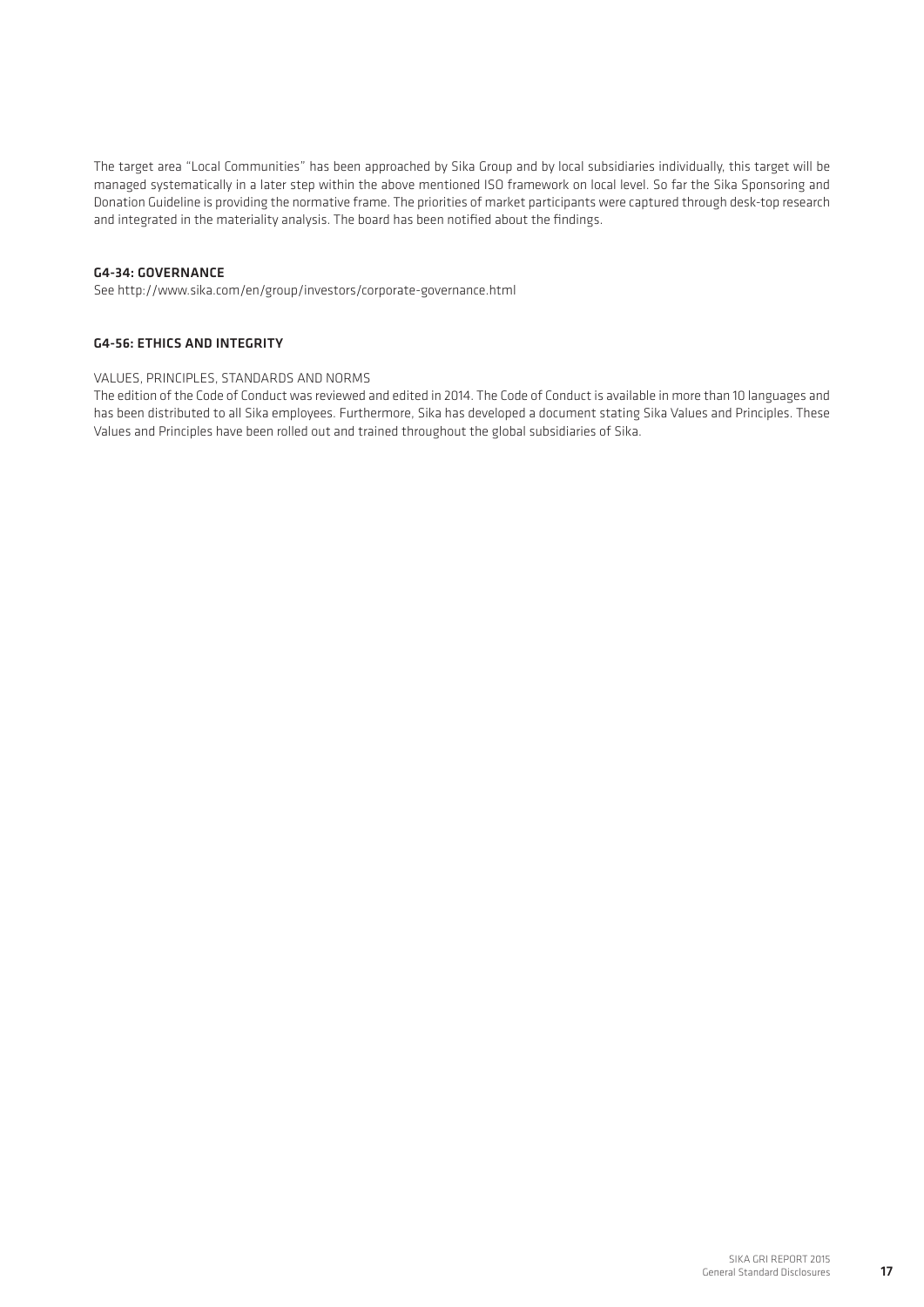# Specific STANDARD Disclosures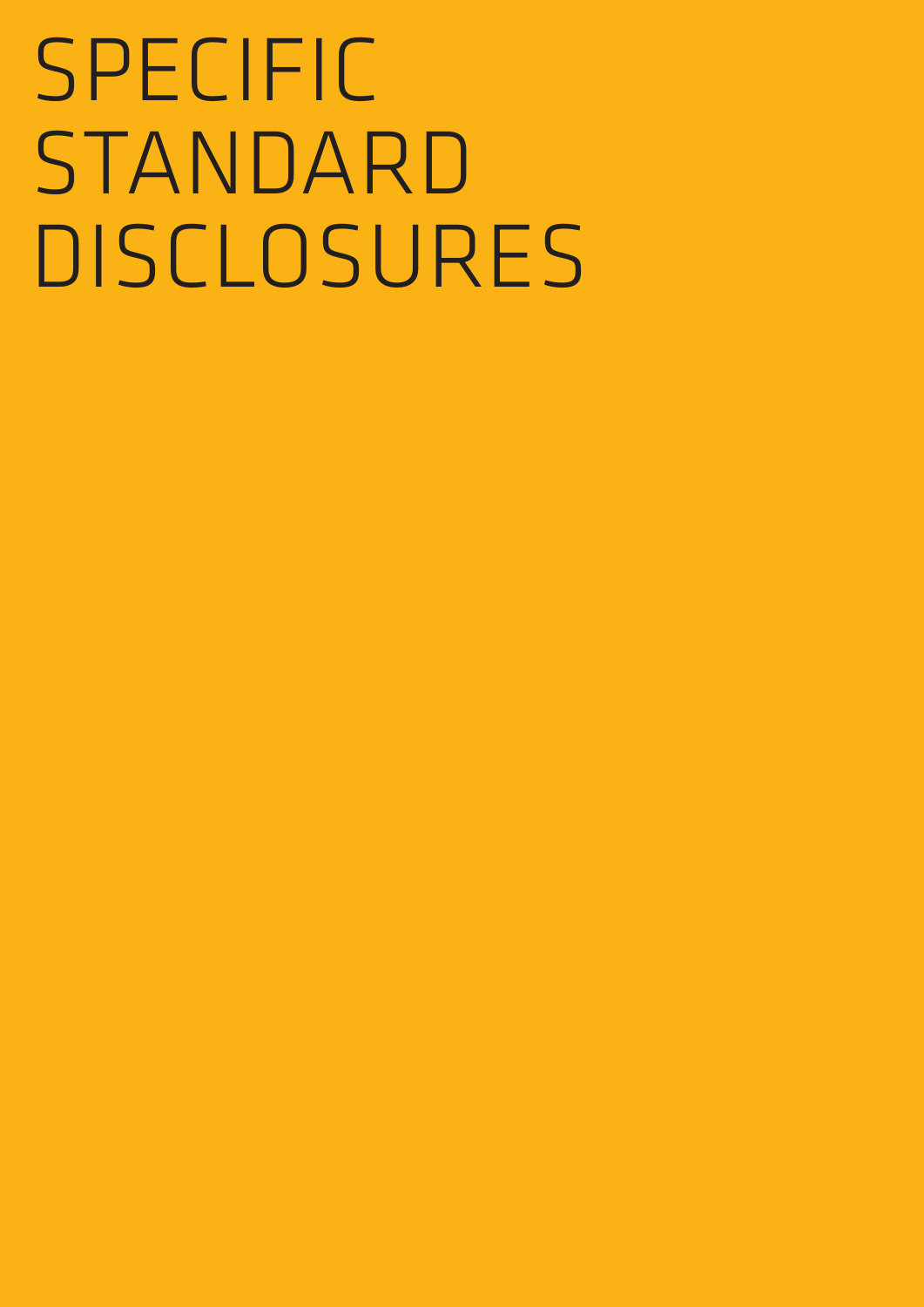## Specific Standard Disclosures

#### G4-EC Economic

#### G4-EC Economic performance

Sika creates sustainable value for its customers and the supply chain and other stakeholders. The company distributes the derived economic value to various stakeholders. This includes governments through taxes, employees through compensation and benefits, shareholders through dividends, suppliers and service providers through raw material and service prices, society through taxes and local community projects. Part of the value earned is retained in the company for further development of novel technology, acquisitions, capital investments, and to maintain a certain amount of independence from capital market fluctuations.

#### TABLE<sub>1</sub>

the following table indicates the net value added including depreciation and changes in provisions (see annual report, p. 135)

| Item            | mn CHF | %      |
|-----------------|--------|--------|
| Total sales     | 5.489  | 100.00 |
| To suppliers    | 3.572  | 65.00  |
| Net value added | 1.755  | 32.00  |

#### $T \triangle B1 F2$

From the net value added the capital flows to the various stakeholders and to the Sika group as follows

| Item            | mn CHF | $\%$   |
|-----------------|--------|--------|
| To employees    | 1,112  | 63.34  |
| To Sika         | 282    | 16.06  |
| To shareholders | 183    | 10.42  |
| To governments  | 157    | 8.94   |
| To lenders      | 22     | 1.24   |
| <b>Total</b>    | 1,755  | 100.00 |

Sika donated and supported local communities in the amount of 3 mn CHF which accounts for 0.17% of the net value added.

#### ENVIRONMENTAL PERFORMANCE

#### G4-EN1 MATERIALS USED BY WEIGHT OR VOLUME

Sika uses raw materials such as polymers, additives, resins, colors, plastic articles, sand, cement, packaging materials, the volume of which totals 3.6 million tons, excluding trading goods and water (previous year: 3.0 million tons). These numbers are reported in Sika's operational reporting system.

The company uses only a small amount of renewable raw materials like castor oil or alcohols. This fact is mainly due to unavailability, economic viability, in effective application of formulation as compared to non-renewable feedstock. However, the company constantly explores ways of using non-petroleum derived materials for Sika products.

Input materials are converted to value-added products from which customer value and ultimately commercial value are derived. Sika strives to convert as much of the input materials as possible into commercial products. However, waste originates due to cleaning, trials, color changes, repair and maintenance and other non-continuous operations as reported in the section on waste.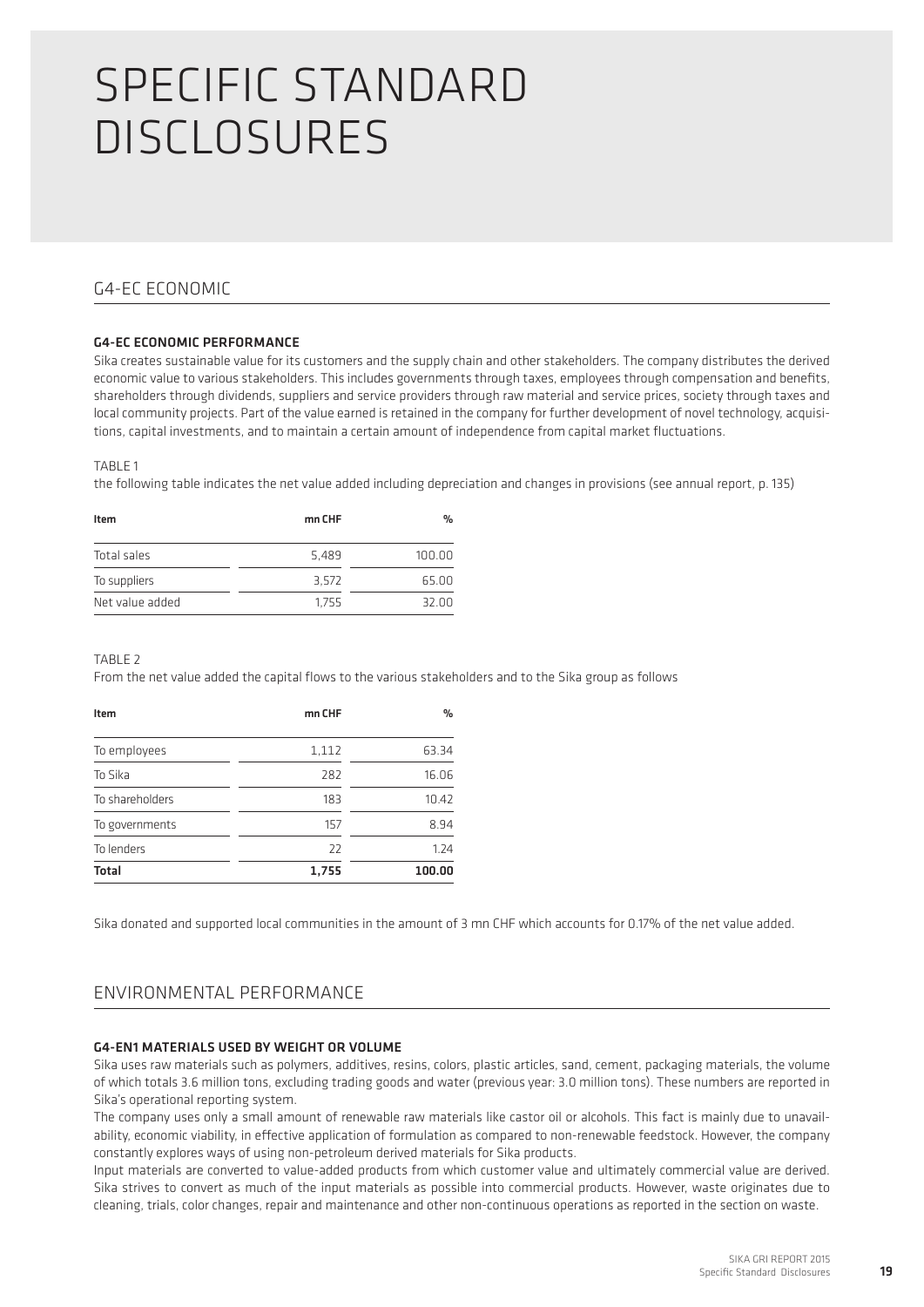Sika strives for an efficient use of input materials. Research and development are governed by the principles of sustainable development and enhanced customer utility, such as the demand for resource-saving construction methods, energy-efficient construction materials or lighter and safer vehicles. Sika's goal is to assess all new product developments for their sustainability characteristics, using comprehensive internally standardized methodology. As a result, these projects are geared towards a higher inherent sustainability profile in raw material consumption, production, marketing, use phase and disposal/recycling.

Through its sustainable solutions, Sika strives to reduce the resource consumption of the downstream industries, like resource consumption in construction, vehicles or for the cement industry, where Sika solutions enable customers to increase the use of recycled input materials.

#### G4-EN2 PERCENTAGE OF MATERIALS USED THAT ARE RECYCLED INPUT MATERIALS

For direct materials, the proportion of recycled materials is around 1.2% (previous year: 1.3%), regained from used products. This figure is reported through operational reporting. For many other secondary materials such as packaging or solvents local Sika companies use the recycling systems in place in many countries today.

#### G4-EN3: ENERGY CONSUMPTION

#### Energy consumption within the organization

Sika used 1'833 terrajoule (TJ) of energy (pervious year: 1'671 TJ), 46.7% directly from non-renewable primary energy conversion and 53.3% from purchased electricity. The fuel types used for direct energy (856 TJ) are light liquid fuels (48%), coal (7%) in China, and natural gas (45%).

| <b>Total Energy Consumption</b> | 1833 TI |                                                         |
|---------------------------------|---------|---------------------------------------------------------|
| Non-renewable                   |         | 856 TJ Light liquid fuels, coal (in China), natural gas |
|                                 |         | From renewable and non-renewable sources,               |
| Electricity                     |         | 977 TJ depending on local power generation              |
| Renewable Electricity           |         | 1.5% Green electricity (water, wind, solar, etc.)       |

Energy is a necessary input for conversion processes, e.g. stirring and mixing, melting and cooling, ventilation and pumping, as well as heating and air conditioning of buildings. As mentioned above Sika uses around 47% of total energy consumption from its own energy conversion, mainly for heating buildings and production equipment, steam generation, drying processes, etc.

Sika's production itself is less energy-intensive than the supplier industries, specifically the chemical industry. However, Sika believes that energy efficiency and mitigation of emissions is a major driver of its overall efficiency effort. Energy is further a relevant cost factor for Sika.

Therefore, the company has set a target at Group level for energy consumption to achieve efficiency gains of 3% each year in relation to production volumes. Some of our subsidiaries have started energy efficiency programs according to ISO 50001.

#### Additional information on leased vehicles and travel

In addition, the leased car fleet consumed 302 TJ (295 TJ in 2014) of energy and business travel amounted to 202 TJ (205 TJ in2014). The leased car fleet figure is derived from a sample of 65% of the leasing contracts and the figure for business travel is derived from a sample of 40% of the travel contracts.

Sika uses conversion factors from the UK Department for Environment Food and Rural Affairs: http://www.ukconversionfactorscarbonsmart.co.uk/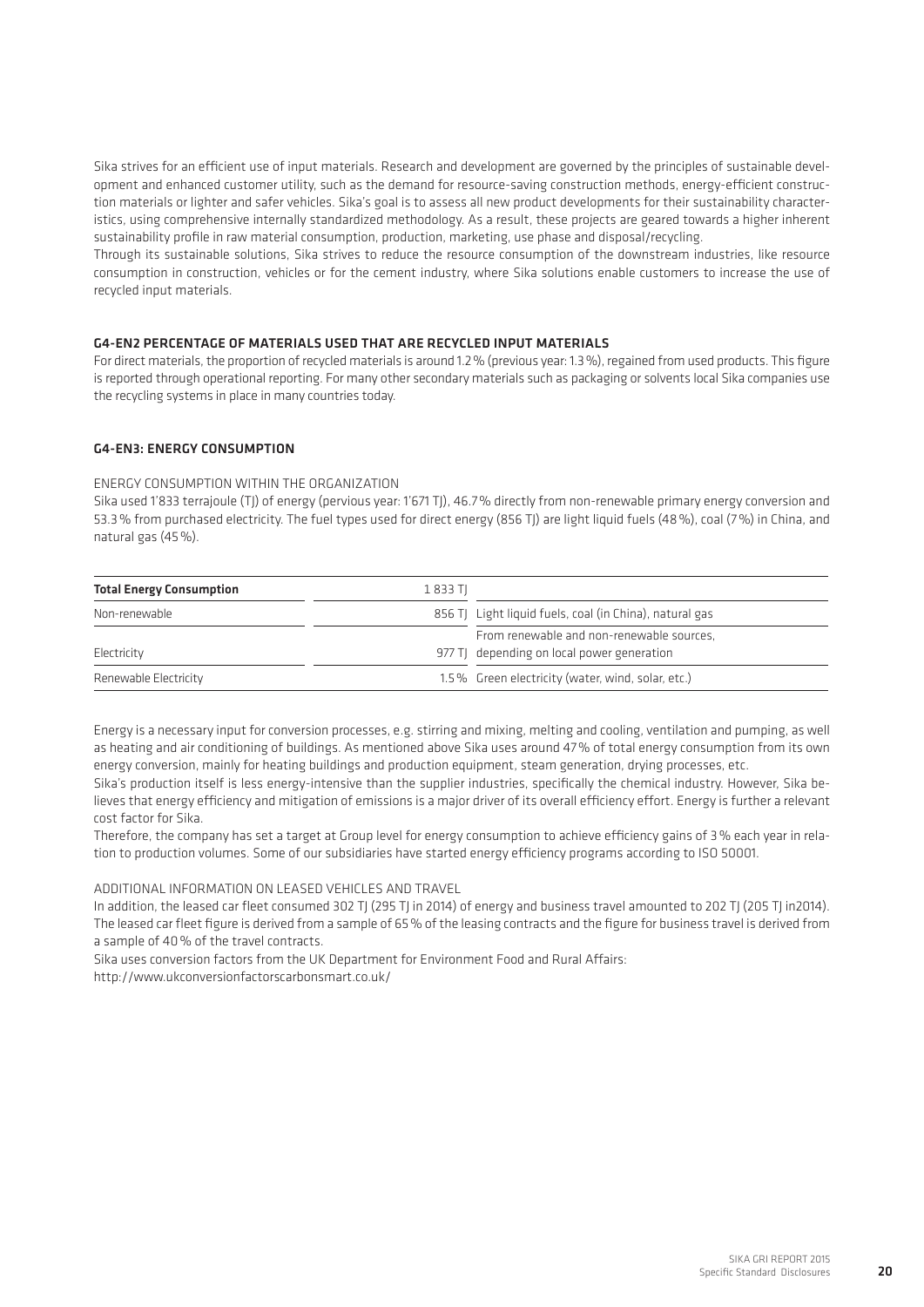#### G4-EN 8: Water

#### Total water withdrawal by source

Water is used as cooling water, cleaning water, in products, and for general purposes like sanitary facilities. Sika uses around 2.36 million m<sup>3</sup> (previous year: 2.79 million m<sup>3</sup>) both from public supply (58%) and groundwater wells (42%). Cooling water is mainly derived in line with local permits from ground water wells in water-rich areas, like Switzerland, the UK, and Eastern USA. Cooling and process water makes up 52% of Sika's water use. The company strives to increase water efficiency and has set a target of 3% for the reduction of water consumption per ton of product sold.

Water sources:

- Surface water: 0.021 million m<sup>3</sup> (previous year: 0.037 million m<sup>3</sup>)
- Ground water: 0.968 million  $m^3$  (previous year: 1.328 million  $m^3$ )
- Public supply:1.373 million  $m^3$  (previous year: 1.427 million  $m^3$ )
- Rain water: A few factories have started to use rain water. There are no detailed data available.
- Waste water: No waste water is used

#### Sika uses water for the following purposes:

- Process and Cooling water: 1.24 million  $m^3$  (previous year: 1.75 million  $m^3$ )
- $-$  Sanitary water: 0.42 million m<sup>3</sup> (previous year: 0.34 million m<sup>3</sup>)
- Water in products: 0.71 million  $m^3$  (previous year: 0.69 million  $m^3$ )

#### G4-EN15-16: EMISSIONS

#### Direct greenhouse gas (GHG) emissions (Scope 1)

Direct energy conversion results in local greenhouse gas emissions (CO<sub>2</sub>). Sika uses various fuels for its own energy conversion, incl. coal in China. Around 47% of the energy is converted in Sika sites amounting to CO<sub>2</sub> emissions of around 53'000 tons (previous year: 47,000 tons).

#### Indirect greenhouse gas (GHG) emissions (Scope 2)

Indirect energy conversion results in greenhouse gas emissions (CO2) depending on the primary energy used in the country's electric power generation mix. Therefore, a shift from the company's own power generation to purchasing electrical power may positively or negatively impact Sika's total carbon footprint.

To obtain an informed estimate we use the Greenhouse Gas Protocol calculator to quantify the scope 2 emissions. However, in some cases, e.g. Germany, we have contractual agreements with power suppliers to procure "green" power, e.g. from hydro-electrical conversion, which has a much lower carbon footprint than the average footprint in the country. In these cases Sika deducts the renewable amount from the total consumption in the country, before converting into  $CO<sub>2</sub>$ . For the year under review, calculated  $CO<sub>2</sub>$ emissions from third party power supply amounted to around 107,000 tons for the Group (previous year: 102,000 tons).

#### Additional information on leased vehicles and travel

The company also evaluates the carbon emissions from travel and leased vehicles. Extrapolations of available data show a footprint of 21,000 tons for the leasing fleet and 13,800 tons for business travel for the entire Group in 2015 (previous year: 20,500 and 14,000 tons). Both figures are derived from a sample of 65% of the Sika leasing and 40% of the Sika travel contracts. The company uses conversion factors as published by the IEA, International Energy Agency.

#### G4-EN22-23: EFFLUENTS AND WASTE

#### Total water discharge by quality and destination

Sika discharges around 1.6 million m<sup>3</sup> of water (previous year: 1.7 million m<sup>3</sup>), in conformity with local legislation and permits. In most Sika factories, process water is collected in tanks, or cleaned in treatment facilities and tested before discharge as per local permits; it is then discharged into either the sewage system or directly into a surface water body.

The local companies hold permits for water discharge parameters, like quantity and chemical limit values, which the companies are bound to. However, due to the very diverse nature of requirements, the Sika Group does not report on discharge water quality. Discharge destination:

- Water to sewer, sewage plant: 0.54 million  $m^3$  (previous year: 0.48 million  $m^3$ )
- Water to surface water bodies: 1.06 million m<sup>3</sup> (previous year: 1.22 million m<sup>3</sup>)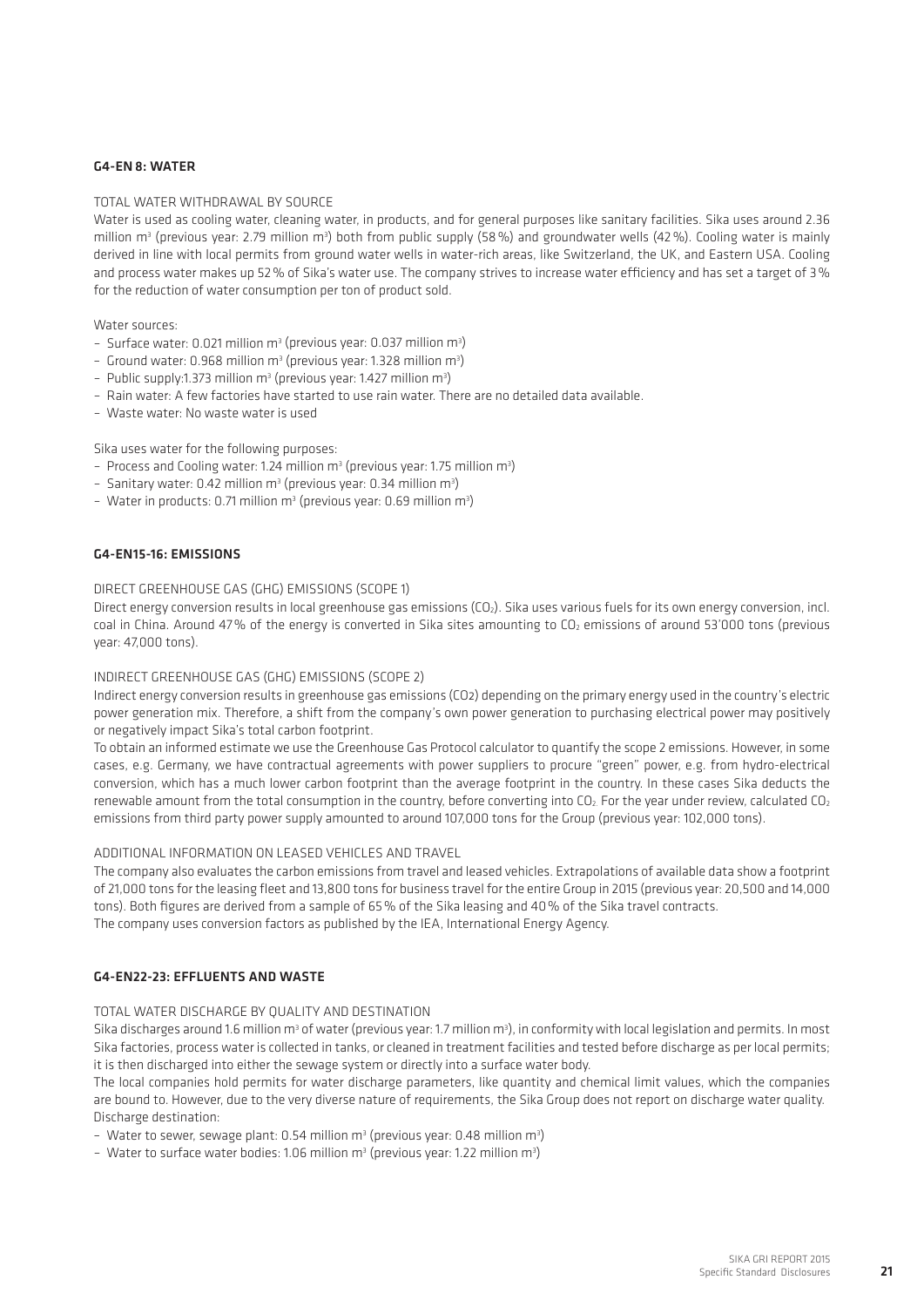#### Total weight of waste by type and disposal method

Waste consists of the unavoidable losses of input material, occurring in cleaning, trials, color changes, repair and maintenance, and other non-continuous operations. Other waste sources are packaging materials, cleaning materials, maintenance goods like oils and other utilities.

In total, Sika generated around 70,000 tons of waste (previous year: 62,000 tons), which accounts for around 1.7% of total ton sold (revised value previous year: 1.6%).

Three quarters of the waste is non-hazardous. The category of reuse describes waste which finds a secondary use at lower value. Sika manages the disposal of waste through management systems according to ISO 14001, which regulate the flow of materials and local documentation locally and are in place at all production sites.

Total weight:

- Non-hazardous: 50,000 tons (previous year: 47,000 tons)
- Hazardous: 20,000 tons (previous year: 15,000 tons)

Disposal method:

- Landfill: 21,000 tons (previous year: 18,000 tons)
- Incineration: 22,000 tons (previous year: 20,000 tons)
- Reuse: 27,000 tons (previous year: 24,000 tons)

The company strives to increase material efficiency and has set a target of 3% reduction of waste per ton of product sold.

Sika is committed to taking back products for recycling and strives to increase the durability of products. For example, the company has established a recycling regime for used roofing membranes in the USA, and the recycled material is used in the manufacture of new membranes. Within their ISO 14001 management systems the local companies are bound to find a compliant, cost-effective and efficient method of disposal and to keep the necessary documentation for the transfer of waste to the disposal endpoint.

#### G4-EN27: PRODUCTS AND SERVICES

#### New product developments are reviewed

New product developments are reviewed against key sustainability criteria and furnished with a documented, recognized relevance audit, imposing an appropriate improvement plan where necessary.

 Sika has introduced a new sustainability evaluation process, including guidelines and tools as an integral part of the Sika product development process. . The objective of the sustainability evaluation is to assess all sustainability aspects of a new development over its entire life cycle, compared with the company's own or competitive solutions.

In the year under review, Sika progressively implemented the sustainability evaluation process as part of the launch of the revised product development procedure as an obligatory part of the innovation process. The individuals responsible for the global rollout in the various business lines, regions and technology centers received training in the new procedures at a centralized event, where they were familiarized with the processes and methods. These individuals are responsible for the global rollout in all Group companies, which should be complete by the middle of next year.

#### All planned sustainability projects are implemented

The larger Sika companies draw up a product sustainability plan geared to local trends and market demand and containing key projects and themes aligned with the global approach. All key projects are carried out in accordance with the approved plan.

In 2015, larger countries in the following regions drafted product sustainability plans in collaboration with the Corporate Product Sustainability department: North America, Southern Europe, Northern Europe, Eastern Europe, the UK, Germany, Turkey and Mexico. Regional and local product sustainability representative have facilitated the development, launch and handling of these plans. Quarterly meetings and annual in person meetings take place between the local. regional and global roles to manage plans, discuss progress and activities and share success stories. The focus 2016 in is on implementing planned activities locally and extending planning to Latin America and Asia/Pacific.

In the year under review, Sika added to the life-cycle data collected in previous years for its products, technologies and applications in accordance with the international Life Cycle Assessment (LCA) standard ISO 14040, with a primary focus on mortar and liquid roofing membranes and expanded the existing reference database. The information enabled Sika to develop a series of new work aids and successfully introduce them in an initial group of country affiliates. Examples include Environmental Product Declarations (EPDs) for roof membrane systems under the German, British and American standards, assessment tools for roof systems and polyurethane floor solutions for office, school and health care facilities.

As added value for the customer, these data enable project-specific quantitative assessment of the sustainability performance of the selected Sika systems in a standardized form that can be communicated in an easy-to-understand way that is focused on customer needs. Implementing the approach, a number of country affiliates in Northern and Southern Europe have successfully launched and tested new marketing initiatives. A first set of projects has thus been successfully gained in countries such as Spain,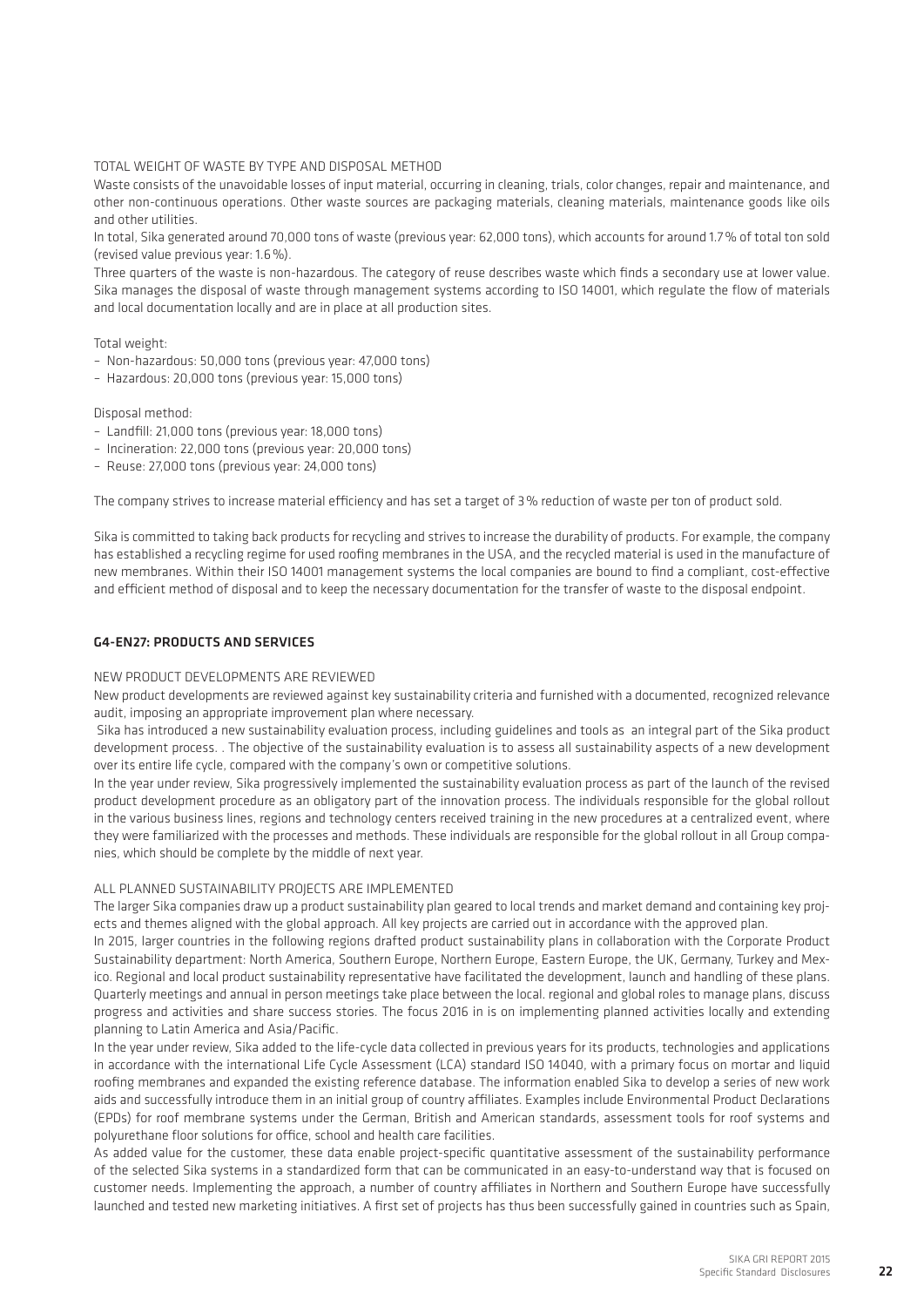Italy and Britain. In 2016, the focus will be on the continued rollout of the sustainability sales tools in additional target countries, on marketing services related to sustainable construction and energy efficiency in buildings, and on better integration of sustainability with the local affiliates' business priorities.

#### G4-EN29: COMPLIANCE

#### Fines and sanction

In 2015 Sika incurred no significant fines for non-compliance with environmental laws and regulations. Sika strives for full legal and regulatory compliance, which are the foundation of its business. Therefore, all ISO certified subsidiaries have a process that helps them understand regulatory requirements and changes. These legal entities entertain certified management systems according to ISO 9001 (Quality) and, in addition, to ISO 14001 (Environment), in some cases according to OHSAS 18000 (Health & Safety) and ISO 50001 (Energy efficiency). Most of Sika's subsidiaries work together with external advisors to stay informed about regulatory changes. The management systems according to ISO 14001 and OHSAS 18001 require companies to follow up on new legislation and implement legal requirements accordingly. Legal and internal audits screen the subsidiaries for business conduct. The General Managers are obliged to strictly adhere to applicable legislation and to supervise the subsidiary accordingly and have been required end of 2015 to verify and confirm, together with their management teams, the level of compliance of his/her company in a global reporting system (the Compliance Confirmation). This confirmation has not shown any deviation from the compliance standard. Sika implements an Internal Control System according to Swiss public company law in all its subsidiaries to ensure adherence to these standards.

#### social

#### G4-LA6: OCCUPATIONAL HEALTH AND SAFETY

In 2015 Sika had a lost time rate of 9.7 accidents/1,000 employees (previous year: 10.8).

In the reporting year the company reported 176 accidents (> 1 day of absence from work) compared to 193 in the previous year. Of these, the EMEA region accounted for 114, North America for 12, Latin America for 37, and APAC for 13.

The rate includes temporary labor (1,147) not on Sika's payroll. Sika excludes construction and project work from the accident reporting. Sika experienced 17 contractor accidents on its premises (previous year: 21).

As accident data from the subsidiary is processed anonymously, it is not possible to give a breakdown by gender at Group level. 27 legal entities, including their headquarters, are certified according to OHSAS 18001.

In addition 13 operational units (plants, warehouses and technology centers) are certified individually according to OHSAS Certification 18001. The status of the legal entities can be found in Sika's Annual Report.

#### G4-LA9: TRAINING AND EDUCATION

With more than 17,000 employees globally, Sika regards training and education as an important instrument in retaining and grooming its workforce. The company is proud of a large share of long-time associates and recognizes the need to keep these valued associates up to date regarding their relevant knowledge and abilities.

Sika therefore maintains a broad range of internal and external training programs and its own training academies, e.g. for operations, sales and marketing, and technical faculties. Sika collaborates with universities to gain access to up-to-date knowledge. In 2015 we continued our cooperation with IMD business school where we trained our talents with potential to take over Senior Management positions.

Sika has no explicit Group target with regard to training and education but strives to offer every Sika employee > 10 hours of training per year, and a fully-fledged training seminar for managers.

The total number of training hours reported by the local companies amounted to around 11.9 hours per employee on average (2014: 11.4 hours). As training data from the subsidiaries are processed anonymously, Sika does not provide a breakdown by gender at Group level yet.

#### G4-LA12: DIVERSITY AND EQUAL OPPORTUNITY

Composition of governance bodies

The composition of the Board of Directors:

Out of 9 members 1 is female (11%). Regarding the age group all members are over 50 years old.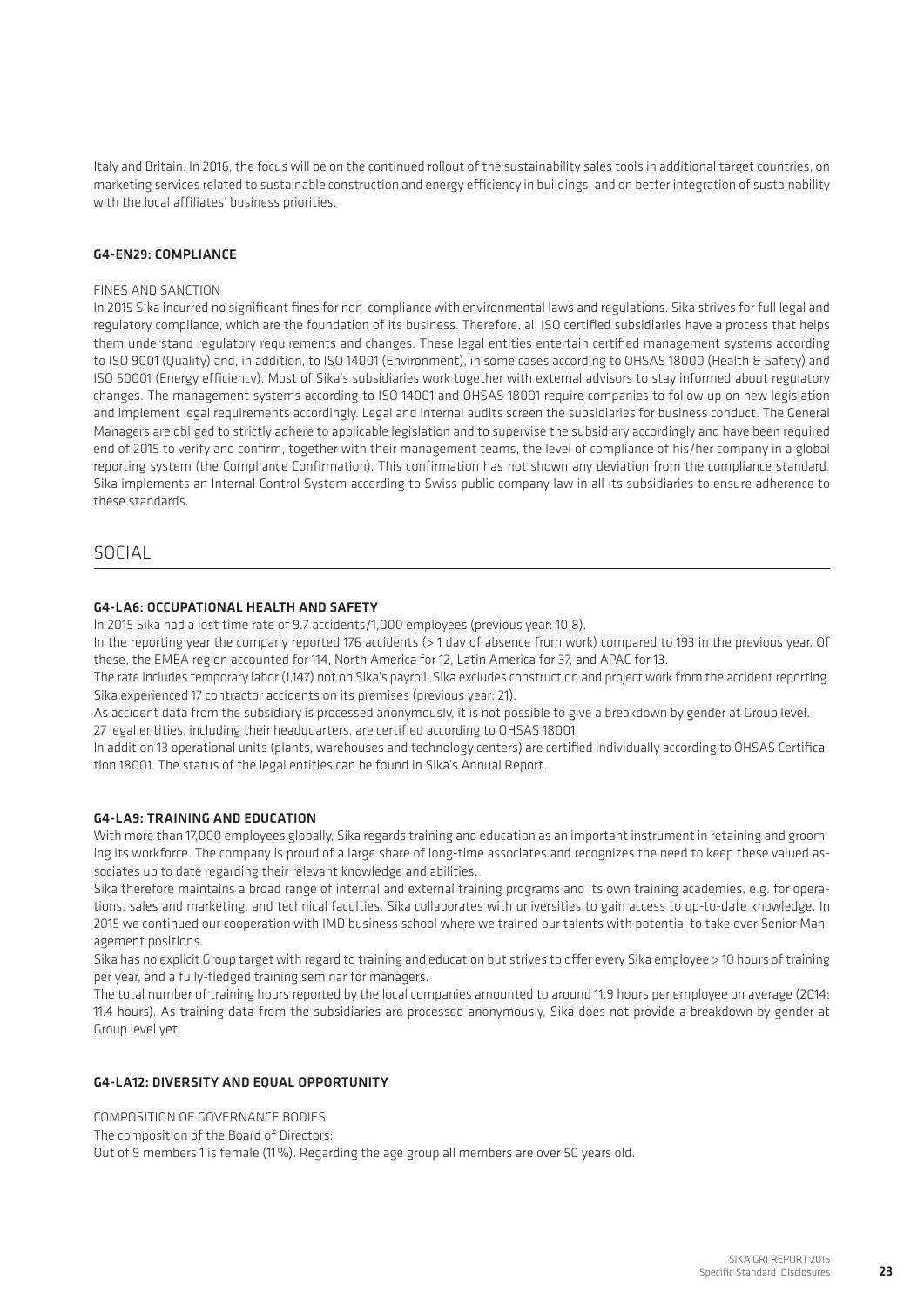#### Employee categories

The breakdown of employees per employee category, the internal promotion and leased labor number is given under G4-10: Employees.

#### G4-HR9: HUMAN RIGHTS REVIEWS AND/OR IMPACT ASSESSMENTS

Human rights are part of the Code of Conduct and the Policies and Principles of the company. The General Managers are obligated to strictly adhere to legal practices and to supervise the subsidiary accordingly. Also, they are responsible for taking preventative action. Human rights reviews are included in annual compliance confirmation letters signed by the general managers, the internal audit program and the legal audits which are performed regularly in subsidiaries. Around 20 internal audits and 10 legal audits are performed annually, corresponding to around 20% of Sika's subsidiaries.

In 2015, Sika continued the review into all its auditing activities for Quality and EHS to extend quantitative coverage of this indicator. In addition, Sika has gained confidence through the verification by the management teams and the compliance confirmation letters that all companies adhere to the human rights charter as set out in the Code of Conduct. The audit scope regarding Human Rights includes following topics:

How does the organization effectively:

- Assure the protection of human rights?
- Assure the elimination of forced and child labor?
- Avoid the discrimination in respect of employment and occupation?
- Assure a precautionary approach to environmental responsibility and development of sustainable solutions?
- Assure the elimination of corruption in all its forms? Is an anti-corruption policy implemented and how is it controlled?

#### G4-HR10: SCREENED SUPPLIERS

Sika implemented the group-wide process in the reporting year that maps out the main sustainability principles (economic, social and environmental) for vendor qualification and evaluation. The multi-stage vendor qualification process has three central elements: It requires all suppliers to sign the Supplier Code of Conduct and to complete a self-assessment questionnaire. In unclear cases, the Purchasing department will follow up with audits before concluding a supply contract. In the year under review, most of the procurement employees in the company have been trained using a systematic supplier audit method. These procedures are designed to ensure compliance with international labor standards and prescribed quality, environment, safety and health criteria. Sika has been implementing this new process globally in 2015, collecting evidence and documents on a newly created globally available platform. However, as Sika applies a risk-based approach, companies reporting according to GRI on human rights criteria, and signatories of the UN Global Compact and the OECD Guidelines for multinational companies will not necessarily be screened.

#### G4-SO1: LOCAL COMMUNITIES

Sika employs more than 17,000 employees in 93 countries around the world. Through its local activities, Sika contributes directly to the economic and social development of the local communities by providing secure and safe workplaces, transferring knowledge through ongoing training activities to its local employees and introducing new technologies in the building sector, improving the quality of local housing and infrastructure. Sika's economic impact on local communities is multiplied through its local sourcing structures.

Sika is committed to promoting on-the-ground self-help. When supporting social projects, local Sika companies are required to put forward specific aid applications and, together with local partners, to supervise the projects on site until completion.

In 2015 Sika supported 83 projects (previous year: 67projects), a year-on-year increase of 29%. About 30 % of all Sika subsidiaries are running social and/or community projects

#### G4-SO5, 7: ETHICS, SPECIFICALLY ANTI-CORRUPTION AND COMPLIANCE

Link to: http://www.sika.com/en/group/sustainability/StrategyandManagement/transparency.html

Integrity and ethical conduct have always been an inherent part of Sika's culture. Already in its earliest version in the 1970's, Sika Philosophy and Policies stated that "we apply high ethical standards to our work."

Ethical conduct is one of the cornerstones on which Sika's reputation is built. Sika's customers count on it, but also other stakeholders, most notably Sika's shareholders and all personnel working for Sika. Therefore there is no room for negotiation or interpretation when it comes to following Sika's rules on integrity and ethics .

In 2013 the Board updated Sika's internal rules and later adopted Sika's Code of Conduct. This Code of Conduct is an evolution of the principles and rules which have been strictly followed in Sika for years. Sika will continue this tradition and reinforce its highly ethical culture. Compliance with this Code of Conduct is the personal responsibility of all people working for Sika, no matter where they work and what their function is.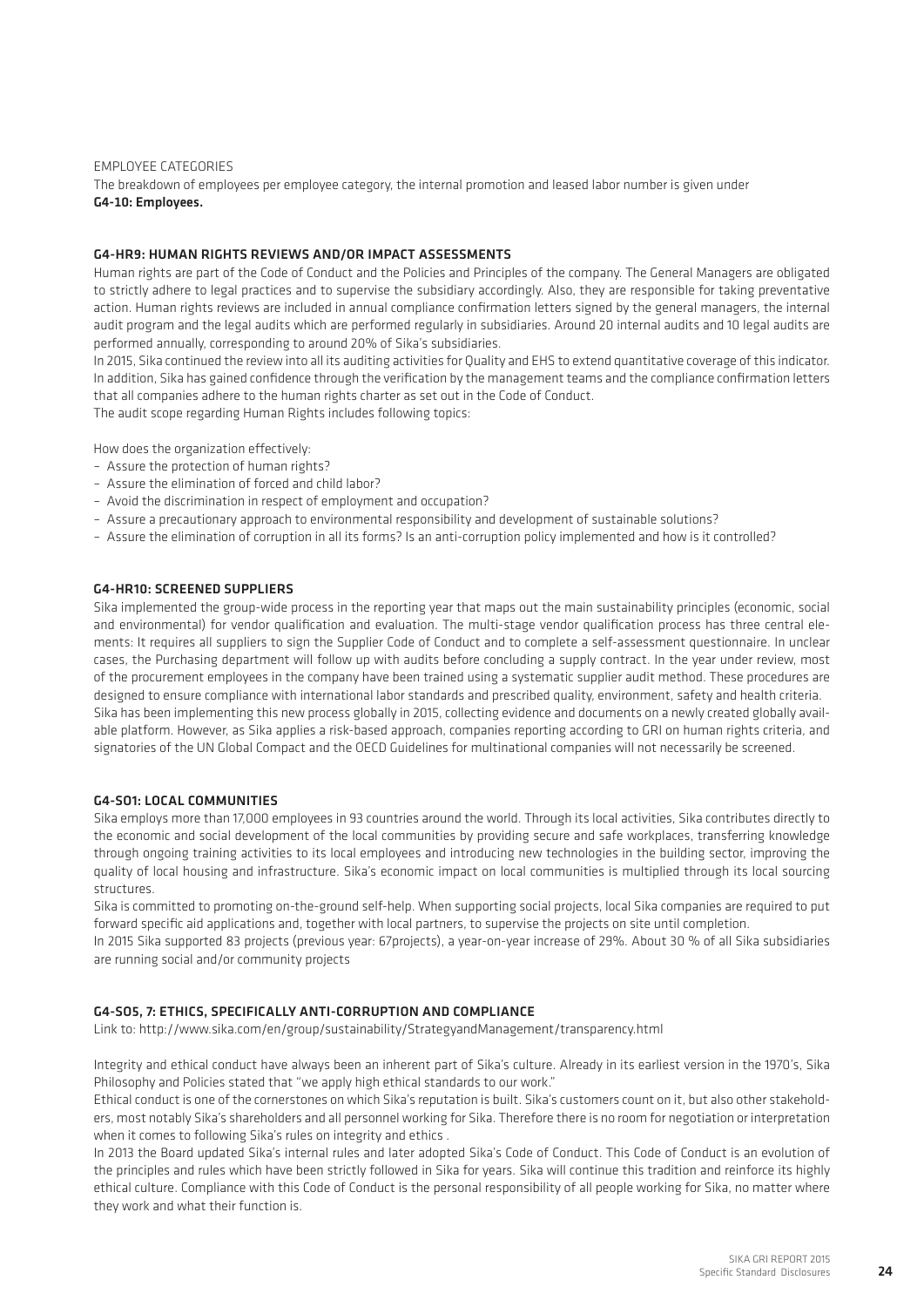Compliance with these rules is ensured through e-learning tools, personal training sessions and various audits, managed by Group Management and the Compliance function. Investigations are launched into all cases of suspected misconduct. Confirmed violations are sanctioned and can lead to dismissal. In the reporting period Sika recorded no public allegation or sanctions of violations of its ethics rules.

In 2014, Group Management appointed a Group Compliance Officer to increase management attention on compliance and integrity. During 2015, compliance processes were streamlined and Sika has further strengthened its compliance organization appointing four part-time Regional Compliance Officers (RCO) having a functional reporting line to the Group Compliance Officer for compliance related matters.

To preserve Sika's strong compliance culture and ensure that the Code of Conduct's principles are understood and adhered to by all employees, besides regular class training events, Sika has developed an animated e-learning program on the Code of Conduct. This training program will be made available in more than 20 languages throughout the organization as part of an Awareness Raising Campaign on Compliance together with a new internal web-based reporting tool for non-compliance incidents (the SikaTrustLine).

In 2015, Sika has gained confidence in the local ethics and compliance process, through the verification by the management teams and the compliance confirmation letter from all legal entities, which will now form an integral part of the closing process annually.

#### G4-PR1: CUSTOMER HEALTH & SAFETY

Sika evaluates all raw materials, intermediate and finished goods for their health and safety impacts during transport, storage, production, distribution and use. The company maintains a comprehensive Product Stewardship process and network, including a database for impact assessments, toxicological evaluations and product registration, classification and labelling. Sika therefore considers all of its significant product categories to be assessed for health and safety impacts and for improvements.

This results in steady product improvement, e.g. through reduction of solvent content across Sika's flooring product lines, elimination of critical chemicals from sealants and adhesives, and development of less critical hardeners for adhesives. Sika limits and regulates the use of raw materials with critical toxicological properties through an expert team.

The company strives to improve and reduce health and safety impacts continuously by:

- Internal work procedures for all hazardous materials;
- Informing and educating product users through safety data and worker protection requirements;
- Reducing hazardous chemicals, solvents, volatiles, reactive components where possible;
- Application devices for safe, contact-free application.

#### G4-PR5: PRODUCT AND SERVICE LABELLING

Sika evaluates customer satisfaction in surveys on local level. An overarching reporting system will not been established due to the local nature of customer satisfaction surveys.

Sika country organizations conduct surveys within their local customer base, language and with respect to the local offerings. In 2015 various customer surveys were conducted in Sika country organizations.

Findings regarding customer service improvement potential can be generalized and exemplified as follows:

- More direct contact with customer
- Better delivery times
- Product availability on stock

Customer surveys also reflect specific positive attributes when compared to the market. Examples for high performance ratings can be generalized as follows:

- Reliable organization; company and product certifications according to management and product standards
- Depth of product offering
- Product quality and brand image
- Professionalism and responsiveness
- Order handling

Sika strives to closely monitor customer reaction and feedback and improve the service level locally, based on the individual results in the country. We do not disclose the results of our surveys as this is competitive information.

#### G4-PR9: COMPLIANCE

Sika recorded no significant fines for non-compliance with laws and regulations concerning the provision and use of products and services.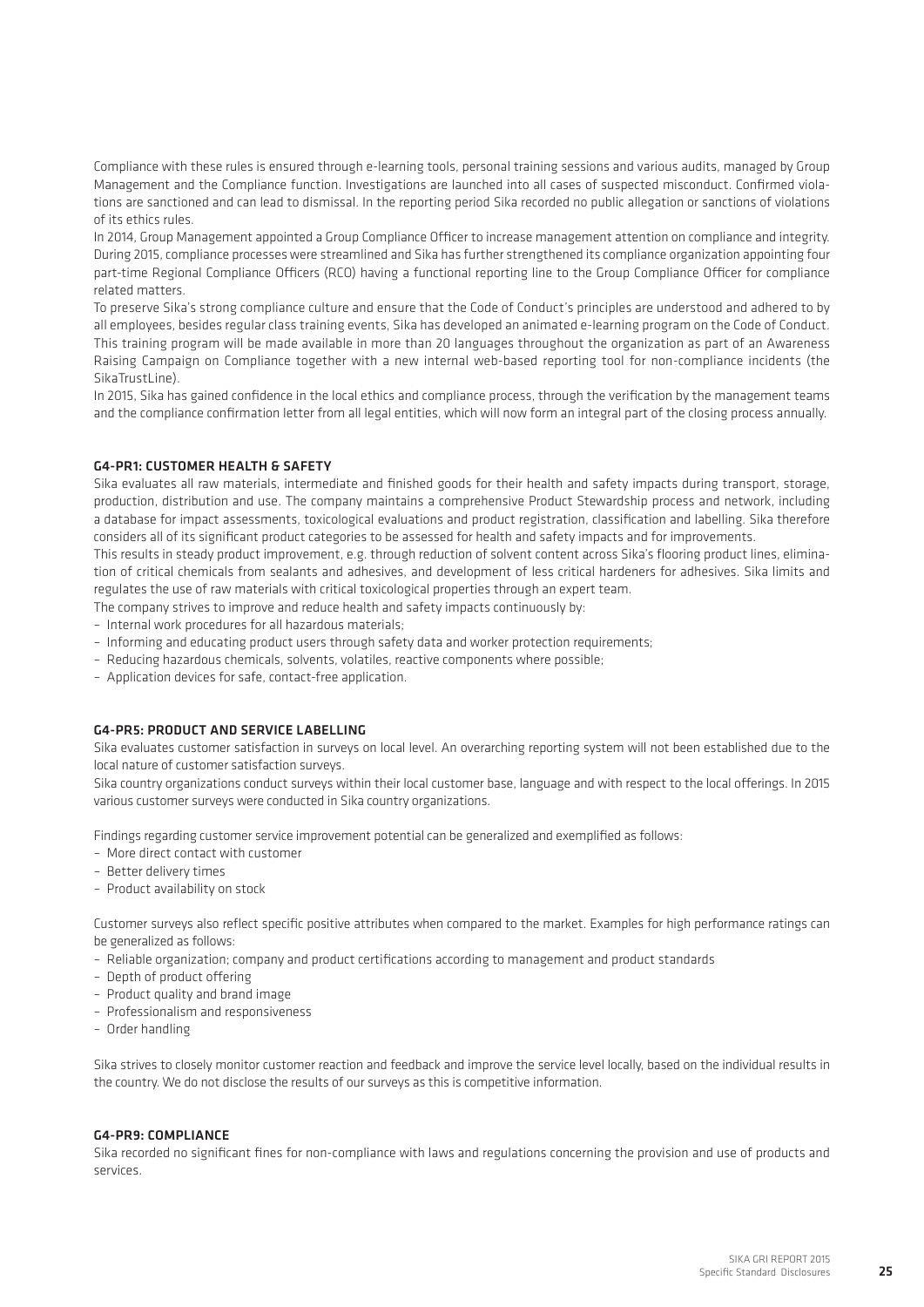# DISCLOSURES ON MANAGEMENT Approach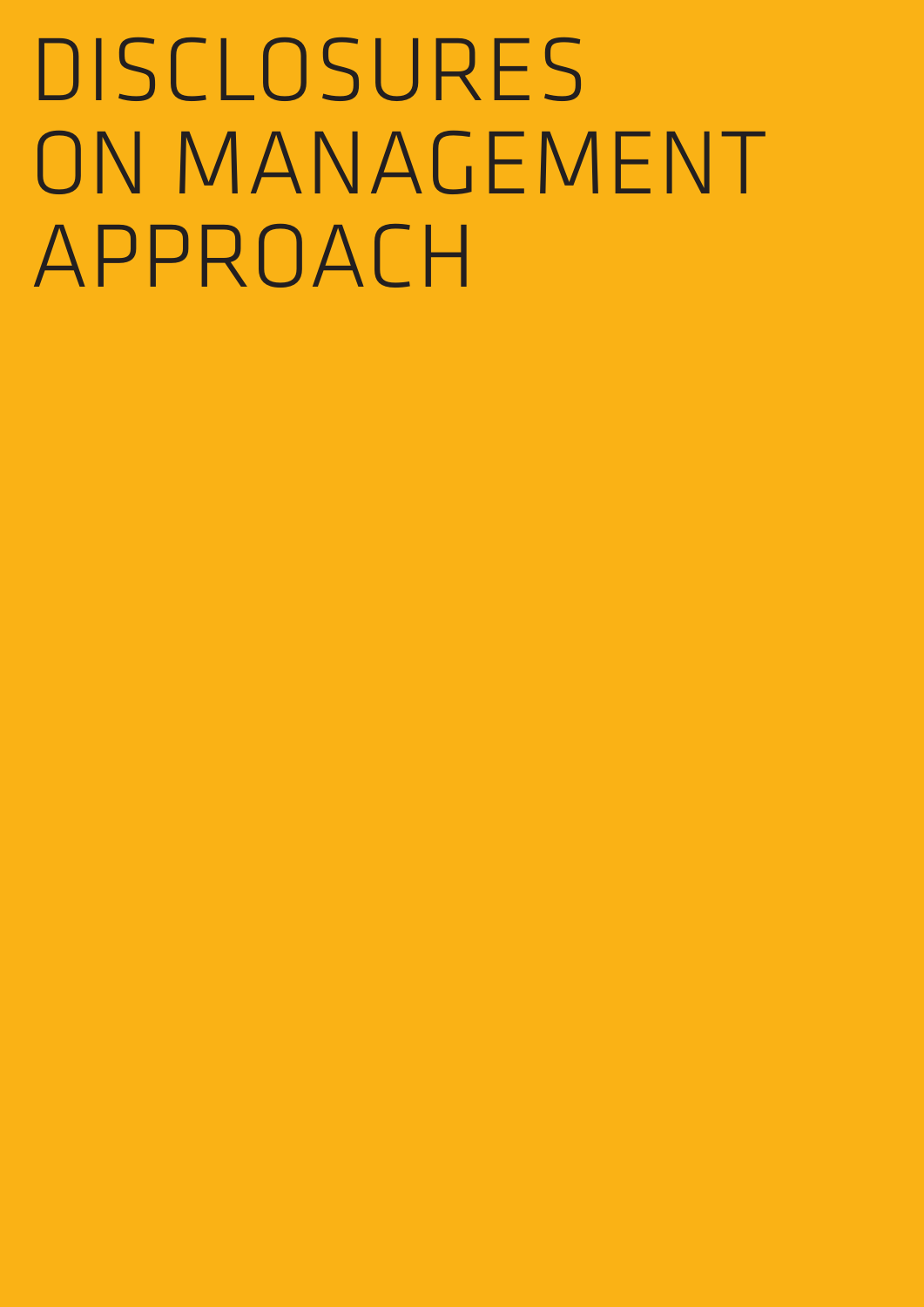### ECONOMIC PERFORMANCE Economic Performance

#### Economic Performance

#### WHY IS ECONOMIC PERFORMANCE A MATERIAL ASPECT FOR SIKA?

Financial solidity and long-term profitability ensure that Sika remains a reliable and value-adding partner for all its stakeholders now and in the future, and they represent important cornerstones to maintain global technology leadership and market penetration from design and construction to refurbishment.

By evaluating economic impacts, risks and opportunities deriving from investments in assets and innovation, Sika strives to focus on the most promising opportunities that deliver optimized value for its customers, in the form of durable solutions, and create returns that benefit shareholders.

Further, economic health enables Sika to share value created with its various stakeholders, be a reliable employer, an attractive long-term investment opportunity, a responsible taxpayer and a good corporate citizen, helping communities to flourish. Eventually, economic value creation simultaneously helps improve the economic, environmental and social conditions of Sika and its stakeholders and is therefore an aspect of high importance.

#### HOW DOES SIKA MANAGE ECONOMIC PERFORMANCE?

Sika's management approach for economic performance is intended to enhance positive impacts for its stakeholders.

The management of economic performance on group and local level is directed by the company's overall strategic outline. Further guidance and requirements derive from and have been translated into short-, medium- and long-term financial goals and targets for the Group and local entities.

One important cornerstone of Sika's management of economic performance is transparency. Sika reports and discloses its financial statements in accordance with international financial reporting standards (IFRS) and adheres internally to similar stringent accounting standards for its monthly reporting to management.

The management approach for economic performance within Sika includes the following components:

- Commitment: Sika's success directly benefits all stakeholders.
- Building Trust: The Sika Growth Model ensures the long-term success and the profitable growth of our company.

#### GOALS AND TARGETS

Sika has defined financial targets that are tailored to the Group's strategy of growth. These targets include net sales growth, profit, cash flow and return on capital employed.

Sika's 5-year target plan at group level for 2014-2018 includes the following target for profitability, which enables the company to distribute economic value: Net Profit > 6% = sustainable profitability (Baseline 2013).

#### RESPONSIBILITIES

Overall responsibility with regards to financial performance at group level remains with the Group CFO, CEO and the Board of Directors.

Since Sika's international expansion first began, Sika has organized its global activities by country. The national units were later consolidated into regions with higher-level management functions. The heads of the regions are members of the Group Management. The regional and national management teams bear full profit and loss responsibility, and – based on the Group strategy – set country-specific growth and sustainability targets, and allocate resources.

#### EVALUATION OF THE MANAGEMENT APPROACH

Sika evaluates its management approach through a process steered by the Board of Directors. The company audits and publishes the results accordingly in the quarterly and annual reports.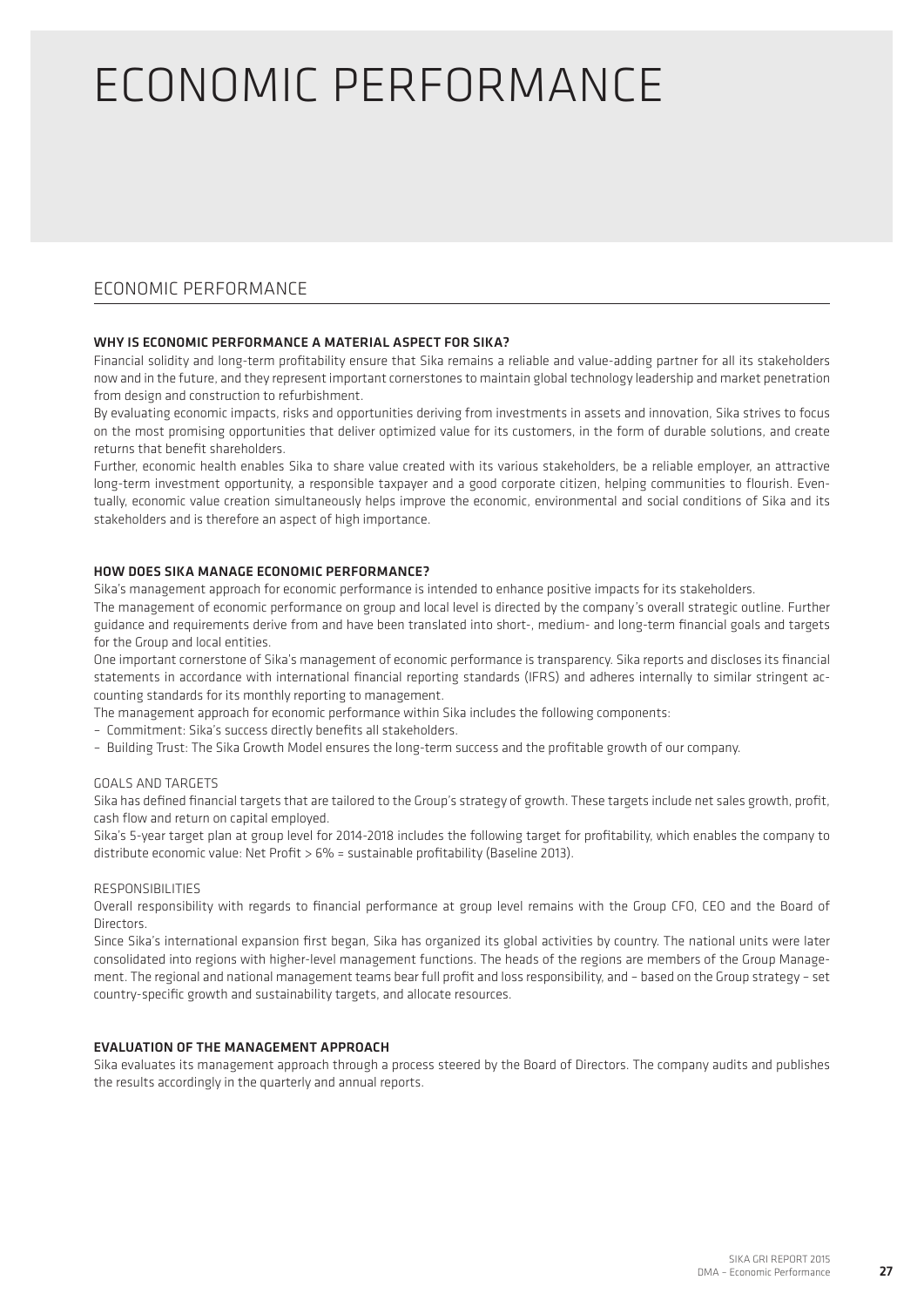### ENVIRONMENTAL PERI ENVIRONMENTAL PERFORM

#### **MATERIALS**

#### WHY IS MATERIAL CONSUMPTION A MATERIAL ASPECT FOR SIKA?

Sika converts raw materials to value added products and solutions relying mainly on non-renewable input materials. Direct materials are Sika's major cost factor corresponding to more than 40% of sales. Almost all materials used in production – e.g. for polyurethane adhesives, epoxy resins products, polymeric roofing and waterproofing membranes, cementitious mortars, polymer concrete admixtures – are based on crude oil or crude oil derivatives (downstream products), or require some amount of fuel for conversion. Sika is exposed to the price volatility of oil and raw materials from chemical conversion or natural provenience, like chalk, titan dioxide etc. Amplified by the industrialization of developing countries, global demand for material resources is expected to increase dramatically, leading to rising prices, price volatilities as well as supply uncertainties.

Apart from those raw materials, Sika uses several other resources as input materials for its products which are subject to local availability and constraints. In some regions even sand is a rare raw material. Besides ensuring security of supply, management and efficient use of input materials have become very important focus points for Sika.

But materials are not only an important aspect with regard to Sika's own operations and supply but also in relation to its customers, who also seek to become more resilient to supply chain disruptions and constraints.

Through investments in Sika's sustainable solutions, the company strives to reduce the resource consumption of its customers' downstream industries, like resource consumption in construction, vehicles or for the cement and concrete industry, where Sika solutions enable customers to increase the use of recycled input materials.

#### HOW DOES SIKA MANAGE MATERIALS?

Sika's management approach is twofold, primarily mitigating risks from supply chain disruptions and price volatility on its production and financial performance and secondly, providing sustainable, value-added solutions to its customers. The management approach for materials within Sika includes the following components:

#### **COMMITMENT**

Sika strives for an efficient use of input materials, to develop resource-efficient products and to improve the existing portfolio accordingly.

#### Goals and targets

Sika's goal is to assess all new product developments for their sustainability characteristics, using a systematic and comprehensive internal standardized methodology. As a result, these projects are geared towards higher inherent sustainability profile in raw material consumption, production, marketing, use phase and disposal/recycling, transforming also Sika's own manufacturingprocesses, supporting greater efficiency of Sika's operations and less dependency on raw materials.

#### Responsibilities

The responsibility with regard to material management is split between technology and the supply chain. While technology creates better conversion methods or less material-intensive products and solutions, the supply chain influences conversion efficiency and waste reduction. Efficiency targets have been set for both functions.

#### Supply Chain Management

The responsibility for securing supply and minimizing the exposure to price volatilities lies with Sika Global Procurement, which is responsible for the worldwide, reliable and on-time supply of raw materials. The ultimate responsibility lies with the CEO.

#### Policies

- Vision and Mission of Procurement
- Innovation Strategy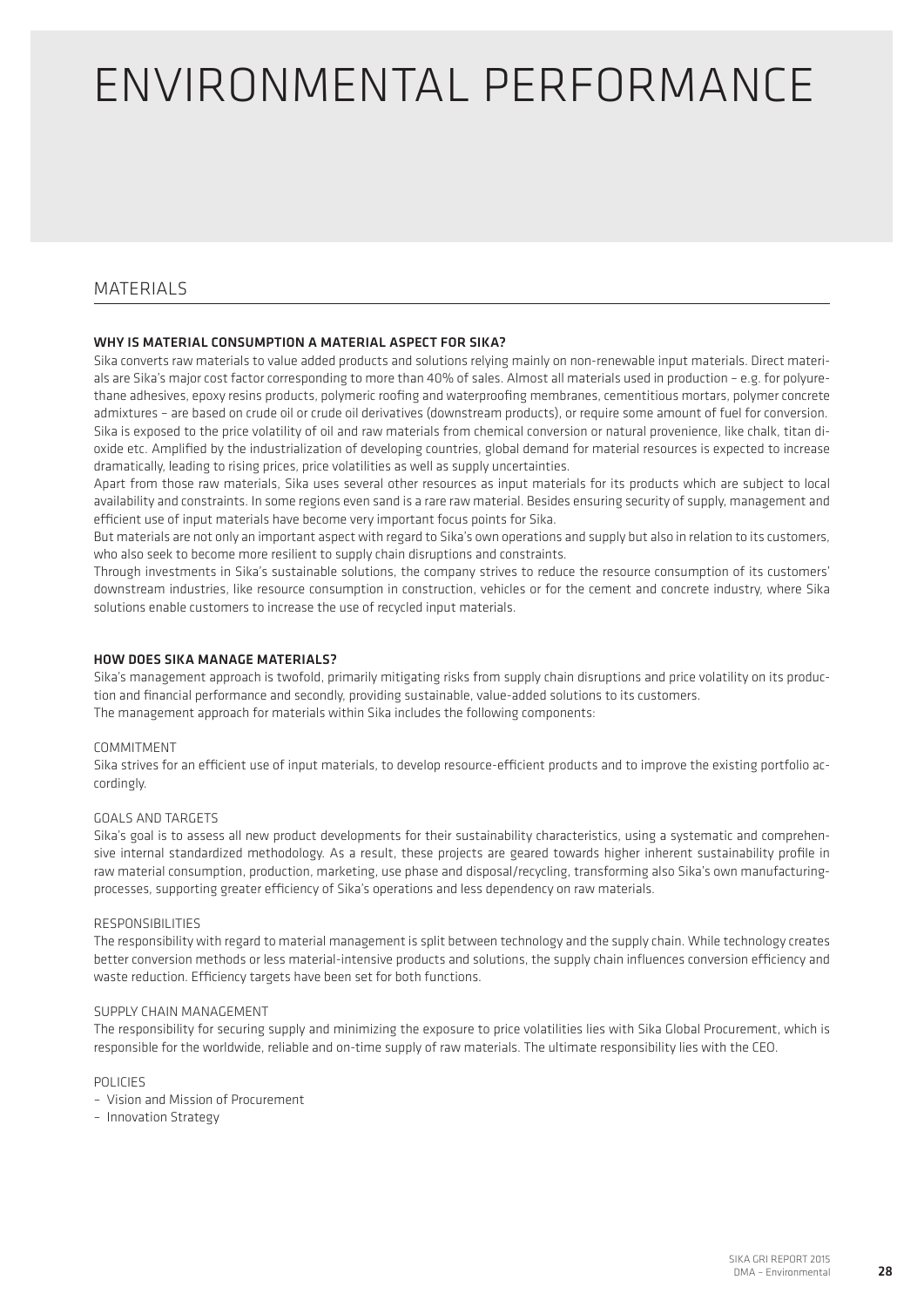#### SPECIFIC ACTIONS

- Life Cycle Assessment (LCA): Sika sets out to undertake objective, transparent and comparative assessments of the sustainability of its products – not only in manufacturing, but throughout their life cycle, following internationally recognized standards. These analyses may pinpoint necessary improvements for existing products. They may also deliver important insights into resource management (raw materials, energy, water and waste), production processes or application efficiency and thereby promote innovation and optimize the development of new products and systems.
- Risk Management: The objective of risk management at Sika is to secure the supply of materials in all market situations in the required consistent quality at competitive conditions. A structured and systematic recording and rating process for relevant risks is implemented in order to enable early identification of critical materials and/or suppliers by the systematic analysis and implementation of measures based on a clear classification of potential risks.
- Sustainable Solutions: Sika seeks to enhance the outstanding and widely appreciated utility of its products by optimizing their sustainability profile, and thus to create added value for its customers and contribute to sustainable development.

#### Sika solutions for resource efficiency

Extensive project case studies from around the globe detailing how Sika succeeded in material efficiency can be found at www.sika.com/sustainability

#### EVALUATION OF MANAGEMENT APPROACH

Sika evaluates its management approach through:

- Monitoring: Sika measures its material use on a regular basis. Material use is reported quarterly to the Environment, Health & Safety department where results are followed up and management approaches adapted accordingly.
- **Evaluation of results from LCA:** Sika carries out life-cycle assessments (LCA) during the product development process. These serve to quantify energy demand, resource efficiency, greenhouse gas emissions or water demand during each phase of a product's life cycle and measure the associated possible impacts on the environment.
- Benchmarking: The procurement and technology organization screens Sika's supplier base and the market in general for alternative or more efficient raw materials.
- Technology comparison: Based on the life cycle approach for raw materials, Sika compares the effectiveness and efficiency of competing technologies to Sika's existing technology base.

Furthermore, Sika evaluates its management approach by target setting, achieving or missing the targets and measuring the effectiveness of the approach. The management approach has been reviewed and has been proven to be effective.

#### Energy and emissions

#### WHY ARE ENERGY AND EMISSIONS MATERIAL ASPECTS FOR SIKA?

Sika's energy consumption is to a large extent based on non-renewable sources of energy, exposing Sika to price volatilities, supply and production uncertainties and increasing regulatory interventions related to climate change.

Although Sika's production itself is less energy-intensive than the supplier industry, specifically the chemical industry, Sika sees it as its responsibility to minimize its impact with regard to climate change by reducing its energy consumption. Sika believes that energy efficiency and mitigation of emissions is a major driver of its overall efficiency effort and additionally contributes to cost reductions.

Apart from its own operations Sika also contributes to the reduction of energy consumption through its products and systems, by providing sustainable solutions for the construction and transportation industries, i.e. to improve the energy efficiency of buildings and to build lighter cars. Energy is a relevant factor throughout the value chains of both industries. Especially in the cement industry energy consumption and secondary fuels play a large role in production processes.

Sika products can contribute considerably to savings in cement production. Energy for conversion processes is also a very important input parameter as a supplier of raw materials in the chemical industry. Sika's sustainable solutions contribute to the reduction of energy use in these sectors. (See part "Specific Actions")

#### HOW DOES SIKA MANAGE ENERGY AND EMISSIONS?

On the one hand, Sika's management approach is aiming at reducing energy consumption and resulting CO<sub>2</sub> emissions from Sika's own operations. On the other hand, Sika is constantly improving its products and systems to reduce energy consumption and resulting  $CO<sub>2</sub>$  emissions in the application and use phase and production processes of its customers.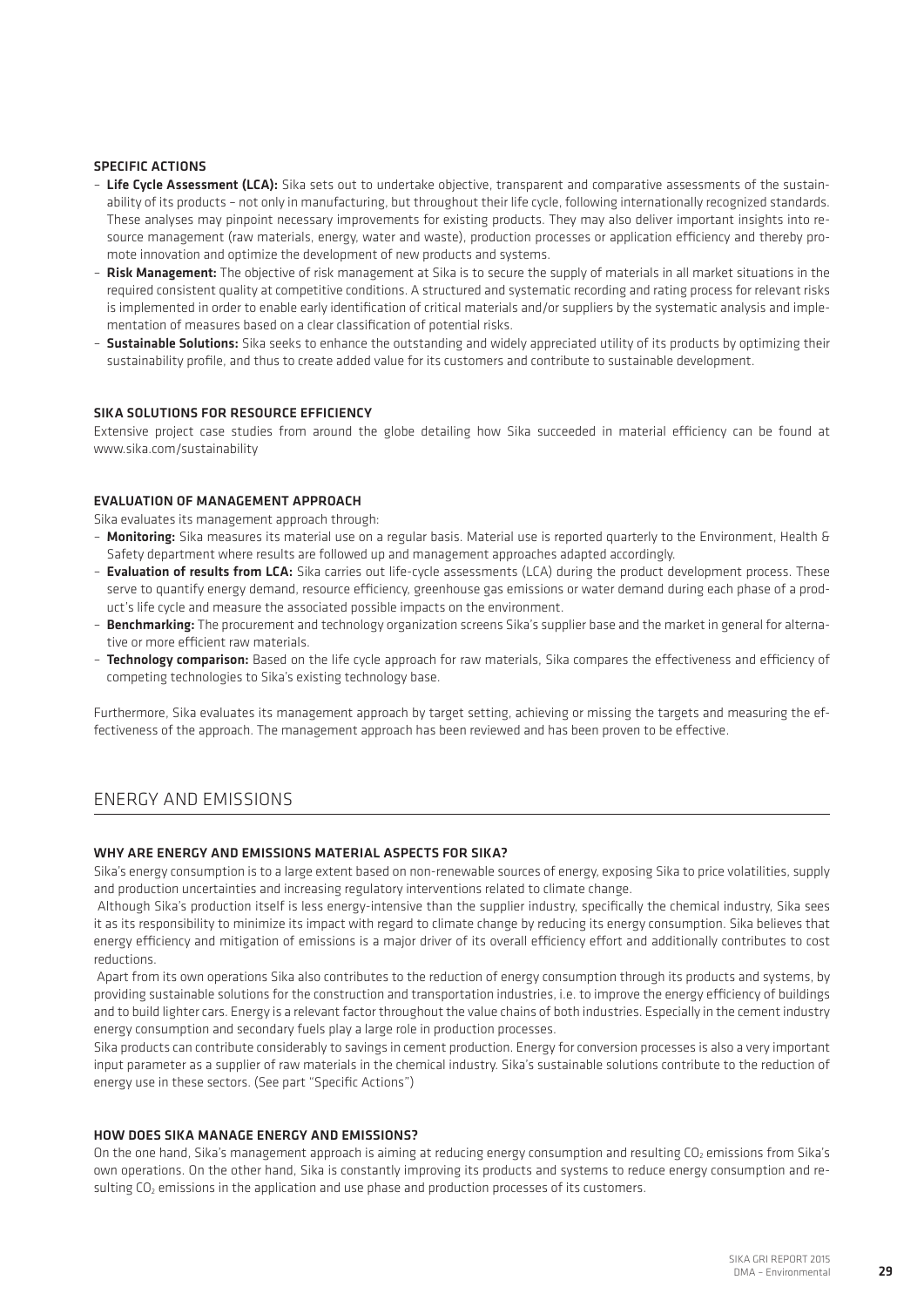#### COMMITMENT

Sika manages limited resources and reduces energy consumption. The company is committed to increasing the energy efficiency of its own operations and contributing to the reduction of energy use in its customers' production processes as well as to energy savings during the installation and use phase of its products and systems.

#### Goals and targets

Sika's 5-year target plan for 2014-2018 includes the following target for energy consumption:

– Minus 3% rate, per ton and year

#### **RESPONSIBILITIES**

Energy efficiency of Sika's operations is the responsibility of the regional management reporting to the CEO. At local level operations are responsible for helping to reach Sika's targets with regard to energy efficiency and for setting and achieving local targets accordingly.

#### SPECIFIC ACTIONS

- Life Cycle Assessment (LCA): Sika sets out to undertake objective, transparent and comparative assessments of the sustainability of its products – not only in manufacturing, but throughout their life cycle in accordance with internationally recognized standards. These analyses may pinpoint necessary improvements for existing products. They may also deliver important insights into resource management (raw materials, energy, water and waste), production processes or application efficiency and thereby promote innovation and optimize the development of new products and systems.
- **Energy management system according to ISO 50001:** As a start, some Sika entities are in the process of building energy management systems according to ISO 50001, which allow for continuous improvements in energy efficiency. Sika Germany, which accounts for around 6 % of personnel headcount is certified to ISO 50001.
- Sustainable solutions: Sika seeks to enhance the outstanding and widely appreciated usefulness of its products by optimizing their sustainability profile, and thus to create added value for its customers.

#### Sika solutions for energy efficiency and climate protection

Extensive project case studies from around the globe detailing how Sika succeeded in energy efficiency and climate protection can be found at www.sika.com/sustainability

#### EVALUATION OF MANAGEMENT APPROACH

Sika evaluates its management approach through:

- Monitoring: Sika measures its energy use on a regular basis. Energy use is reported quarterly to the internal Environment, Health & Safety department where results are followed up and management approaches adapted accordingly.
- Evaluation of results from LCA: Sika carries out life-cycle assessments (LCA) during the product development process. These serve to quantify energy demand, resource efficiency, greenhouse gas emissions or water demand during each phase of a product's life cycle and measure the associated possible impacts on the environment.
- **Evaluation of Results from energy management system ISO 50001:** The entities participate in the energy management systems according to ISO 50001, allowing for continuous improvement in efficiency by evaluating and acting upon the outcome from the certifications. Sika reviews all audit results to improve the management approach and integrates improvements.
- Benchmarking: Sika started to compare the energy consumption per product unit internally through factory reporting and to benchmark with other similar companies.
- Internal reports: The company developed a report for the production facilities on energy efficiency and consumption in 2014 and continued this in 2015.

Furthermore, Sika evaluates its management approach by target setting, achieving or missing the targets and measuring the effectiveness of the approach. The management approach has been reviewed and has been proven to be effective.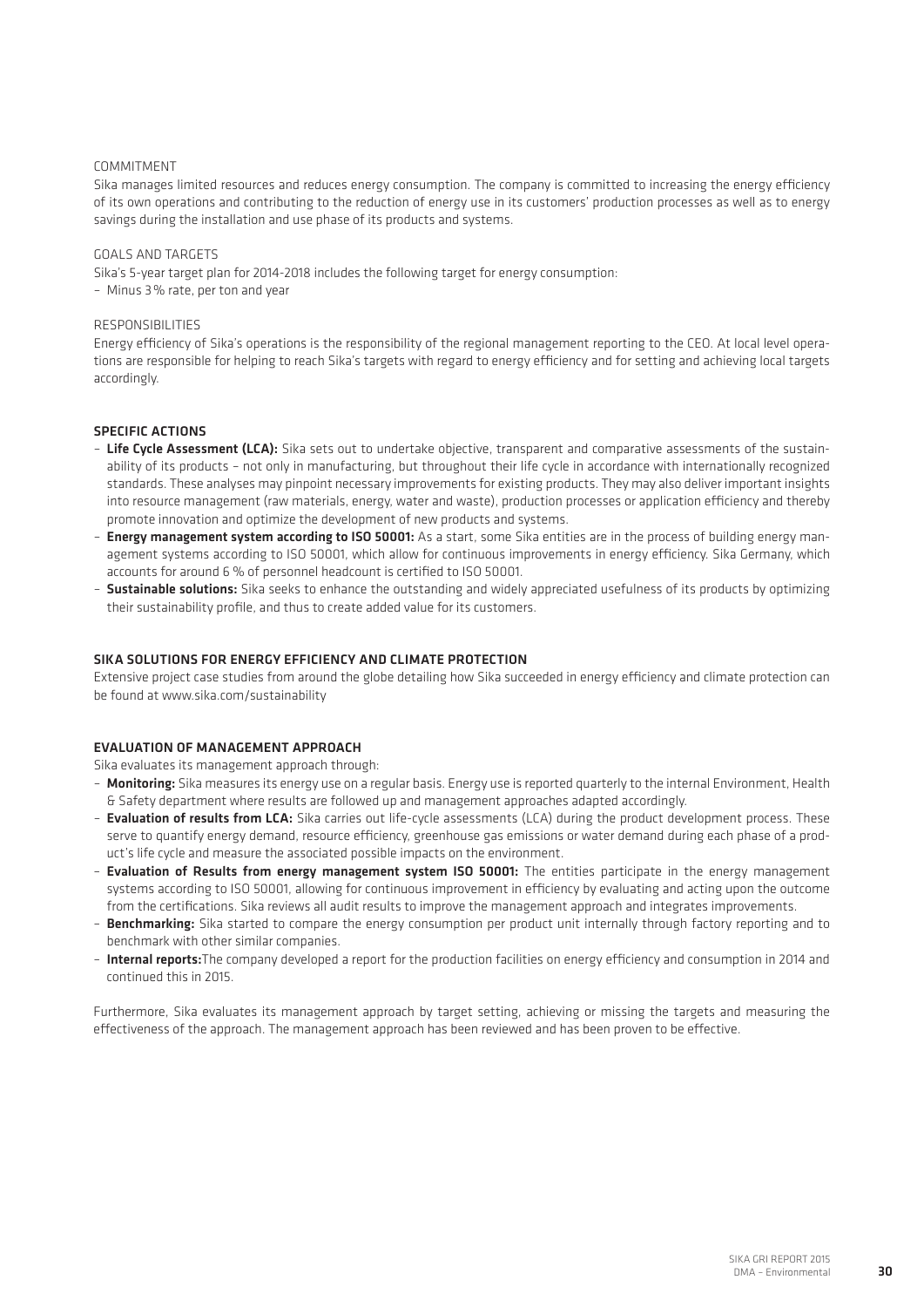#### WHY IS WATER A MATERIAL ASPECT FOR SIKA?

Water is a crucial input factor for Sika's production, and water quality and scarcity are important issues for Sika in water-stressed regions and geographies. This is in particular the case for production facilities in certain areas of the Middle East, Latin America, South East Asia and Australia.

Increasing water scarcity in many regions of this world is a potential threat to business growth and expansion. Especially in regions where freshwater is scarce, businesses may be exposed to water shortages, decline in water quality, water price volatility and reputational issues.

The impact of Sika's operations on water is mainly due to the use of water in its production processes and buildings. Water is used for cooling, process water, sanitary water, and product water.

A key attribute of many products of Sika's is water proofing. Through the application of its products, therefore, Sika has an impact on reducing water loss and increasing water quality, for example in drinking water reservoirs. Additionally, Sika offers its customers solutions which reduce the water input in cement production by up to 15%, applying standard production procedures.

#### HOW DOES SIKA MANAGE WATER?

Sika's management approach is aiming at reducing water consumption in its own operations and at constantly improving its products to increase their contribution to save water.

The management approach for water within Sika includes the following components:

#### COMMITMENT

Sika is committed to reducing the amount of water used by its own operations and to contributing through its products to the reduction of water use and the increase of water quality.

#### Goals and targets

Sika's 5-year target plan for 2014-2018 includes the following target for water:

– Minus 3 % rate, per ton and year

#### Responsibilities

Water efficiency in Sika's operations is the responsibility of the regional management reporting to the CEO. At the local level, the operations manager is responsible helping reach Sika's targets with regard to the reduction of water use and for setting and achieving local targets accordingly.

#### SPECIFIC ACTIONS

- Life Cycle Assessment (LCA): Sika sets out to undertake objective, transparent and comparative assessments of the sustainability of its products – not only in manufacturing, but throughout their life cycle in accordance with internationally recognized standards. These analyses may pinpoint necessary improvements for existing products. They may also deliver important insights into resource management (raw materials, energy, water and waste), production processes or application efficiency and thereby promote innovation and optimize the development of new products and systems.
- Environmental management system ISO 14001: Sika production facilities are certified to ISO 14001, which allows for continuous improvement in efficiency.
- Sustainable solutions: Sika seeks to enhance the outstanding and widely appreciated usefulness of its products by optimizing their sustainability profile, and thus to create added value for its customers.

#### Sika solutions for water efficiency and adequate clean water supply

Extensive project case studies from around the globe detailing how Sika succeeded in water efficiency can be found at www.sika.com/sustainability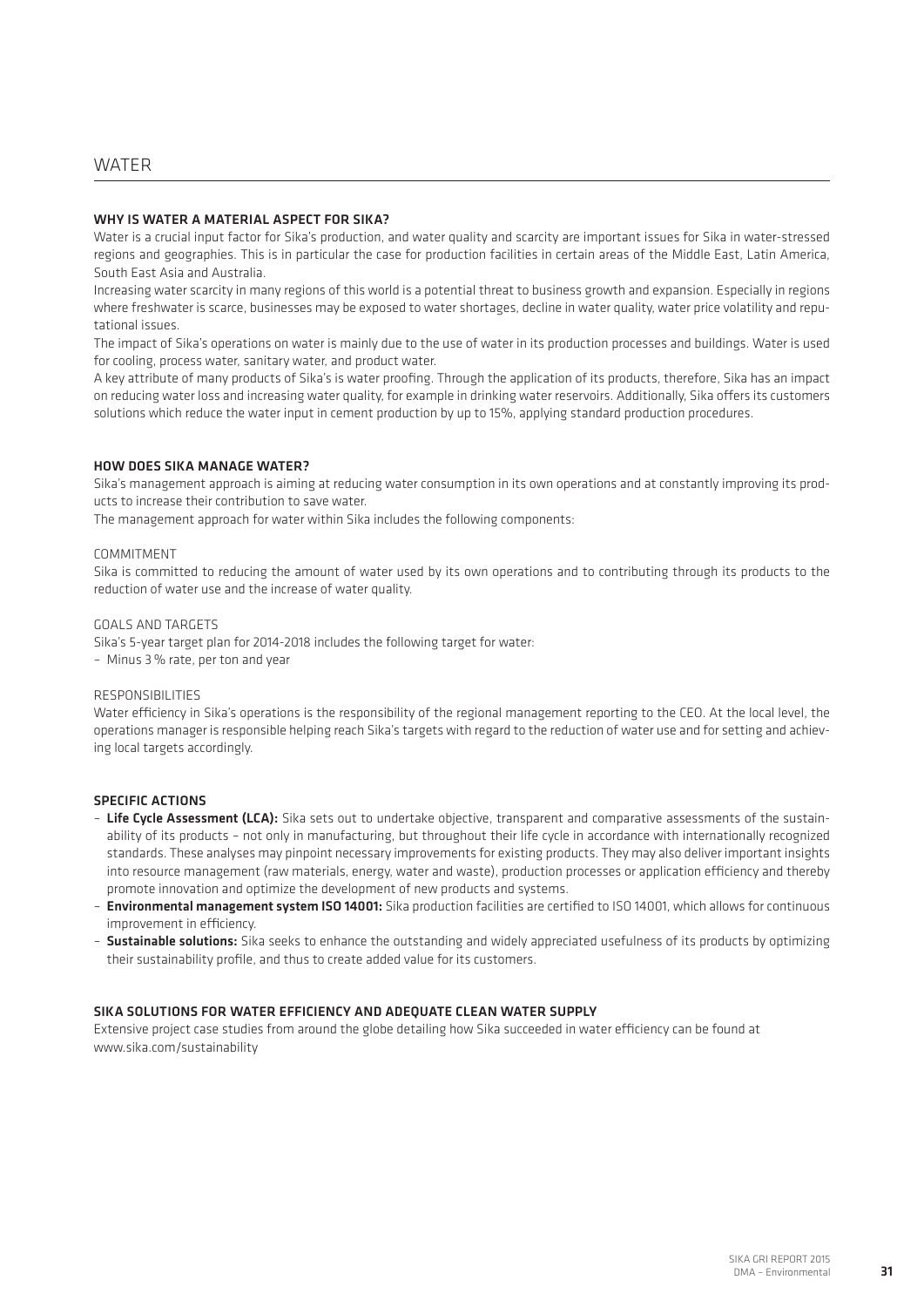#### EVALUATION OF MANAGEMENT APPROACH

Sika evaluates its management approach through

- Monitoring: Sika measures its water use on a regular basis. Water use is reported quarterly to the internal Environment, Health & Safety department where results are followed up and management approaches adapted accordingly.
- Evaluation of results from LCA: Sika carries out life-cycle assessments (LCA) during the product development process. These serve to quantify energy demand, resource efficiency, greenhouse gas emissions or water demand during each phase of a product's life cycle and measure the associated possible impacts on the environment.
- Evaluation of results from environmental management system ISO 14001: Sika production facilities are certified to ISO 14001 and perform impact assessments, target setting and management reviews of the effectiveness of the management system with regard to water use.
- Benchmarking: Sika started to compare the water consumption per product unit internally through factory reporting and to benchmark with other similar companies.
- Internal reports:The company developed a report for the production facilities on water efficiency and consumption in 2014 and continued this in 2015.

Furthermore, Sika evaluates its management approach by target setting, achieving or missing the targets and measuring the effectiveness of the approach. The management approach has been reviewed and has been proven to be effective.

#### Effluents and waste

#### WHY ARE EFFLUENTS AND WASTE MATERIAL ASPECTS FOR SIKA?

Since Sika is a chemical company, stakeholders and in particular communities bordering Sika's production sites have a great interest in how Sika manages waste and water discharge resulting from its production as they may be directly impacted through water pollution and the improper disposal of waste.

The waste resulting from Sika's production amounted to 62,000 tons in 2014, which represents around 2% of tons sold. The efficient use of input materials for production and the recycling of materials, resulting in a reduction of waste, is one of the key priorities for Sika.

Water discharge is strongly regulated by local authorities at the Sika locations, and Sika adheres to the standards set.

As a supplier of products to the construction and transportation industry, Sika also has an impact on the waste production of its customers, through packaging material and in the after-use phase of its products. Sika sees it as its responsibility to contribute to reducing the waste of its customers through better product durability and optimization of packaging material.

#### HOW DOES SIKA MANAGE EFFLUENTS AND WASTE?

Through its management approach, Sika seeks to reduce waste resulting from its production as well as its products and packaging. With regard to water discharge, Sika complies with national requirements. Sika manages the disposal of waste through management systems according to ISO 14001, which are in place at all production sites. .

#### **COMMITMENT**

Sika strives to increase input materials efficiency in its production processes. High efficiency production in this context means reducing and reusing production scrap, reducing and reusing packaging material and improving the packaging design, resulting in less material use and focusing on sustainable input materials.

Sika strives to reduce effluents by controlling and reducing water inputs. Locally, effluents are managed according to their constituents and parameters as permitted by the local authorities. For waste Sika is committed to taking back products for recycling where possible and to increasing the durability of its products.

#### Goals and targets

Sika's 5-year target plan for 2014-2018 includes the following target for waste: – Minus 3% rate, per ton and year

#### Responsibilities

Effluents/waste efficiency of Sika's operations are the responsibility of the regional management reporting to the CEO. At local level, the operations manager is responsible for helping reach Sika's targets with regard to waste reduction, for setting and achieving local targets accordingly and for the compliance with local requirements for effluents.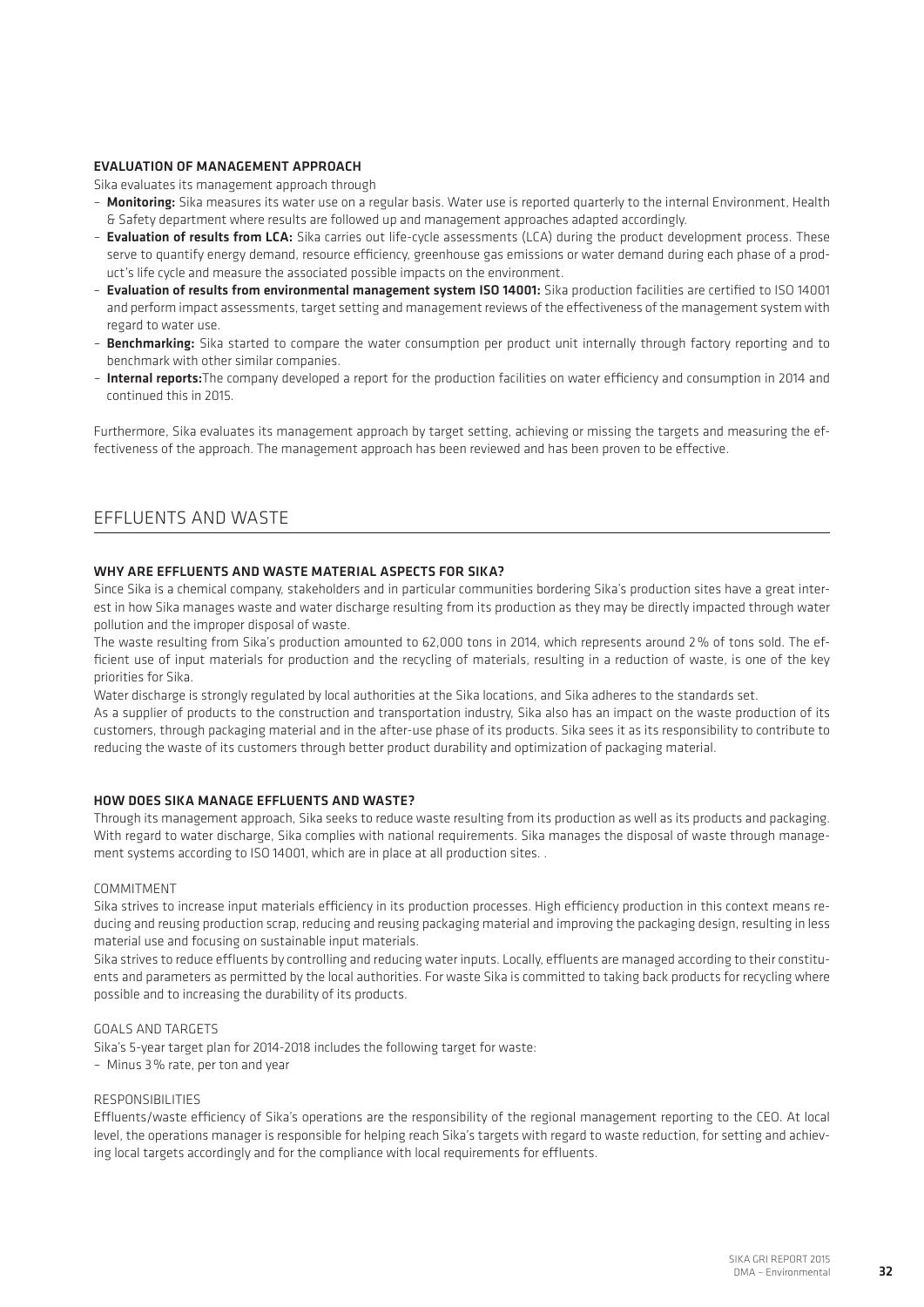#### SPECIFIC ACTIONS

- Life Cycle Assessment (LCA): Sika sets out to undertake objective, transparent and comparative assessments of the sustainability of its products and systems – not only in manufacture, but throughout their life cycle in accordance with internationally recognized standards. These analyses may pinpoint necessary improvements for existing products. They may also deliver important insights into resource management (raw materials, energy, water and waste) production processes or application efficiency and thereby promote innovation and optimize the development of new products and systems.
- Environmental management system ISO 14001: Sika production facilities are certified to ISO 14001, which allows for continuous improvement in efficiency.
- Sustainable solutions: Sika seeks to enhance the outstanding and widely appreciated usefulness of its products by optimizing their sustainability profile, and thus to create added value for its customers.

#### Sika solutions for resource efficiency

Extensive project case studies from around the globe detailing how Sika succeeded in resource efficiency can be found at www.sika.com/sustainability

#### EVALUATION OF MANAGEMENT APPROACH

Sika evaluates its management approach through:

- Monitoring: Sika measures its effluents and waste on a regular basis. Water use is reported quarterly to the internal Environment, Health & Safety department where results are followed up and management approaches adapted accordingly.
- Evaluation of results from LCA: Sika carries out life-cycle assessments (LCA) during the product development process. These serve to quantify energy demand, resource efficiency, greenhouse gas emissions or water demand during each phase of a product's life cycle and measure the associated possible impacts on the environment.
- Evaluation of results from environmental management system ISO 14001: Sika production facilities are certified to ISO 14001 and perform impact assessments, target setting and management reviews of the effectiveness of the management system with regard to effluents and waste.
- Benchmarking: Sika started to compare the waste generation per product unit internally through factory reporting and to benchmark with other similar companies.
- Internal reports: The company developed a report for the production facilities on material efficiency and consumption in 2014 and continued this in 2015.

The conclusion of the evaluation showed that even if it was a key priority Sika did not achieve the intended reduction in waste and material efficiency. Programs to reduce waste typically involve process changes which cannot be implemented in a short period. Sika will enhance the efforts in the coming year to achieve the 5 year strategic target.

#### Products and services

#### WHY ARE PRODUCTS AND SERVICES A MATERIAL ASPECT FOR SIKA?

Sika is a provider of a wide range of products for specific target markets in the construction and transportation industry. Apart from the environmental impacts arising from production, Sika's strives to develop products that contribute to the reduction of environmental impacts throughout their application and use phase.

Sika regards sustainability as a business enabler and business driver, with growing relevance in the construction and transportation target markets. Sustainable solutions are seen as a value-creating concept and a differentiating factor from Sika's competitors. Sika creates value for its customers by designing, promoting, marketing and selling products and services that meet the market demand of efficient high performance solutions for sustainable construction. Sika aspires to improve existing and new products, systems and solutions by using life-cycle thinking.

Sika plays an active role in supporting its customers to tackle the big societal challenges of tomorrow (such as resource and energy efficiency, climate change, water efficiency, efficient infrastructure and urbanization) by pioneering a portfolio of sustainable products, systems and services. Therefore sustainable solutions are of the highest importance for Sika.

#### HOW DOES SIKA MANAGE PRODUCTS AND SERVICES?

Sika's management approach for products and services is intended to mitigate negative impacts over the entire life cycle of its products and to enhance positive benefits through its solutions during application and use. The management approach for products and services within Sika includes the following components: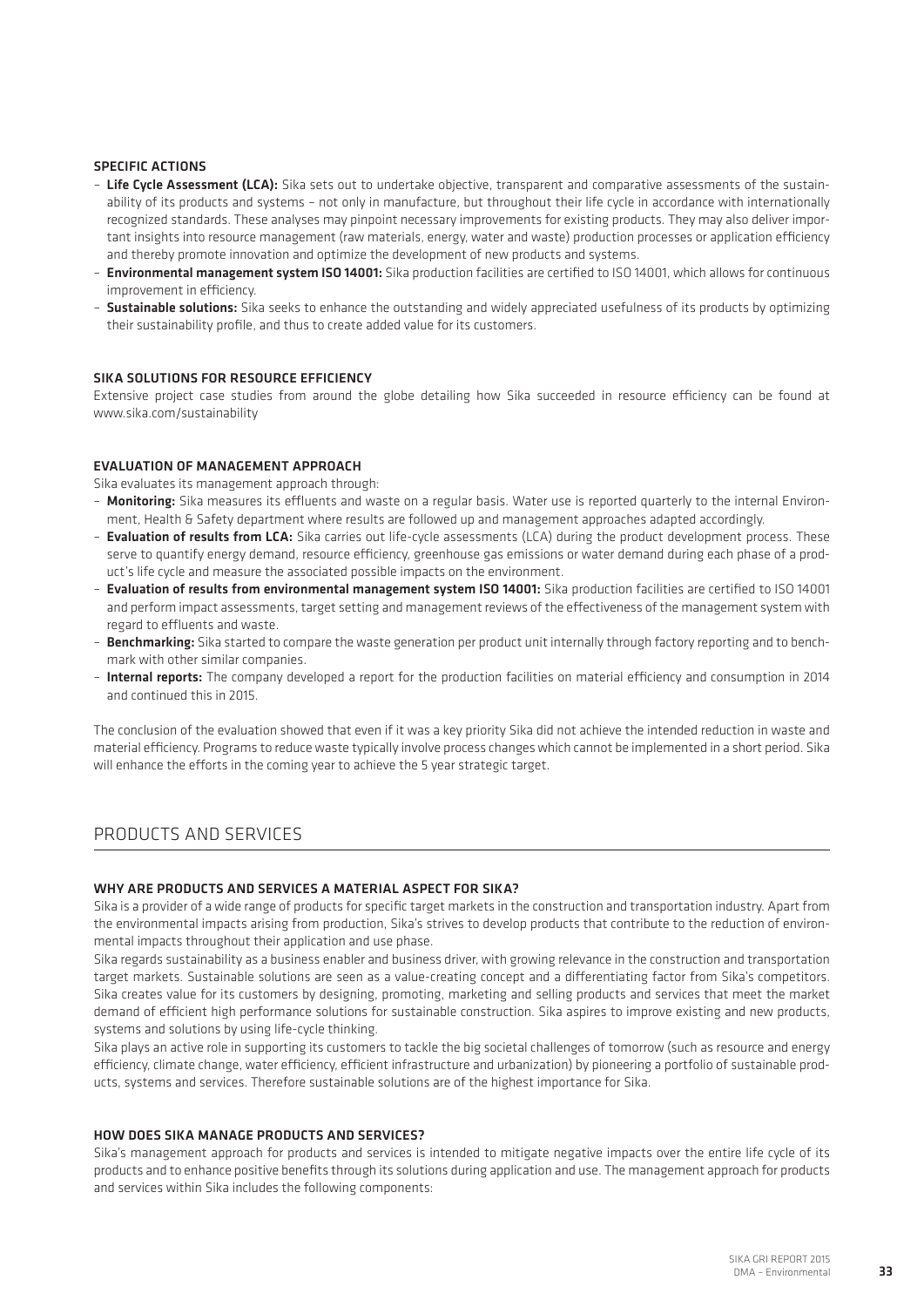#### **COMMITMENT**

Sika is leading the industry by pioneering a portfolio of sustainable products, systems and services.

#### Goals and targets

Sika's 5-year target plan for 2014-2018 includes the following target for products, systems and services:

- New product developments are reviewed: New product developments are reviewed against key sustainability criteria and furnished with a documented, recognized relevance audit, imposing an appropriate improvement plan where necessary.
- All planned sustainability projects are implemented: The larger Sika companies draw up a product sustainability plan geared to local demand and containing key projects and themes aligned with the global approach. All key projects are carried out in accordance with the approved plan.

#### Responsibilities

- The development of sustainable solutions is mainly managed at group and regional level. New product development projects are driven by the Target Market Managers and the Technology Heads. The long- and mid-term technology and product development programs are geared to technology roadmaps governed by megatrends such as demographics, urbanization, globalization, scarce resources and health & safety.
- New product developments are screened systematically with regard to the sustainability implications (impacts, benefits) over its entire life cycle, compared with the company's own or competitive solutions. Economic, social and environmental aspects are assessed and serve as a basis for any decision to improve a development. The evaluation is based on a systematic and comprehensive internal standardized methodology as an integral part of the innovation process in order to understand application and use phase effects and to optimize products and systems.
- At the regional/local level, 20 Global, 18 Regional and 60 Local Technology and Support Centers are responsible for the adaptation of products, systems and solutions to local market needs.
- The development and implementation of local product sustainability roadmaps is managed at the region/local level with the support of the Corporate Product Sustainability function. Regional and country product sustainability roles have been established to facilitate the implementation and roll-out of the roadmap elements. A global Product Sustainability Network covering Target Markets, Product Sustainability, Communications and R&D at the global and regional/ area level is managing, leading and supporting the activities and projects across the organization and regions.

#### EVALUATION OF MANAGEMENT APPROACH

Sika evaluates its management approach through:

- Monitoring: Sika measures its development regarding sustainable solutions on a regular basis. Sustainable solution targets are followed up on a quarterly basis by the Corporate Product Sustainability group where results are followed up and management approaches adapted accordingly.
- Evaluation of results from LCA: Sika carries out Life Cycle Assessments (LCA) during the product development process. These serve to quantify energy demand, resource efficiency, greenhouse gas emissions or water demand during each phase of a product's life cycle and measure the associated possible impacts and benefits on the environment.
- Evaluation of screened product developments: All new product developments must be consistently screened for their sustainability implications, and actions must be defined as part of the product profile.

Furthermore, Sika evaluates its management approach by target setting, achieving or missing the targets and measuring the effectiveness of the approach. The management approach has been reviewed and has been proven to be effective.

#### Compliance

#### WHY IS COMPLIANCE A MATERIAL ASPECT FOR SIKA?

Compliance with local law and regulations including internal regulation such as the Code of Conduct is one of Sika's fundamental business principles and of paramount importance for the protection of Sika's brand and reputation. With Sika present with own subsidiaries in over 90 countries, changes in local legislation are an ongoing challenge for each company of the Group, which engages in constant monitoring of these developments.

Sika does not tolerate any non-compliance and has a strong compliance culture. For this reason it has a very low rate of serious compliance cases and fines. Alleged violations are carefully assessed and further investigated and, if confirmed, will have disciplinary consequences for the persons concerned (including dismissal where applicable), while reporting persons will be protected from retaliation.

With around 25,000 active suppliers out of around 70,000 supply locations, Sika has a very broad and in many cases a local supplier base. Sika expects all its suppliers to comply with local laws and regulations and with the Supplier Code of Conduct.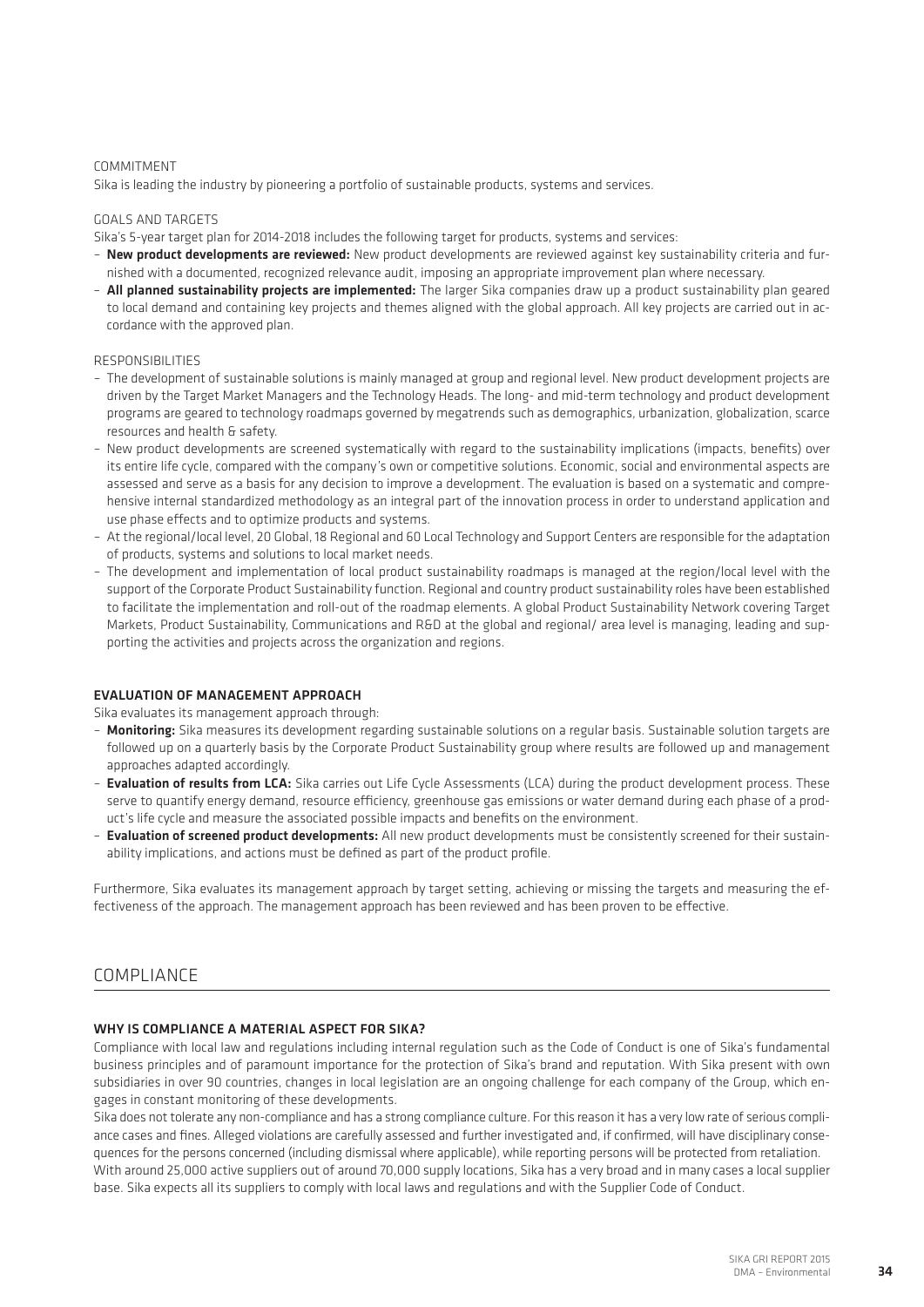#### HOW DOES SIKA MANAGE COMPLIANCE?

Sika's management approach with regard to compliance is intended to minimize to the possible extend the risk of non-compliance within its own operations and by its suppliers. The management approach for compliance includes the following components:

#### COMMITMENT

Sika does not tolerate non-compliance of its own local companies and its suppliers.

#### COALS AND TARCETS

Sika strives for full compliance of all its subsidiaries.

#### RESPONSIBILITIES

The General Managers of each Sika entity are responsible for ensuring legal compliance in their area of responsibility, while corporate/regional functions provide the necessary tools and methods.The same applies for product responsibility and labelling, as every Sika country organization is responsible for the products it sells in its territory.

#### POLICIES

- Code of Conduct
- Supplier Code of Conduct
- Legal and Insurance Manual
- localized Gift & Entertainment Policies
- Procurement Manual
- Product Creation Process (PCP Manual)

#### SPECIFIC ACTIONS

- Monitoring of local legislative update: Sika monitors the development of local legislation continuously through its participation in industry associations as well as through collaboration with consultants. The corporate management system as well as the local management systems require regular law updates to ensure the actuality of all documents.
- Audits: The compliance with Sika's Code of Conduct is monitored through regular Group audits (around 100 audits of various types per year) and the local companies and General Managers are supervised by Regional/Area Managers, legal counsels, corporate internal audit, environment, health & safety audits, local audits etc.
- Compliance training: Personnel in all companies is regularly trained about the principles set forth in the Code of Conduct. Corporate functions regularly conduct trainings and audits on specific topics.
- Confirmation letters: Letters confirming compliance with legislation, and Sika Code of Conduct Principles, including human rights, non-discrimination, anti-corruption and others are collected annually from management teams and general managers from each of Sika's legal entities.

#### EVALUATION OF MANAGEMENT APPROACH

Sika evaluates its management approach through:

Results from audits: The systems according to ISO 9001, 14001 and OHSAS 18001 require a follow up on new legislation and implementation of legal requirements accordingly. For business conduct, legal and internal audit screen the subsidiaries. The General Managers are obliged to strictly adhere to applicable legislation and to supervise the subsidiary accordingly, and report/escalate significant non-compliance incidents to the next level of management.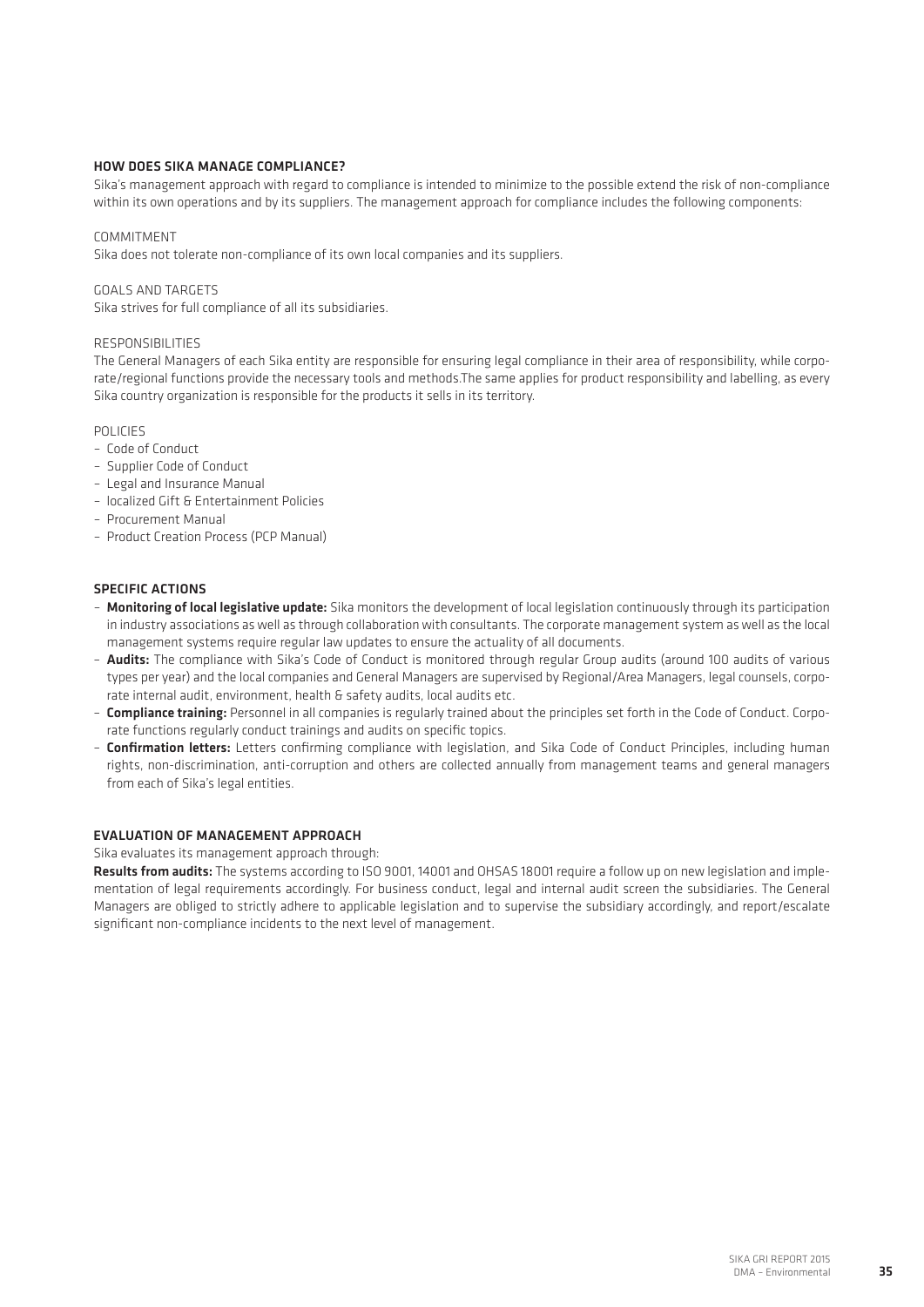### $\overline{C}$ SOCIAL PERFORM

#### OCCUPATIONAL HEALTH AND SAFETY

#### WHY IS OCCUPATIONAL HEALTH AND SAFETY A MATERIAL ASPECT FOR SIKA?

The approx. 17,000 Sika employees worldwide stand at the center of Sika's success, and the provision of a healthy work environment is a key commitment of Sika. As a specialty chemical company with relatively labor-intensive, small operations and large material throughputs, the production processes of Sika involve health and safety risks for its employees.

With 9,7 accidents / 1,000 employees Sika is further improving the safety performance. No severe accident was reported in 2015. Occupational health and safety is still seen as a highly material issue for Sika and is treated with priority.

Occupational health and safety is also considered as a material issue with Sika's suppliers, as their employees are in many cases exposed to occupational health and safety risks.

#### HOW DOES SIKA MANAGE OCCUPATIONAL HEALTH AND SAFETY?

Sika's management approach for occupational health and safety is intended to avoid negative impacts through the following processes:

#### COMMITMENT

Sika strives to protect fellow colleagues with the aim that they leave the workplace in the same condition as they had started work.

GOALS AND TARGETS

Sika's 5-year target plan for 2014-2018 includes the following target for occupational health & safety:

– Minus 5% accident rate (Baseline 2013)

#### RESPONSIBILITIES

Labor practices and safe work conditions of Sika's operations are the responsibility of the regional management reporting to the CEO. At local level the general manager, the operations manager and the line organization are responsible for helping reach Sika's targets with regard to occupational health and safety and for setting and achieving local targets accordingly.

#### POLICIES

- Guideline: Sika Site Safety System, in Corporate Management System
- Supplier Code of Conduct

#### SPECIFIC ACTIONS

- OHSAS Certification: 27 legal entities, including their headquarters, are certified according to OHSAS 18001. In addition 13 operational units (plants, warehouses and technology centers) are certified individually according to OHSAS 18001.
- Sika has devised the Sika Site Safety Program to reduce accident rates and promote prevention. This is a program for implementation in the local companies, defining the preventive elements a Sika company needs to use locally. The local companies are in the process of implementing this program, and the audit scheme will follow up on the degree of implementation in the coming years.
- Supplier audits: Occupational health and safety is covered through Sika's supplier Code of Conduct. Suppliers are audited with regard to compliance with the Supplier Code of Conduct, which encompasses Environment, Health and Safety requirements, and corrective actions are requested if necessary.

#### EVALUATION OF MANAGEMENT APPROACH

Sika evaluates its management approach through:

Monitoring: Sika monitors its performance with regard to occupational health and safety on a regular basis. Internal reports are made quarterly to the Environment, Health & Safety and Sustainability department where results are followed up and management approaches adapted accordingly.

Furthermore, Sika evaluates its management approach by target setting, achieving or missing the targets and measuring the effectiveness of the approach. The management approach has been reviewed and has been proven to be effective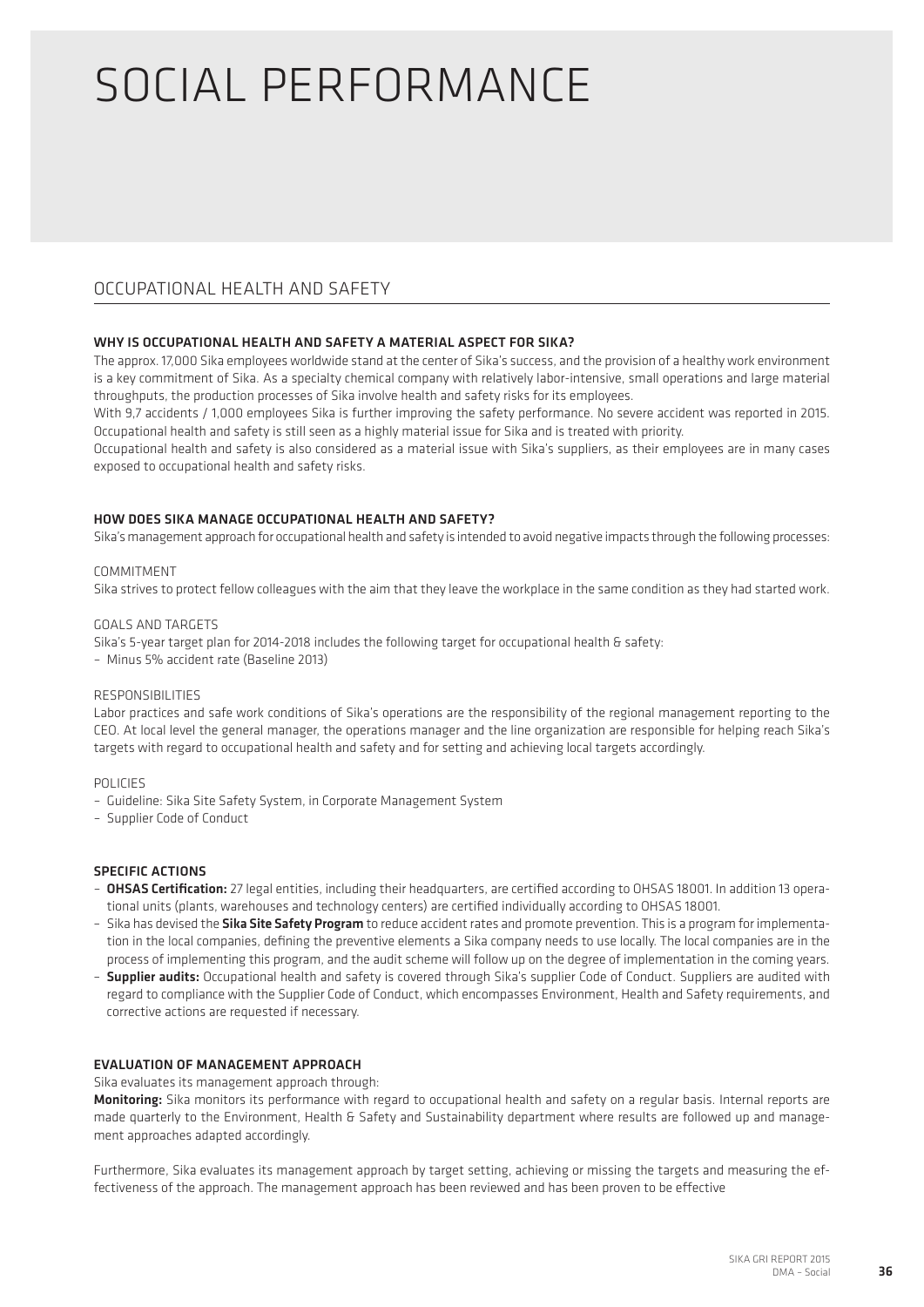#### Training and education

#### WHY IS TRAINING AND FOUCATION A MATERIAL ASPECT FOR SIKA?

With 17,281 employees worldwide, Sika sees training and education as crucial for retaining and grooming its workforce. The company has a large proportion of longtime associates and is aware that it needs to keep these valued colleagues in particular up to date regarding their relevant knowledge and abilities.

#### HOW DOES SIKA MANAGE TRAINING AND EDUCATION?

Sika's management ensures that employees receive adequate training. The management approach for training and education within Sika includes the following components:

#### COMMITMENT

With a cooperative management style and diverse development and continued training activities, Sika promotes the individual skills and initiative of its employees and encourages their entrepreneurial engagement, at the same time as accommodating the company's dynamic development. Sika recognizes, monitors and continuously improves the performance ability of its employees.

#### GOALS AND TARGETS

Sika has no explicit target with regard to training and education but strives to offer every Sika employee 10 hours of training per year, and a fully-fledged training seminar for managers.

#### RESPONSIBILITIES

The responsibility for training and education lies with line management, following the principles of Corporate Human Resources and the Human Resource manuals.

#### SPECIFIC ACTIONS

- Management Development: Sika's performance and talent management system has been the mainstay of management development activities for a number of years. Designed to identify and develop managers' skills, it facilitates systematic employee succession planning in the respective organizations, while promoting company growth by continually pinpointing new talent. Potential managers are developed at different levels, either through continuous training initiated by the respective national organization or provided by the Sika Business School.
- Sika Business School: The Sika Business School provides global, hands-on courses in the areas of management and talent development as well as marketing and sales.
- Curriculums include project assignments reflecting current everyday business situations. Members of Group Management and other line managers are involved in development activities to ensure that training remains relevant to practical needs. Product and application-based knowledge is delivered by academies whose course content and organization are defined by target market managers. With the focus on practical applications for Sika products, these training programs promote customer advisory skills.
- Training Programs: Training activities for each Sika employee are determined based on the evaluation by the line manager. Each employee should attend at least one training course per year (internal or external). All non-management functions are evaluated and managed by their line managers and Human Resources for training and development needs.

#### EVALUATION OF MANAGEMENT APPROACH

Sika evaluates its management approach through:

Monitoring: Sika measures the quality of its training on a regular basis. Sika strives to record training hours on a regular basis. Training hours are reported quarterly internally to headquarters, where results are followed up on and necessary actions are being taken.

Furthermore, the management evaluates on an yearly basis the needs of its employees for training and development especially in the fields of management, sales, technical and functional competence. The management approach has been reviewed and has been proven to be effective.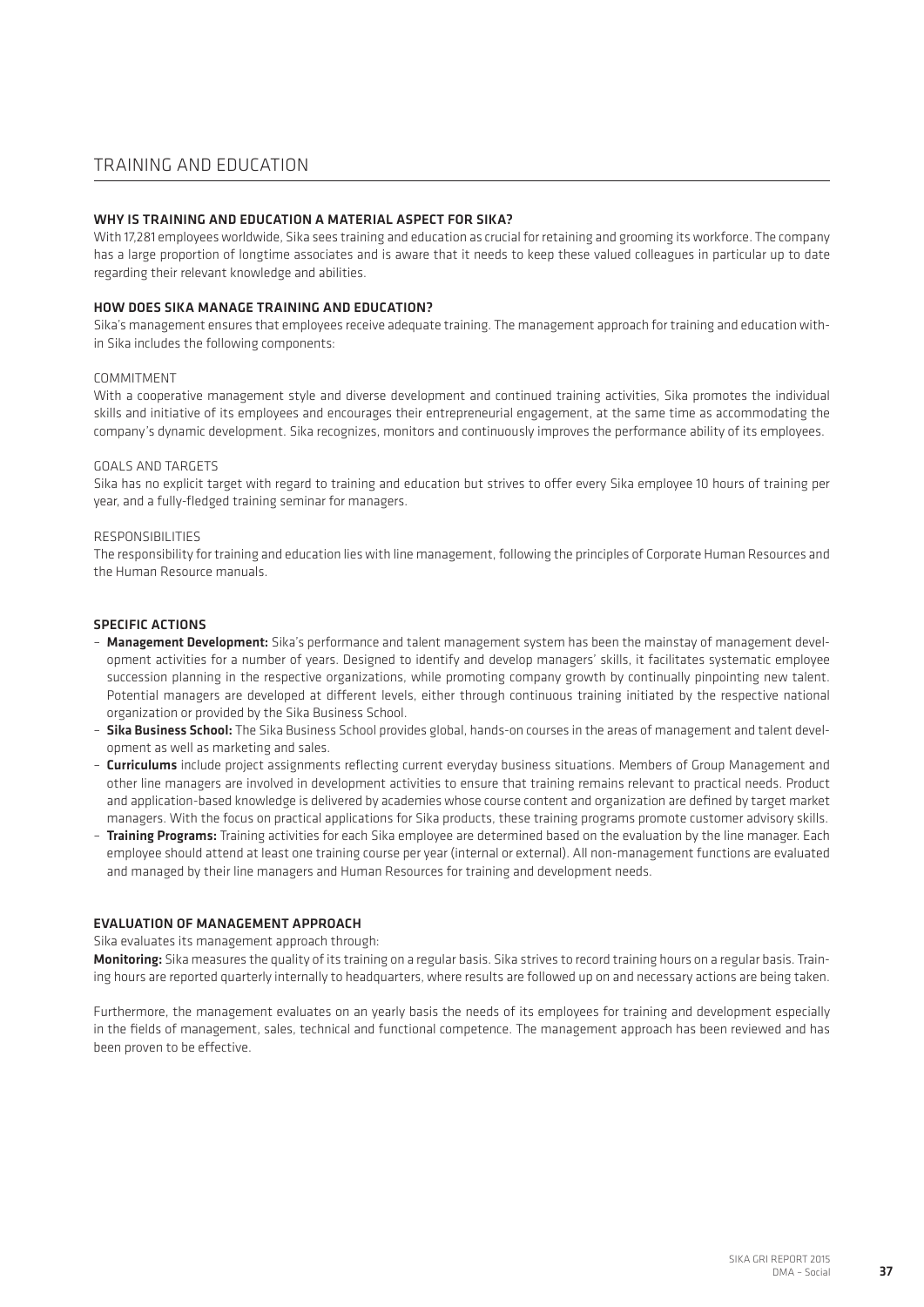#### Why is diversity and equal opportunity a material aspect for Sika?

Sika's worldwide presence makes the integration of widely differing cultures and the global exchange of knowledge and experience absolutely essential. This diversity is desired and seen as a key success factor for Sika. The company firmly believes that the diversity exrienced by employees on a daily basis is one of the factors of its success, especially at senior management level.

| Work region of Sika's<br>senior managers | <b>Nationalities</b> | % of senior<br>managers |
|------------------------------------------|----------------------|-------------------------|
| EMEA                                     | 27                   | 40                      |
| Asia/Pacific                             | 16                   | 2Π                      |
| Latin America                            | q                    |                         |
| North America                            | ς                    |                         |
| Corporate Organization                   | 8                    | 77                      |

#### How does Sika manage diversity and equal opportunity?

Diversity has until now not been actively measured and managed. Based on the outcomes of the measurements in 2015, Sika will introduce relevant management processes. Sika strives in particular to increase the proportion of women in managerial and commercial positions. Women account for 22.3% of total headcount (same as in 2014) and 16.6% of managers (2014: 16.4%). Sika is committed to provide equal opportunity for all our employees.

POLICIES

– Code of Conduct (PDF)

#### EVALUATION OF MANAGEMENT APPROACH

Sika introduced its five values and principles in 2014. The success of any company hinges not only on implementing the right strategy, but also on harnessing the trust and commitment of its employees. Sika's rise to its leading global position is driven by the five values and principles that define its corporate culture. These are::

- 1. Customer First: Sika designs all of its new products and solutions with its customers, success in mind. The company looks to build long-lasting and mutually beneficial relationships rather than focus on short-term successes. This mindset is reflected in Sika's Building Trust tagline.
- 2. Courage for Innovation: Innovation management is at the core of the company's business. Sika has institutionalized its Product Creation Process (PCP) with a strong focus on consistently developing new products, systems and solutions.
- 3. Sustainability & Integrity: Sustainability is a key component of Sika's drive for innovation. For buildings and industrial applications alike Sika aims to enhance durability and improve both energy and material efficiency. Sika's aim is to reduce resource consumption within its own company as well as for its partners, who trust in Sika products. The well-being and health of employees and partners is a prerequisite to the company's success.
- 4. Empowerment & Respect: Sika fosters a working environment based on trust and respect. The company focuses consistently on working in close partnership with each other and with customers, suppliers and stakeholders. Sika believes in the competence and the entrepreneurial spirit of its employees. The company empowers its people to develop and propose new ideas, which is why decisions and responsibilities are delegated to the level of competence. Corporate units are structured to be as decentralized as possible, with flat hierarchies and broad spans of control.
- 5. Manage for Results: Sika is persistent in the pursuit of its vision and targets and has a long-term view, taking pride in continuously achieving outstanding results. Functions and projects are clearly assigned because giving people responsibility guarantees success. Sika has transparent remuneration benchmarks following a defined strategy. Performance evaluation is based on market share, sales growth, profitability and capital efficiency.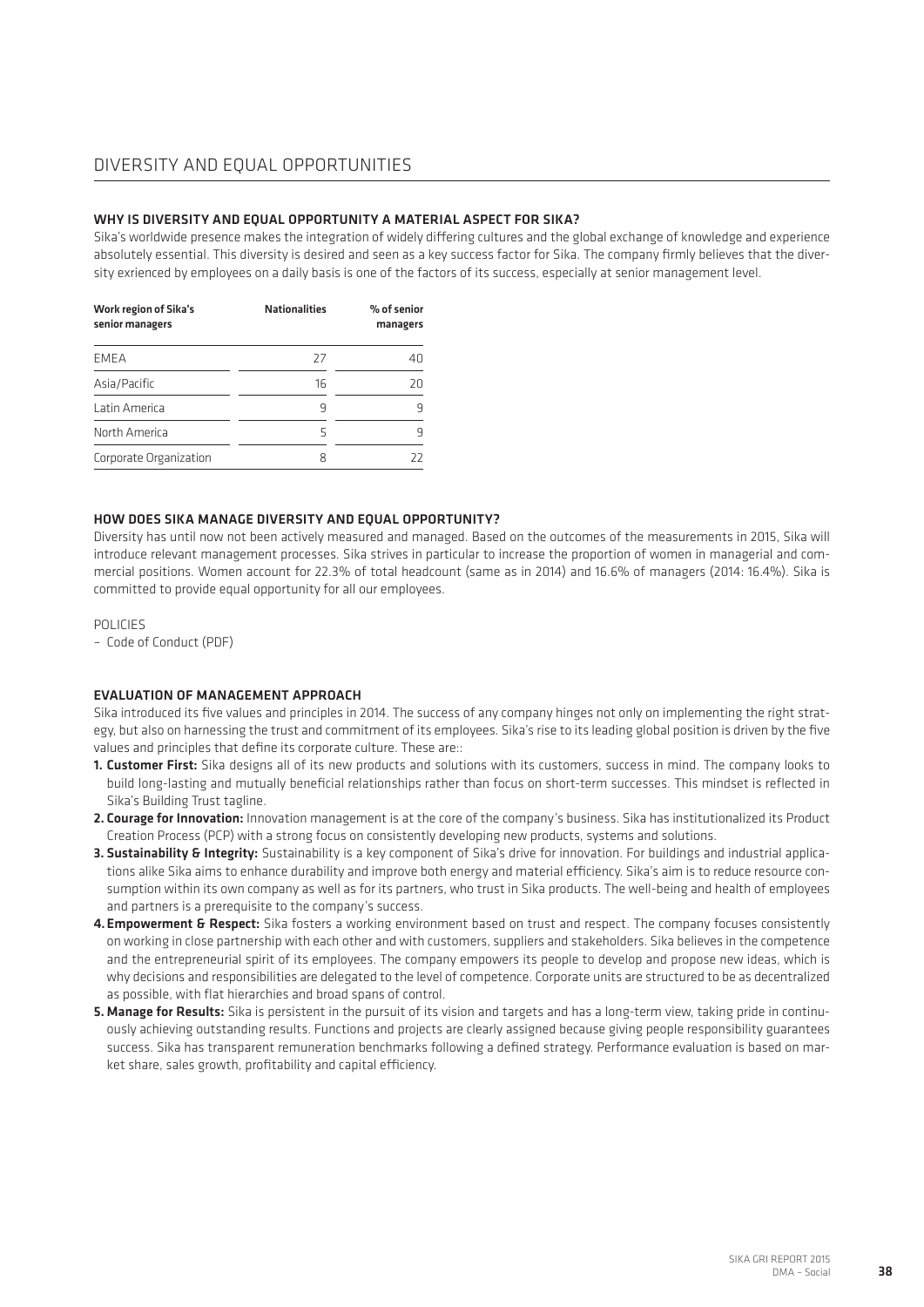#### HOW DOES SIKA SUPPORT HUMAN RIGHTS?

As a signatory of the UN Global Compact, Sika supports and respects the protection of internationally proclaimed human rights and ensures that it is not complicit in human rights abuses. With operations in over 90 countries, Sika is active in many regions ranking high on Human Rights Risks Indices, e.g. Egypt, Venezuela, Afghanistan, Iran, Pakistan, Mexico, and others and sees it therefore as its responsibility to assess its own operations with regard to potential human rights violations.

Sika's Code of Conduct ensures that it has a zero-tolerance policy with regard to human rights violations, and Sika has for this reason deemed the aspect as material. For the reporting year, Sika has had no indication or reports about human rights violations within its own entities. The General Managers are regularly instructed, briefed and signed on Sika's zero-tolerance policy regarding human rights.

With a broad supplier base in many high-risk countries with regard to human rights violations as well as the sourcing from industries where in particular labor rights are potentially at risk, Sika considers the protection of human rights across its supplier base as an important issue that needs to be monitored and managed. Sika's Supplier Code of Conduct focuses in particular on human rights and labor laws.

Sika regards protection of human rights as foundations of the business wherever it operates. Through mechanisms like audits and inspections Sika assures that Group companies protect human rights. However, the company will implement a more comprehensive management approach in 2014 with regard to both topics.

#### HOW DOES SIKA MANGE HUMAN RIGHTS?

The Sika Group does currently not comprehensively assess its own operations with regard to potential human rights violations, but has given the General Managers, who are the company's legal representatives, the obligation to supervise and monitor the protection of human rights for their area of responsibility. In yearly discussions with the Corporate Legal Counsel, the local General Managers have to report on any incidents and actions taken.

#### **COMMITMENT**

Sika is committed to aligning its operations and strategies with the universally accepted principles in the area of human rights and labor established by the United Nations Global Compact Initiative. In 2014, Sika will integrate human rights reviews into its Quality and Risk Management process.

#### RESPONSIBILITIES

The regional and local line management is responsible for compliance with human rights principles and local regulations. Assessment of Sika's own operations:

Sika has prepared a policy with a zero tolerance for human rights violations in its Code of Conduct. Sika has assessed compliance with human rights through its internal auditing activities, and also integrate it in the audit agenda of Quality and Risk Audits to achieve a broader coverage. The General Managers have given account of the local human rights situation and their observations in this regard through a confirmation letter in 2015. (See also chapter compliance).

#### Sika's suppliers

Sika's management approach to Supplier Human Rights Assessments is intended to avoid negative impacts caused by Sika's suppliers with regard to human rights and will be implemented in 2015.

**Screening of new suppliers:** Based on the requirements set out in the Supplier Code of Conduct. Sika requires its new suppliers to answer self-assessments.

- The procurement organization of a "risk geography" identifies suppliers with a hazard based on the results of the self-assessments.
- Suppliers that show a high risk of human rights violations are screened using desktop research and supplier audits through Sika personnel.
- Compliance with the set of human rights included in the Supplier Code of Conduct will be part of the contracts requirements.
- In case human rights violations are found, termination of the relationship with supplier is the only option.

In addition to covering new suppliers, Sika also intends to monitor local suppliers specifically in "risk geographies", where human rights violations are known or suspected.

The management approach has been reviewed and has been proven to be effective.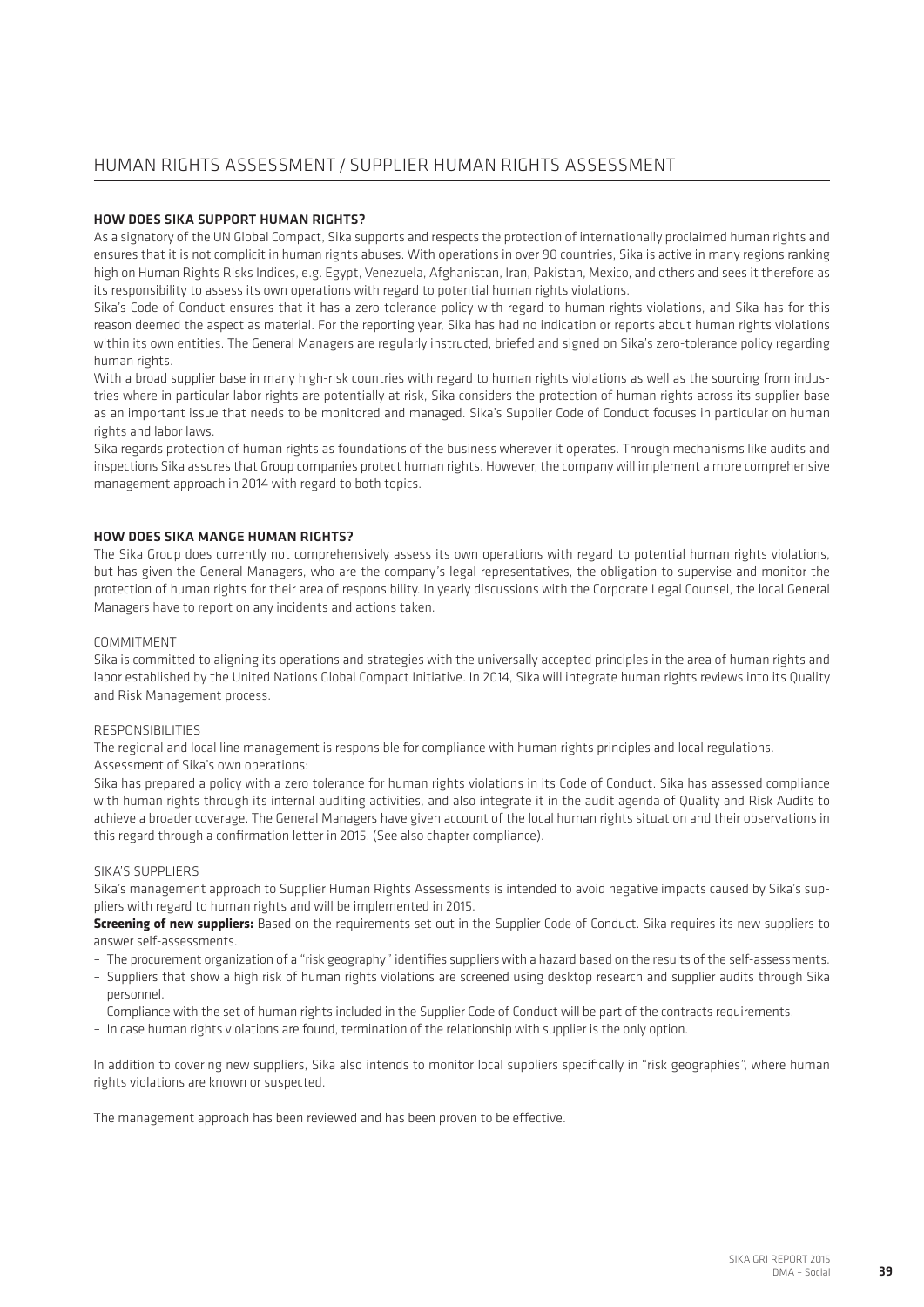#### LOCAL COMMUNITIES

#### WHY ARE LOCAL COMMUNITIES A MATERIAL ASPECT FOR SIKA?

Sika employs more than 17,000 people in 93 countries around the world. Through its local activities, Sika contributes directly to the economic and social development of the local communities by providing secure and safe workplaces, transferring knowledge through ongoing training activities to its local employees and by introducing new technologies in the building sector improving the quality of local housing and infrastructure. Sika's economic impact on local communities is multiplied through its local sourcing structures.

Sika builds trust and creates value with customers, communities and society. Sika believes that immersion into the social networks of countries, societies and communities will also generate great benefit for its business.

Sika is contributing with targeted project sponsorship to enhancing the social development of the local communities where it operates.

#### HOW DOES SIKA MANAGE LOCAL COMMUNITIES?

The management approach of Sika is intended to enhance the positive impacts Sika has on local communities. The management approach for local communities includes the following components:

#### COMMITMENT

Sika is committed to build trust and create value with its customers, communities and society. Local Sika companies are required to put forward specific aid applications and together with local partners to supervise the projects on site until completion.

#### GOALS AND TARGETS

Sika's 5-year target plan for 2014-2018 includes the following target for local communities:

– Plus 5% in the number of projects annually (Baseline 2013)

#### RESPONSIBILITIES

The General Manager of the country organization is responsible for the activities and spend in order to portray Sika as a good corporate citizen in the communities where it operates, including the wider society.

#### POLICIES

Sika has developed a sponsorship concept with criteria for sponsorship.

#### Sponsoring activities

- Communicate Sika's brand personality and articulate Sika's Brand promise "Building Trust" (Brand Affinity);
- Have a link to Sika's business and its target markets (Business Affinity);
- Transmit core values to the public: courage for innovation, strength to persist, pleasure of working together (Sika Values);
- Demonstrate good corporate citizenship; Offer involvement for Sika stakeholders, for customers through special services, but also for employees, e.g. via participation (Involvement).

#### SPECIFIC ACTIONS

– Local Community Projects

#### EVALUATION OF MANAGEMENT APPROACH

Sika evaluates its management approach through: Internal audits:

- Internal auditors visit up to 20 Sika subsidiaries per year. On that occasion, the effectiveness of activities directed toward local communities is checked.
- Defined processes for monitoring, reviewing and evaluating:
	- Regions: Information on current and planned projects to Corporate Communications twice a year.
	- Corporate Communications: Documentation and summary of sponsoring activities annually (2nd quarter of each calendar year to the CEO). This documentation is distributed to all countries ("best cases").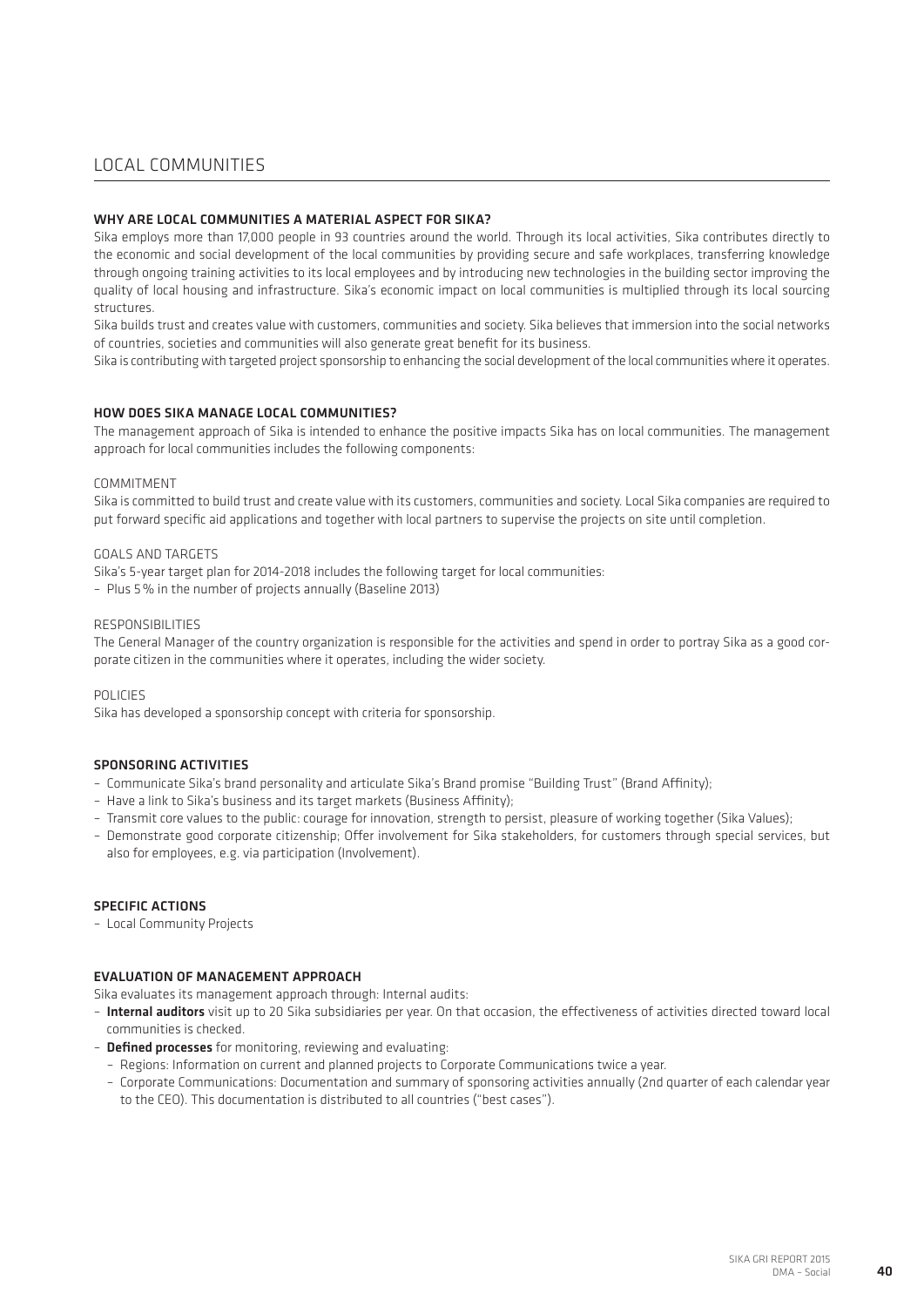The planning and implementation of social sponsoring/donation projects must consider the following procedure:

- General Managers: Project request with project description, including costs and duration to Corporate Communications.
- Corporate Communications: Evaluates and recommends projects; approval from CEO for projects up to CHF 1.0 million, by the Chairman for projects above CHF 1.0 million.
- Board of Directors: Receives report / summary from the CEO (status of all approved projects).

Sika evaluates its management approach by target setting, achieving or missing the targets and monitoring the effectiveness of the approach. The management approach has been reviewed and has been proven to be effective. The General Manager of each Sika subsidiary has to inform annually about quantity and quality of projects supported in the corresponding fiscal year.

#### ANTI-CORRUPTION

#### WHY IS ANTI CORRUPTION A MATERIAL ASPECT FOR SIKA?

Corruption is a phenomenon with worldwide presence causing economic damage and contributing to an unfavorable business environment by distorting market mechanisms and increasing the cost of doing business. The World Bank estimated that 0.5% of GDP is lost through corruption each year, impeding in particular the economic development of developing countries.

The broad presence of corruption has led to an increase in regulation such as the introduction of the UK Bribery Act in 2013. As Sika operates in many countries with high levels of corruption and is active in the construction industry, known for its exposure to corruption, the subject is of considerable importance to Sika.

For the same reasons corruption is also an important issue in Sika's supplier relationships.

#### HOW DOES SIKA MANAGE CORRUPTION?

Sika's management approach for anti-corruption is intended to avoid negative impacts. In order to avoid corruption, Sika's Code of Conduct states:

#### No Bribery, no Corruption

- Avoid any form of either active or passive bribery or corruption.
- Do not offer or accept any favor of any kind (cash, trip, gifts, etc.) for any improper advantage (offer, permit, order, project award, etc.).

Bribery and corruption can take many forms. It may be cash, but also any other favor (trips, excessive gifts of any kind). It is always intended to influence the receiving person's decision to obtain an improper advantage for the person or entity offering the favor. It does not matter whether you offer or receive such a favor. It does not matter who the counter party is (government, company or private person). Except for ordinary gifts and entertainment which do not aim at an improper advantage (see section 3) it does not matter how big or small the favor or the advantage is. It still is bribery or corruption which is strictly forbidden.

#### Gifts, Entertainment and Donations

- Only give or accept gifts and entertainment which are lawful, reasonable and in compliance with the local Sika company's written rules.
- Sponsoring and charitable contributions are permitted in compliance with the local Sika company's written rules.
- Sika does not contribute to any political party or for a political cause unless approved by Group Management.

In almost all countries and markets reasonable gifts and entertainment (meals, sporting or cultural events, etc.) are an inherent part of business. They become bribery and corruption when they are intended to influence the receiving person's decision. Trips or multiple day events as well as gifts and entertainment for public officials are especially critical. All companies must implement written rules based on the corporate model rules to further specify which gifts and entertainment as well as which sponsoring and charitable contributions are permissible in the framework of this Code of Conduct. The rules must also provide for authority levels depending on the amount involved. Contributions to political parties or a political cause are subject to the approval of Group Management.

In 2015, the adoption in all Sika's companies of a localized Gift & Entertainment Policy has been completed. This policy, which integrates and reinforces the Code of Conduct principles, provides employees with a clear and detailed framework on how to give and accept gifts and entertainment in their daily business and defines - for each company/country - different levels of authority depending on the gift value.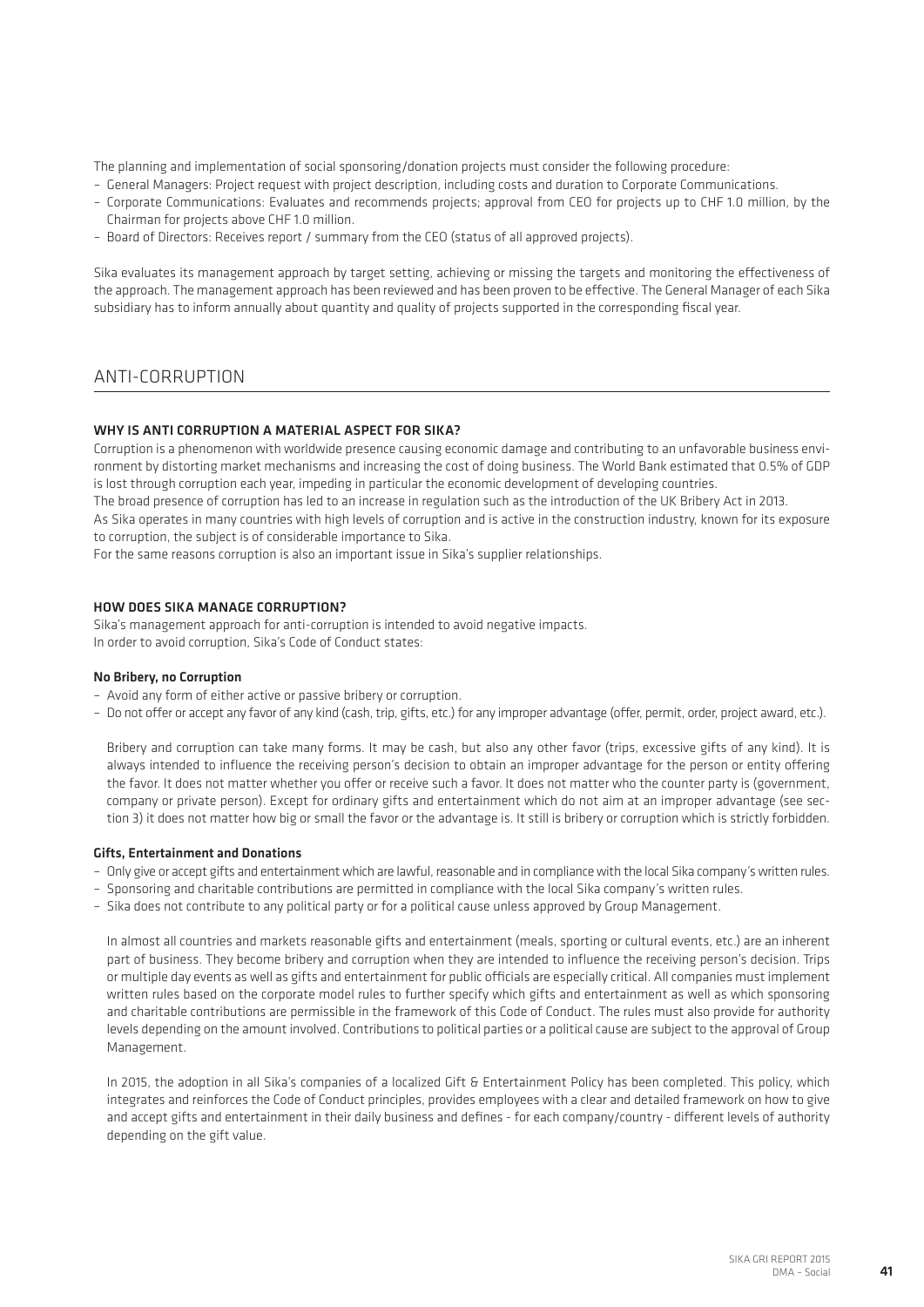The management approach for anti-corruption within Sika includes the following components:

#### COMMITMENT

Sika has a zero-tolerance approach concerning bribery and corruption within its own operations and with its suppliers.

#### GOALS AND TARGETS

Sika does not tolerate any incidents of corruption.

#### RESPONSIBILITIES

The General Manager of the country organization is responsible for compliance with Sika's Code of Conduct, the local Gift & Entertainment Policy, the Supplier Code of Conduct and setting of local rules and training.

#### POLICIES

- Code of Conduct (PDF)
- Supplier Code of Conduct
- localized Gift & Entertainment Policies

#### SPECIFIC ACTIONS

- Audits: The compliance with Sika's Code of Conduct is monitored through regular Group audits and legal supervision of the local companies and General Managers.
- **Supplier Management:** Sika's Supplier Code of Conduct requests its suppliers to respect Sika's zero-tolerance policy concerning bribery and corruption and avoid any active or passive corruption. They demonstrate integrity in all their business activities. Suppliers are required to have systems in place to ensure the proper instruction, training and auditing of its personnel and sub-contractors to ensure compliance with these principles. To the extent Sika is directly concerned, suppliers are obliged to immediately inform Sika of any violations of this code of conduct detected.
- Training: Anti-corruption is part of the Code of Conduct training for all employees and General Manager briefings. Employees are regularly reminded, at least once a year, about these rules. General Managers of all Sika companies confirm for each fiscal year compliance of his/her company with these rules and have the duty to report about corruption cases to the Group Compliance Officer. Corporate functions regularly conduct training sessions and audits.To preserve Sika's strong compliance culture and ensure that the Code of Conduct's principles are understood and adhered to by all employees, besides regular class training events, Sika has developed an animated e-learning program on the Code of Conduct. This training program will be available in more than 20 languages throughout the organization as part of an Awareness Raising Campaign on Compliance.
- New Internal Reporting Tool: To preserve and foster Sika's strong culture of trust, integrity and transparency, Sika has enacted a new web-based reporting platform, the Sika TrustLine (available in more than 20 languages). It is rolled-out throughout the organization as part of an Awareness Raising Campaign on Compliance. The Sika TrustLine is an externally hosted reporting channel where Sika's employees may raise legitimate complaints regarding serious misconduct, such as corruption incidents, and/or breaches of Sika's Code of Conduct, in a safe and confidential environment, whenever reporting to other most immediate existing resources, like line management or other specialists, is not feasible or adequate. As part of the roll-out of the Sika TrustLine, an ad hoc policy ("Sika Trust Policy") will be made available to Sika's employees in order to provide clear rules and appropriate training on rights and obligations with regard to internal misconduct reporting. A defined procedure on reporting and an aligned communication campaign throughout the organization about the use of the Sika TrustLine supports a speak-up culture and deter misconduct.
- Support of Transparency International: In order to support the international fight against corruption, Sika financially supports Transparency International.

#### EVALUATION OF MANAGEMENT APPROACH

Sika evaluates its management approach through:

- Monitoring: Sika investigates reported cases of corruption and any planned corrective actions to be taken on a regular basis. Confirmed incidents of corruption and actions taken are followed up by the Compliance function and reported annually to the Audit Committee of the Board of Directors. Cases are followed up, and management approaches adapted accordingly.
- Evaluation of results from audits: Audit results are implemented within the management system.
- Investigations:Through the audits carried out by Internal Audit on a regular basis, or if suspicion of corruption or fraud prevails, the relevant financial transactions are audited. All reports of potential corruption cases within Sika are investigated and properly followed up according to applicable laws. A standard incident reporting and response process has been developed to provide guidance to Sika's management on the procedures that must be followed when a criminal act or a material misconduct is suspected or detected. All high sensitive non-compliance incidents and criminal acts, such as corruption cases, have to be reported and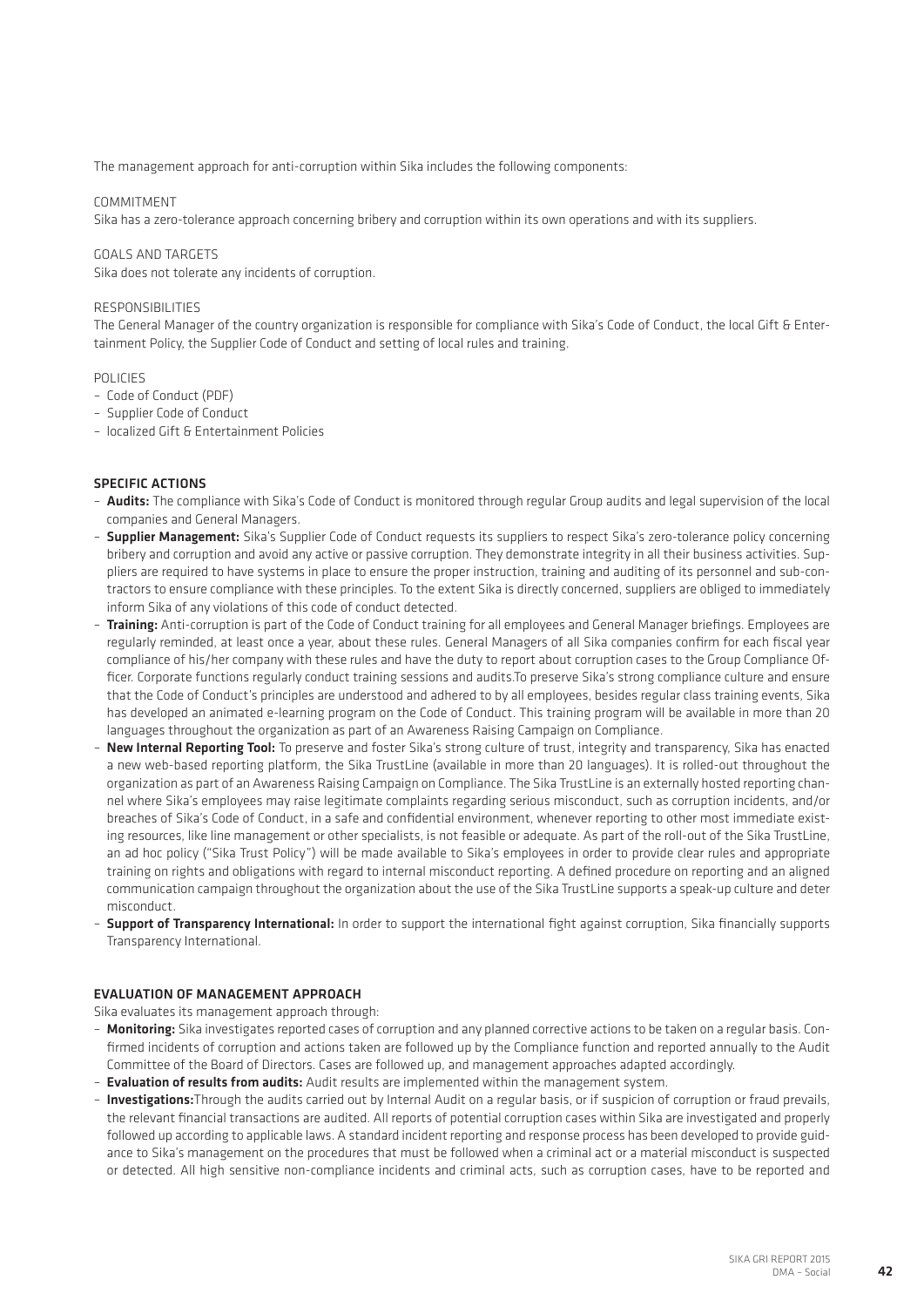escalated to the Group Compliance Officer irrespective of the source. All corruption reports generated via Sika TrustLine will be received automatically by the Group Compliance Officer who shall conduct and/or supervise the investigation process.

- Overview of compliance cases: Sika's Group Compliance Officer prepares reports to the Audit Committee of the Board about any cases detected and the consequences.
- General Managers' briefings: On a regular basis annually, the General Managers are instructed and briefed about anti-corruption requirements in the companies. The last briefing was conducted during the Senior Management Meeting in 2014 in the term of a workshop discussion.

Sika evaluates its management approach by target setting, achieving or missing the targets and monitoring the effectiveness of the approach. The management approach has been reviewed and has been adapted accordingly .

#### Customer Health and Safety

#### WHY IS CUSTOMER HEALTH AND SAFETY A MATERIAL ASPECT FOR SIKA?

As a supplier of building materials and specialty chemicals, Sika's products can involve health and safety risks for its customers, if they are not handled properly and the necessary safety measures are not taken. Over the last decades regulation and political approaches such as REACH have aimed at reducing the negative impacts of chemicals on health and safety, making the topic highly important for companies from the chemicals sector.

The reduction of health and safety impacts of Sika's products and ensuring that Sika's customers are fully aware of handling requirements and can work safely is a highly important topic for Sika.

Sika's performance with regard to assessment and improvement of the health and safety impacts of its products: PR-1

#### HOW DOES SIKA MANAGE CUSTOMER HEALTH AND SAFETY?

Sika's management approach for customer health & safety is intended to avoid negative impacts through its products. The management approach includes the following components:

#### COMMITMENT

Sika's Mission Statement: "We want to assume our responsibility for safety and the environment along the entire value chain." "We are committed to considering all requirements and obligations arising for substances used in our products."

#### GOALS AND TARGETS

Annual target for chemical products: 100% of chemical products in assessment or assessed for health and safety impacts, and improvements.

#### RESPONSIBILITIES

The responsibility for the products sold in the individual Sika country organization is with the local organizations, and finally with the General Manager. The responsibility for product data regarding Health & Safety is with Product Stewardship. .

#### POLICIES

- Supplier Code of Conduct,
- Product Stewardship Guidelines of the Group

#### SPECIFIC ACTIONS

- REACH, GHS/CLP: The Sika Group has implemented a project approach for REACH and GHS/CLP and other relevant chemical registration and labelling requirements throughout its entire organization. Group Management has set up a central corporate REACH and Chemical Regulatory Department in order to coordinate all corporate activities regarding this legislation.
- Assessment of Health and Safety impacts: Legal requirements on construction material suppliers requests that health and safety impacts are ensured along the value chain:
	- From raw materials supply to the factory
	- Handling in factory (work place safety of own people)
	- Manufacturing of products (work place safety of own people)
	- Packaging of products (work place safety of own people)
	- Shipping to customers (dangerous goods)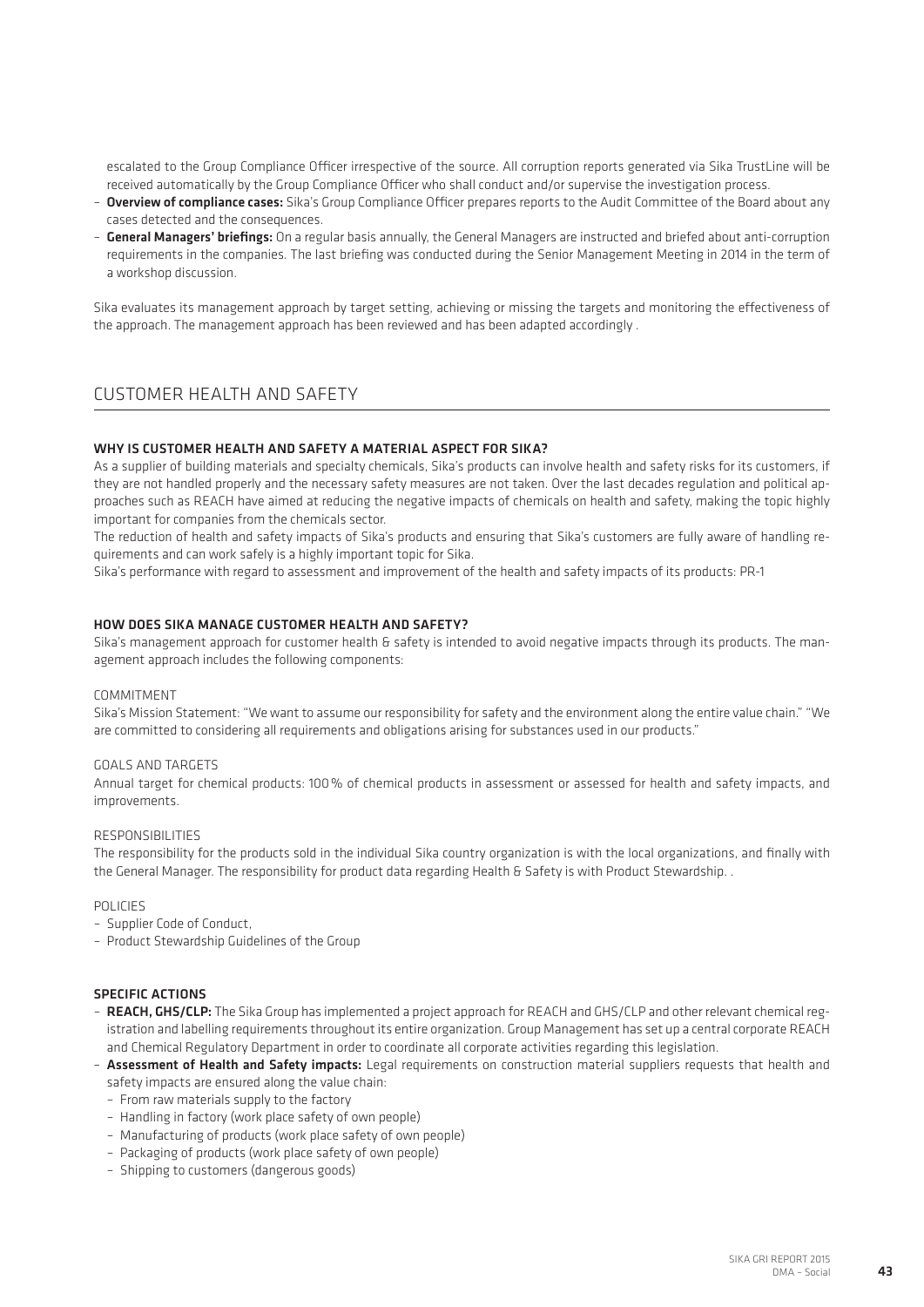- Storage (customer safety)
- Application (customer safety)
- Use phase (customer safety)
- End of life (customer safety)

Customer health and safety is therefore crucial for Sika and is considered in R&D work (formulation work, system design etc.) where product characteristics are determined. Customers and product users can participate in frequent application training sessions to learn the proper use of the products.

– Update and review of product information: All product information, specifically Safety Data Sheets and Product Data Sheets must be up to date and reviewed regularly.

#### PRODUCT AND SERVICE LABELING

#### WHY IS CUSTOMER SATISFACTION A MATERIAL ASPECT FOR SIKA?

The Sika brand stands for innovation, quality and service, and is a solid bond between the company and its customers. The power of the Sika brand, however, is that all Sika employees are committed to meeting and delivering the expectations of customers, business partners and other stakeholders. Sika is aware of the fact that a strong brand represents a promise kept. Customer satisfaction is therefore a key material aspect for Sika.

#### HOW DOES SIKA MANAGE CUSTOMER SATISFACTION?

Sika's management approach for product and service labeling regarding customer satisfaction is intended to understand the customer's experience of Sika's products and the company itself as something enhancing and positive while understanding any improvement potentials.

The management approach for customer satisfaction within Sika includes the following components: Analysis of the results of customer surveys in the country, deriving potential improvements, further interviews, details and analysis, improvement plan and implementation, confirmation of the positive impact.

#### RESPONSIBILITIES

Customer satisfaction surveys are done on a country level, and the marketing and sales organizations are responsible for ensuring overview. In addition the quality departments are responsible for inbound claims from customers and for coordinating the responses with sales and technical departments.

#### SPECIFIC ACTIONS

- Customer Satisfaction Surveys: Customer experience and satisfaction is measured locally by the country organization. The local companies use the locally available partners to survey their customer base, taking the local language, trade channels, customs and cultures into account.
- Customer Services: In all companies a comprehensive customer service has been established including personal, phone and online channels.

#### EVALUATION OF MANAGEMENT APPROACH

In order to evaluate the effectiveness of the management approach Sika is processing monitoring activities:

Monitoring: Sika measures its customer satisfaction on a regular basis. Customer satisfaction is followed up locally, results are followed up and management approaches adapted accordingly.

Sika evaluates its management approach by target setting, achieving or missing the targets and monitoring the effectiveness of the approach. The management approach has been reviewed and has been proven to be effective.